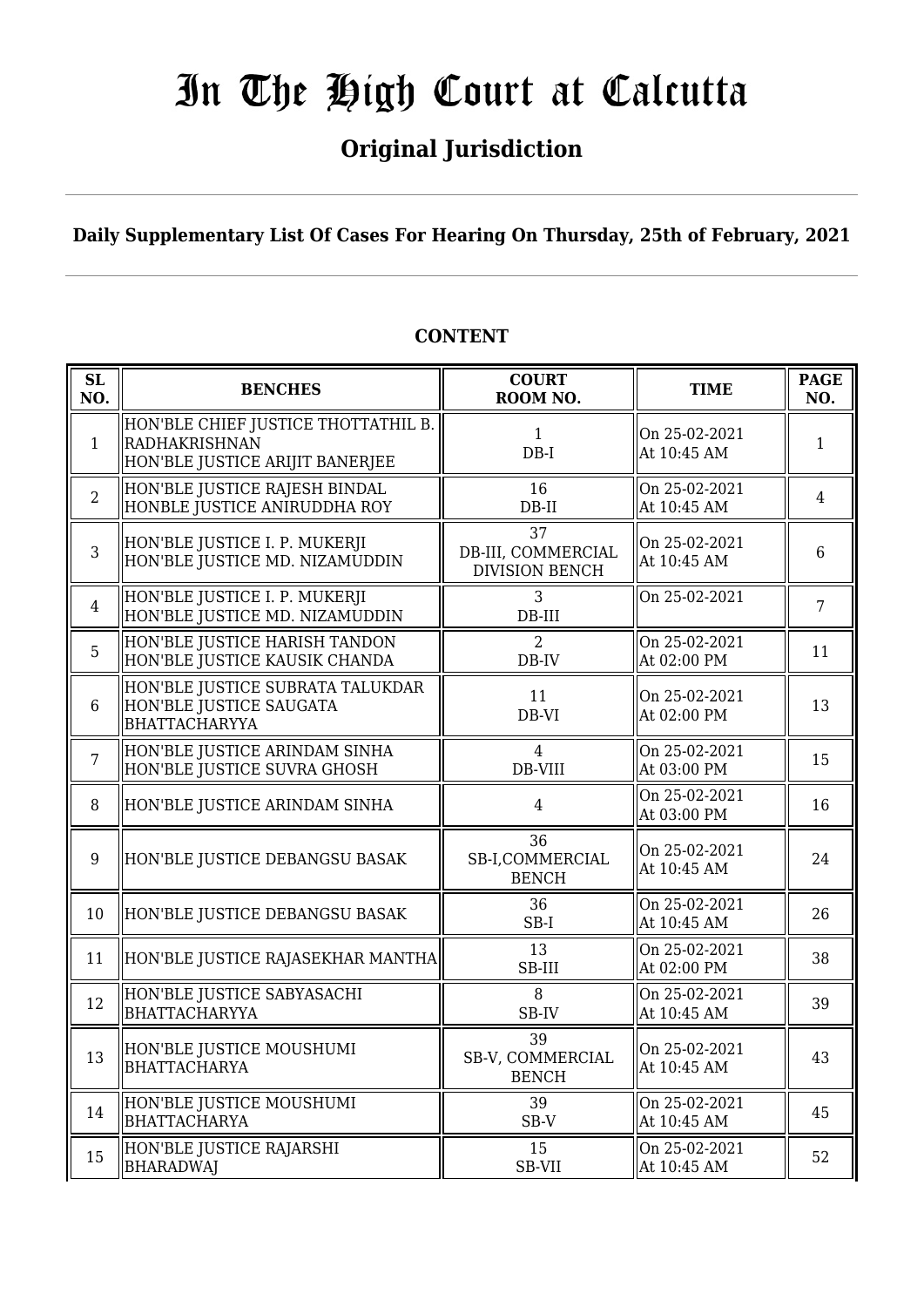| <b>SL</b><br>NO. | <b>BENCHES</b>                           | <b>COURT</b><br>ROOM NO. | <b>TIME</b>                    | <b>PAGE</b><br>NO. |
|------------------|------------------------------------------|--------------------------|--------------------------------|--------------------|
| 16               | HON'BLE JUSTICE RAVI KRISHAN KAPUR       | 10<br>SB-IX              | On 25-02-2021<br>  At 10:45 AM | 53                 |
| 17               | HON'BLE JUSTICE ARINDAM<br>  MUKHERJEE   | 23<br>SB-X               | On 25-02-2021<br>  At 02:00 PM | 57                 |
| 18               | HON'BLE JUSTICE BISWAJIT BASU            | 18<br>SB-XI              | On 25-02-2021<br>  At 10:45 AM | 58                 |
| 19               | HON'BLE JUSTICE AMRITA SINHA             | 24<br>SB-XII             | On 25-02-2021<br>  At 10:45 AM | 59                 |
| 20               | HON'BLE JUSTICE ABHIJIT<br> GANGOPADHYAY | 22<br><b>SB-XIII</b>     | On 25-02-2021<br>  At 03:30 PM | 60                 |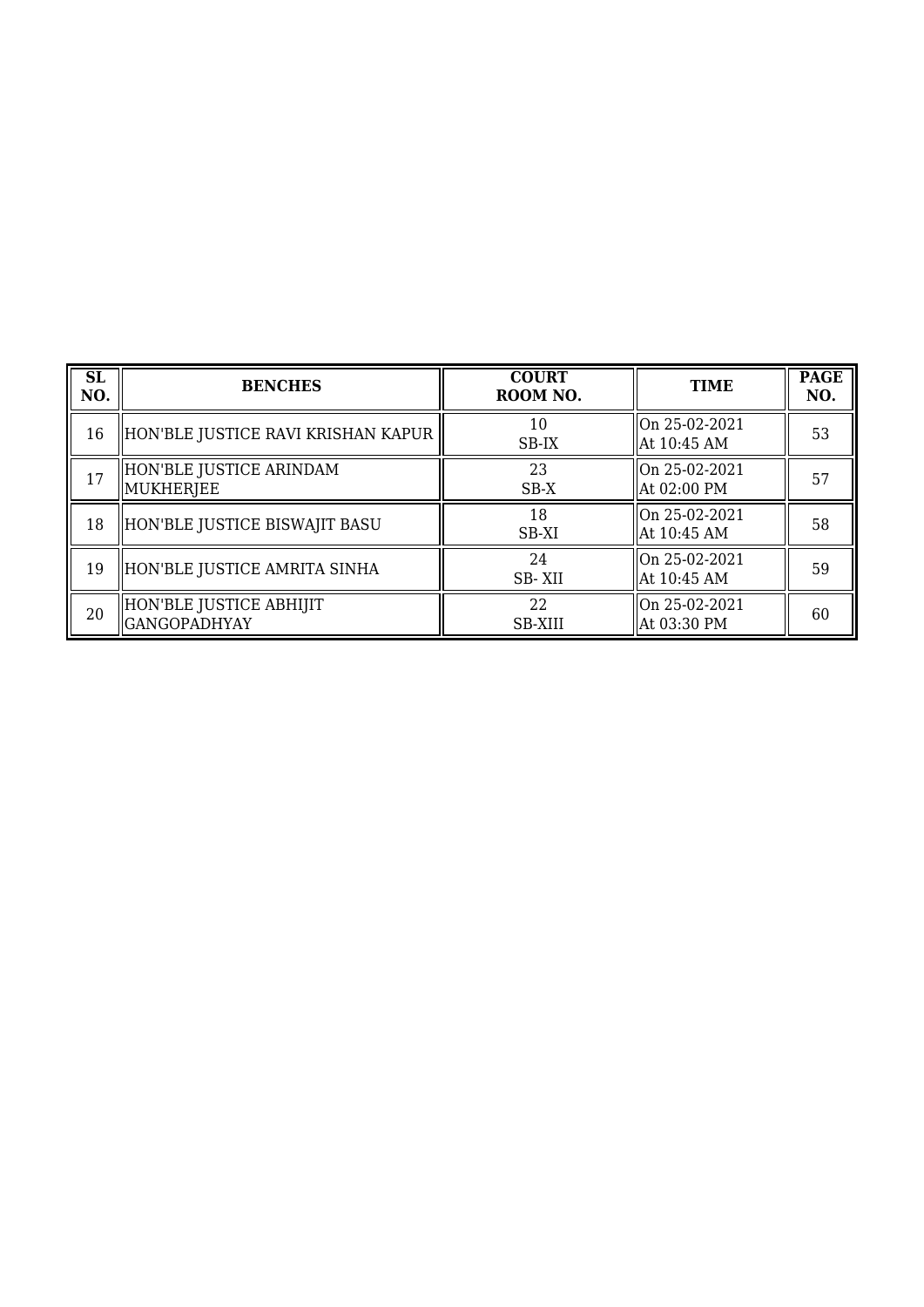

### **Original Side**

**DAILY CAUSELIST For Thursday The 25th February 2021**

**COURT NO. 1**

### **DIVISION BENCH (DB-I)**

**AT 10:45 AM**

**HON'BLE CHIEF JUSTICE THOTTATHIL B. RADHAKRISHNAN HON'BLE JUSTICE ARIJIT BANERJEE**

**ON AND FROM WEDNESDAY, THE 13TH JANUARY, 2021 - APPEALS FROM ORDERS RELATING TO RESIDUARY UNDER GROUP - IX INCLUDING APPLICATIONS CONNECTED THERETO; PUBLIC INTEREST LITIGATION; CRIMINAL CONTEMPT MATTERS; APPEALS UNDER SECTION 19(1)(a) OF THE CONTEMPT OF COURT'S ACT; APPLICATIONS UNDER SECTION 27 OF THE ELECTRICITY REGULATORY COMMISSION ACT, 1998, INCLUDING APPLICATIONS CONNECTED THERETO;**

**HABEAS CORPUS;**

**ANY OTHER MATTER, IRRESPECTIVE OF CLASSIFICATION, AS DIRECTED BY THE HON'BLE CHIEF JUSTICE.**

**(VIA VIDEO CONFERENCE)**

**NOTE:MATTERS WILL BE TAKEN UP THROUGH PHYSICAL HEARING ONLY WHEN BOTH THE PARTIES ARE AGREED.**

**NOTE:(1) ON THURSDAY, APPEALS FROM ORDERS RELATING TO RESIDUARY UNDER GROUP-IX INCLUDING APPLICATIONS CONNECTED THERETO, WILL BE TAKEN UP.**

**(2) ON FRIDAY, PUBLIC INTEREST LITIGATION MATTERS WILL BE TAKEN UP.**

**NOTE: NO MENTIONING IN COURT**

### **NEW APPLICATIONS**

1 APO/200/2019 WITH WPO/1557/1998 THE SMALL TOOLS VS

MANUFACTURING CO. OF INDIA LIMITED AND ANR. APPELLATE AUTHORITY FOR INDUSTRIAL AND FINANCIAL RECONSTRUCTION AND

AMIYA NARAYAN MUKHERJEE

ABHIJIT SARKAR (FOR RES.4 IN GA 2923/19)

IA NO: GA/1/2019(Old No:GA/2923/2019)

ORS.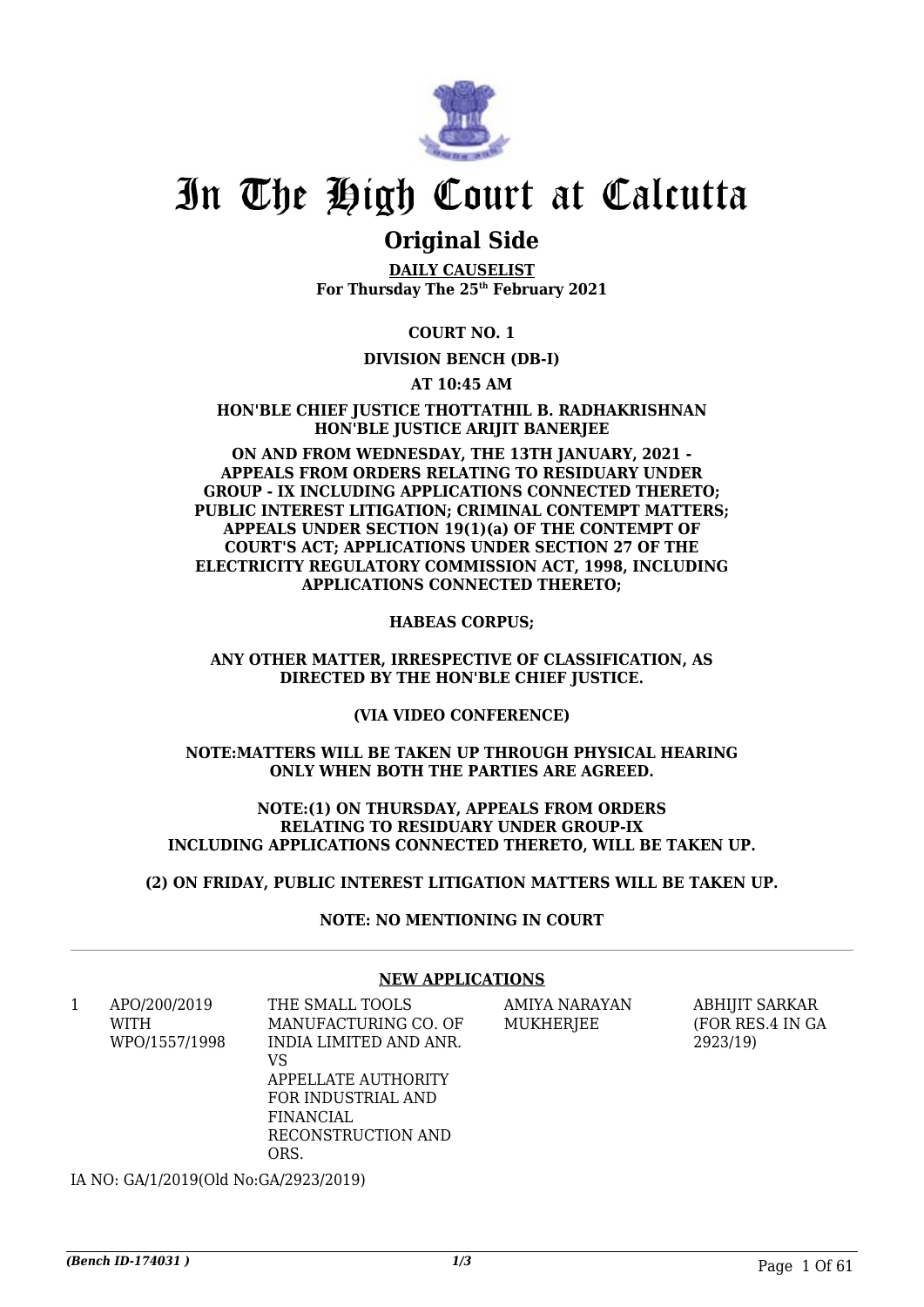| $\overline{2}$ | APOT/10/2020<br>WITH<br>WPO/301/2019          | D AND I TAXCON SERVICES TAPAS DUTTA<br>PVT LTD<br><b>VS</b><br>KOLKATA POLICE AND ORS               |                                          |                                |
|----------------|-----------------------------------------------|-----------------------------------------------------------------------------------------------------|------------------------------------------|--------------------------------|
|                |                                               | IA NO: GA/1/2020(Old No:GA/427/2020), GA/2/2020(Old No:GA/428/2020)                                 |                                          |                                |
| 3              | APOT/11/2020<br>WITH CC/44/2019               | D AND I TAXCON SERVICES<br>PVT LTD<br><b>VS</b><br>ANUJ SHARMA AND ORS                              | <b>TAPAS DUTTA</b>                       |                                |
|                |                                               | IA NO: GA/1/2020(Old No:GA/431/2020), GA/2/2020(Old No:GA/432/2020)                                 |                                          |                                |
| 4              | APOT/16/2020<br><b>WITH</b><br>WPO/243/2003   | BISWAJIT TEWARI AND ORS. U.S. AGARWAL<br><b>VS</b><br><b>EASTERN COALFIELDS</b><br>LIMITED AND ORS. |                                          |                                |
|                | IA NO: GA/1/2020(Old No:GA/626/2020)          |                                                                                                     |                                          |                                |
| 5              | IA NO. GA/1/2020                              | DR. ANUPA PAL NEE<br><b>GHOSH</b><br>Vs                                                             | <b>JAVED MAJID</b><br><b>JAVED MAJID</b> |                                |
|                | In APO/142/2020                               | STATE BANK OF INDIA AND<br>ORS.                                                                     |                                          |                                |
| 6              | APO/149/2020<br><b>WITH</b><br>WPO/376/2020   | A K PROPERTIES PVT. LTD.<br>AND ANR.<br><b>VS</b><br>STATE BANK OF INDIA ANR<br>ORS.                | <b>DEBASHIS</b><br><b>KARMAKAR</b>       |                                |
|                | IA NO: GA/1/2020                              |                                                                                                     |                                          |                                |
| 7              | APO/3/2021<br><b>WITH</b><br>WPO/520/2018     | STATE OF WEST BENGAL<br>AND ORS.<br><b>VS</b><br><b>BALLY JUTE COMPANY</b><br>LIMITED AND ORS.      | PARITOSH SINHA                           |                                |
|                | IA NO: GA/1/2021                              |                                                                                                     |                                          |                                |
|                |                                               | <b>PUBLIC INTEREST LITIGATION</b>                                                                   |                                          |                                |
|                |                                               | (AT 2:00 P.M.)                                                                                      |                                          |                                |
| 8              | IA NO. GA/31/2020<br>(Old No:<br>GA/353/2020) | STATE OF WEST BENGAL<br>Vs<br>UNION OF INDIA.                                                       | ABHISEK GUHO.                            | M S YADAV., D.<br>MITRA(RES.2) |
|                | In WPO/3794/1994                              |                                                                                                     |                                          |                                |
| 9              | IA NO. GA/32/2020                             | STATE OF WEST BENGAL<br>Vs<br>UNION OF INDIA.                                                       | ABHISEK GUHO.                            | M S YADAV., D.<br>MITRA(RES.2) |
|                | In WPO/3794/1994                              |                                                                                                     |                                          |                                |
| 10             | IA NO. GA/33/2020                             | STATE OF WEST BENGAL<br>Vs<br>UNION OF INDIA.                                                       | ABHISEK GUHO.                            | M S YADAV., D.<br>MITRA(RES.2) |
|                | In WPO/3794/1994                              |                                                                                                     |                                          |                                |
| 11             | IA NO. GA/34/2020                             | STATE OF WEST BENGAL<br><b>Vs</b><br>UNION OF INDIA.                                                | ABHISEK GUHO.                            | M S YADAV., D.<br>MITRA(RES.2) |
|                | $L_{\alpha}$ , $MIDQ/270J/100J$               |                                                                                                     |                                          |                                |

In WPO/3794/1994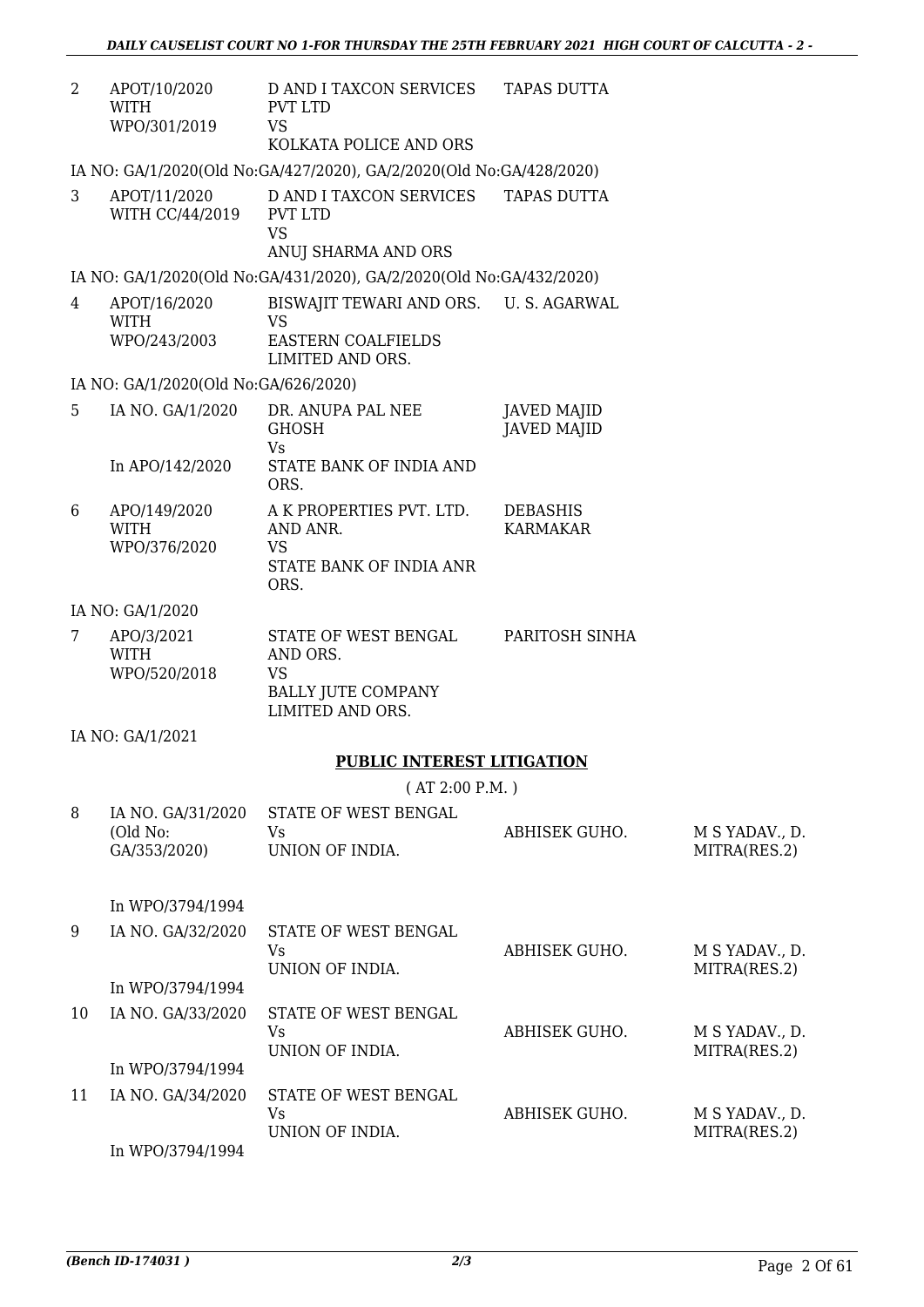| 12 | IA NO. GA/35/2021 | STATE OF WEST BENGAL | ABHISEK GUHO.<br>ABHISEK GUHO. | M S YADAV D.<br>MITRA(RES.2) |
|----|-------------------|----------------------|--------------------------------|------------------------------|
|    |                   | UNION OF INDIA.      |                                | M S YADAV D.                 |
|    | In WPO/3794/1994  |                      |                                | MITRA(RES.2)                 |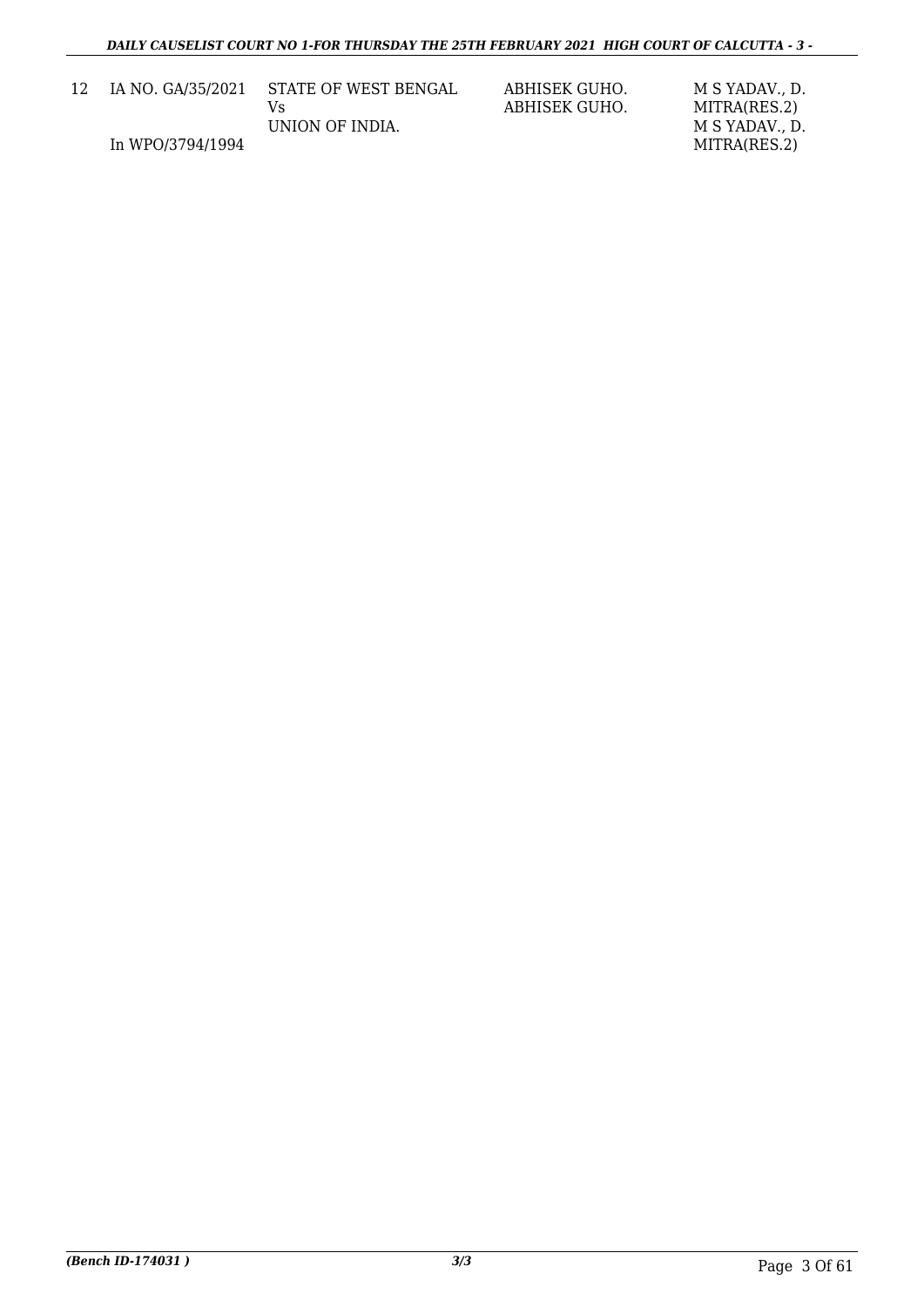

### **Original Side**

**DAILY CAUSELIST For Thursday The 25th February 2021**

**COURT NO. 16 DIVISION BENCH (DB-II) AT 10:45 AM HON'BLE JUSTICE RAJESH BINDAL HONBLE JUSTICE ANIRUDDHA ROY (VIA VIDEO CONFERENCE)**

#### **NOTE:MATTERS WILL BE TAKEN UP THROUGH PHYSICAL HEARING ONLY WHEN BOTH THE PARTIES ARE AGREED.**

#### **E-MENTIONING WILL BE TAKEN UP AT THE FIRST SITTING OF THE COURT. OUT OF WHICH ORIGINAL SIDE WILL BE TAKEN UP FIRST. AND THEN APPELLATE SIDE WILL BE TAKEN UP.**

**FROM FRIDAY, i.e. 19/02/2021 ONWARDS ONLY NON-REVENUE MATTERS WILL BE TAKEN UP AT 10:45 A.M.**

**REVENUE MATTERS WILL BE TAKEN UP AT 10:45 A.M ON EVERY THURSDAY IN FIRST HALF.**

### **NEW APPLICATIONS**

| 1 | CUSTA/38/2019 | THE COMMISSIONER OF<br>CUSTOMS (PREVENTIVE), W.B.,<br>KOLKATA<br>VS<br>MD. RIJAUL BISWAS PROPRIETOR<br>OF M/S. MADHUMITA<br><b>INTERNATIONAL</b> | SANJUKTA GUPTA |
|---|---------------|--------------------------------------------------------------------------------------------------------------------------------------------------|----------------|
|   |               | IA NO: GA/1/2019(Old No: GA/2959/2019), GA/2/2020(Old No: GA/15/2020)                                                                            |                |
| 2 | CUSTA/39/2019 | THE COMMISSIONER OF<br>CUSTOMS (PREVENTIVE), W. B.,<br>KOLKATA<br>VS.<br>M/S. GANAPATI EXIM                                                      | SANJUKTA GUPTA |
|   |               | IA NO: GA/1/2019(Old No:GA/2960/2019), GA/2/2019(Old No:GA/2961/2019)                                                                            |                |
| 3 | ITAT/195/2019 | PRINCIPAL CIT.DURGAPUR<br>VS.<br>NIRMALYA SAHA                                                                                                   | YOGESH VATS    |

IA NO: GA/1/2019(Old No:GA/2966/2019), GA/2/2019(Old No:GA/2967/2019)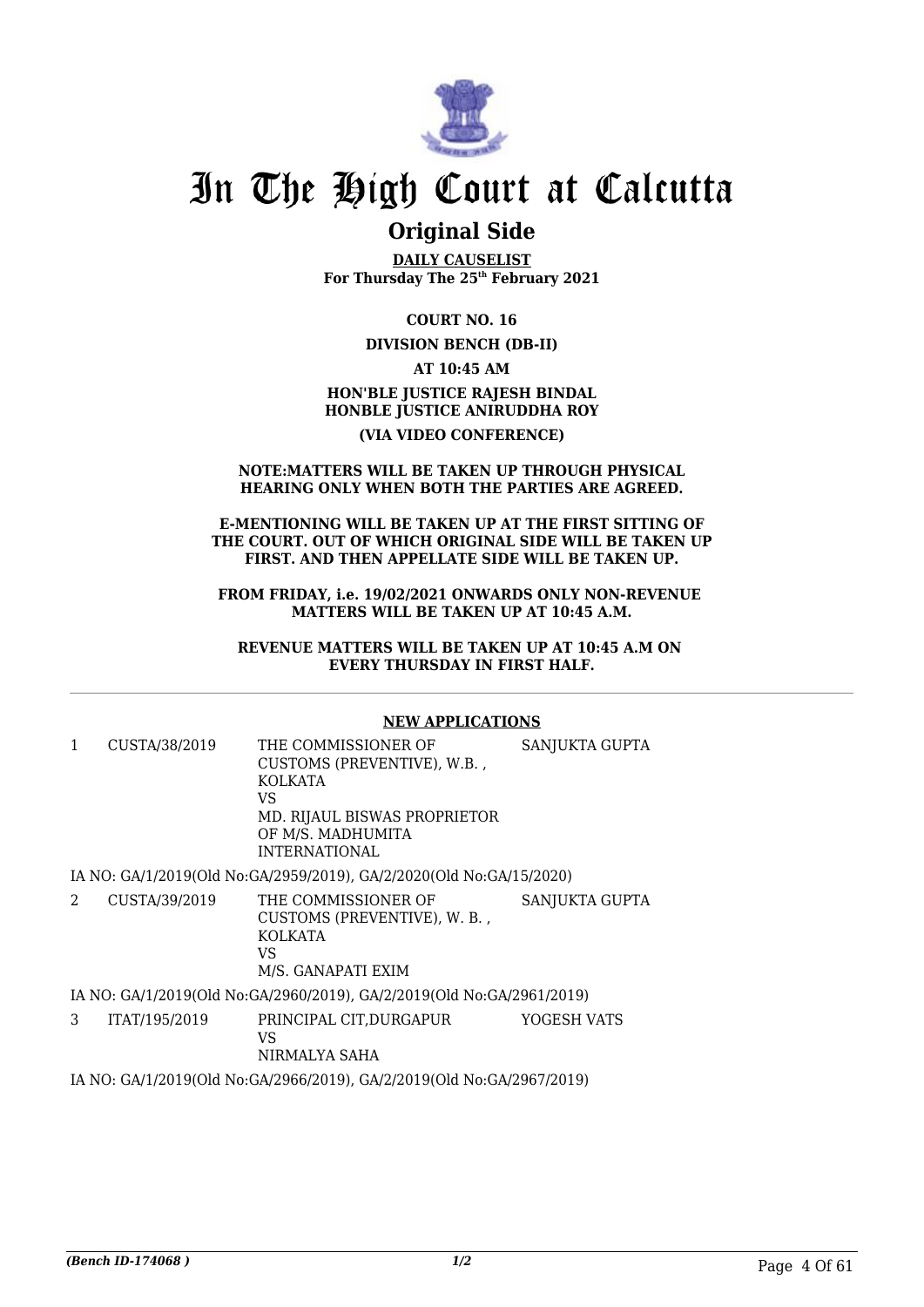| 4  | CEXA/1/2021                                                                       | COMMISSIONER OF CUSTOMS,<br>CENTRAL EXCISE AND SERVICE<br>TAX, DURGAPUR<br>COMMISSIONERATE<br><b>VS</b><br>M/S. SOVA SOLAR LTD. | <b>ABHRADIP MAITY</b>                    |                                         |
|----|-----------------------------------------------------------------------------------|---------------------------------------------------------------------------------------------------------------------------------|------------------------------------------|-----------------------------------------|
|    | IA NO: GA/1/2021                                                                  |                                                                                                                                 |                                          |                                         |
| 5  | CUSTA/1/2021                                                                      | A.K. SIRCAR AND SONS<br><b>VS</b><br>THE PRINCIPAL<br>COMMISSIONER/COMMISSIONER<br>OF CUSTOMS (AIR PORT AND<br>ADMINISTRATION)  | <b>NILOTPAL</b><br><b>CHOWDHURY</b>      |                                         |
|    | IA NO: GA/1/2021                                                                  |                                                                                                                                 |                                          |                                         |
|    |                                                                                   | <b>FOR WITHDRAWAL</b>                                                                                                           |                                          |                                         |
| 6  | IA NO. GA/1/2014<br>(Old No:<br>GA/2469/2014)                                     | EAGLE WOOD EQUIPMENT<br>ENGINEERING (P) LTD<br><b>Vs</b><br>ASSISTANT COMMISSIONER OF                                           | DIPANKAR SAHA<br><b>SRENIK SINGHVI</b>   |                                         |
|    | [Sec. 5 application]<br>along with<br>Memorandum of<br>Review]<br>In ITA/164/2004 | <b>I.TAX KOLKATA</b>                                                                                                            |                                          |                                         |
|    |                                                                                   | <b>FOR HEARING</b>                                                                                                              |                                          |                                         |
| 7  | ITA/48/2018                                                                       | PRINCIPAL COMMISSIONER OF<br>INCOME TAX -1, KOLKATA<br><b>VS</b><br><b>EXIDE INDUSTRIES LIMITED</b>                             | S. LAMBA                                 | <b>NILANJANA</b><br><b>BANERJEE PAL</b> |
| 8  | ITA/172/2018                                                                      | PRINCIPAL CIT 3 KOLKATA<br><b>VS</b>                                                                                            | Y.VATS                                   | <b>VIVEK MURARKA</b>                    |
|    |                                                                                   | M/S BRITANIA INDUSTRIES LTD                                                                                                     |                                          |                                         |
| 9  | ITA/176/2018                                                                      | COMMISSIONER OF INCOME<br>TAX(IT & TP), KOLKATA<br><b>VS</b><br>SRI HARTAJ SEWA SINGH                                           | YOGESH VATS                              | <b>BHASKAR</b><br><b>SENGUPTA</b>       |
| 10 | CUSTA/12/2019                                                                     | COMMISSIONER OF CUSTOMS<br>PORT (KOL)<br><b>VS</b><br>M/S NIMALIGARH REFINERIES<br><b>LTD</b>                                   | <b>BHASKAR PROSAD</b><br><b>BANERJEE</b> |                                         |
|    | IA NO: GA/2/2019(Old No:GA/608/2019)                                              |                                                                                                                                 |                                          |                                         |
| 11 | CEXA/1/2020                                                                       | COMMISSIONER OF CGST AND<br>CX, KOLKATA SOUTH COMM.<br><b>VS</b><br>M/S. DAS BROTHERS AND CO.                                   | KAUSIK KANTI MAITI                       |                                         |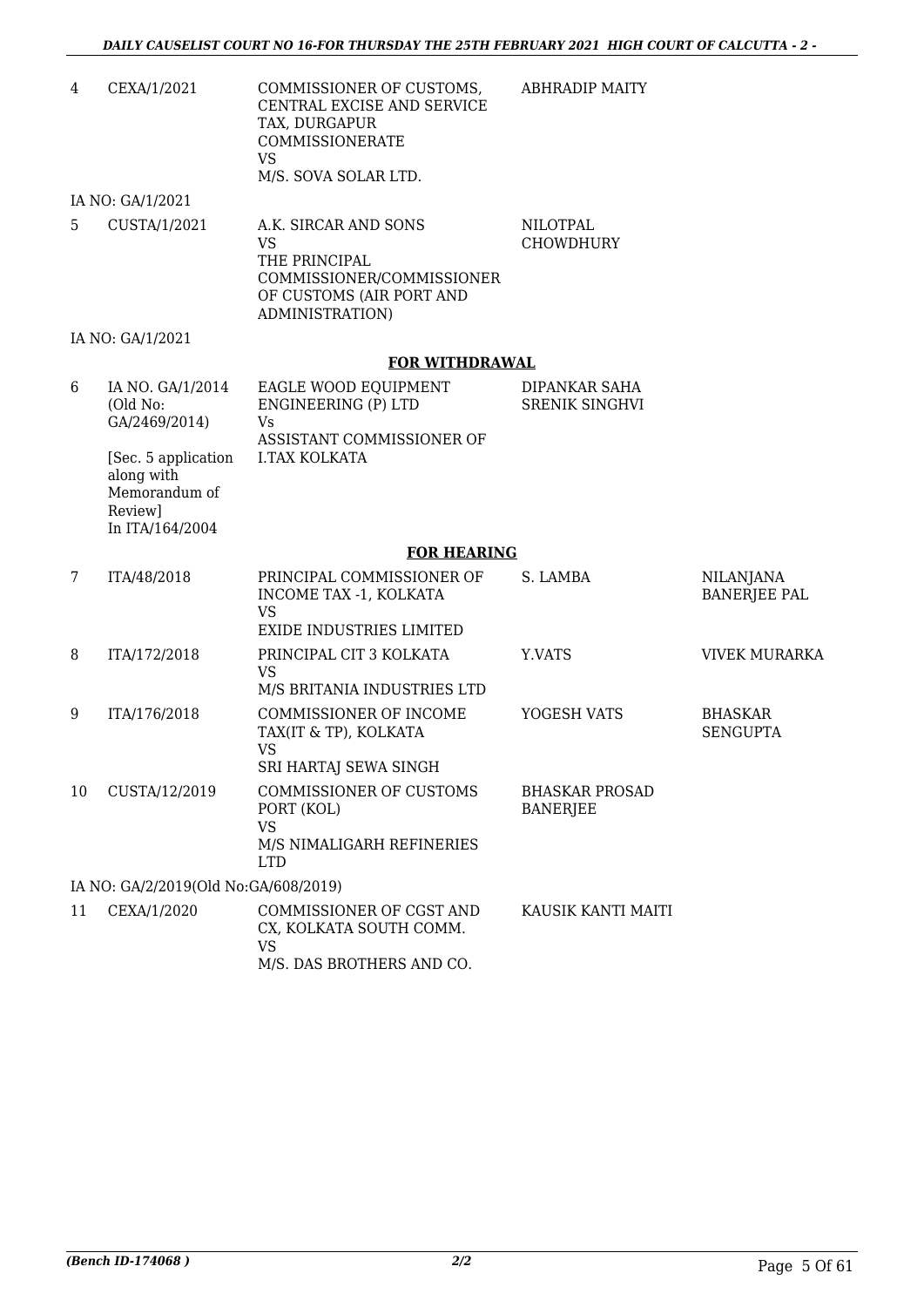

### **Original Side**

**DAILY CAUSELIST For Thursday The 25th February 2021**

**COURT NO. 37**

**DIVISION BENCH (DB-III, COMMERCIAL DIVISION BENCH)**

**AT 10:45 AM**

**HON'BLE JUSTICE I. P. MUKERJI HON'BLE JUSTICE MD. NIZAMUDDIN**

**ON AND FROM 23RD FEBRUARY, 2021- WILL SIT TOGETHER TO TAKE UP ALL APPEALS UNDER COMMERCIAL COURTS, COMMERCIAL DIVISION AND COMMERCIAL APPELLATE DIVISION OF THE HIGH COURTS ACT, 2015.**

### **(VIA VIDEO CONFERENCE)**

### **NOTE:MATTERS WILL BE TAKEN UP THROUGH PHYSICAL HEARING ONLY WHEN BOTH THE PARTIES ARE AGREED.**

**TODAY (25/02/2021)ORIGINAL SIDE MATTERS WILL BE TAKEN UP IMMEDIATELY AFTER APPELLATE SIDE. -------------------------------------------------------------------------------**

**NOTE: COMMERCIAL COURT WILL NOT SIT AFTER 1:00 P.M. ---------------------------------------------------------------------------------------**

**NOTE: (1) THIS LIST WILL BE TAKEN UP EVERYDAY FROM 10:45 A.M. TILL RECESS OR UNTIL ITS EXHAUSTION WHICHEVER IS EARLIER.**

**(2) IF THERE IS NO COMMERCIAL COURT MATTERS IN THE LIST, MENTIONING OF COMMERCIAL COURT MATTERS WILL BE ENTERTAINED AT COURT NO. 3 ON THE REGULAR BASIS.**

**(3) COMMERCIAL COURT SHALL NOT SIT AT COURT NO. 37 IF THERE IS NO COMMERCIAL MATTER.**

### **NEW APPLICATIONS**

1 APO/11/2021 WITH AP/405/2020 GANNON DUNKERLEY AND CO. LTD. VS

SREI EQUIPMENT FINANCE LTD.

SWETA GANDHI (MURGAI)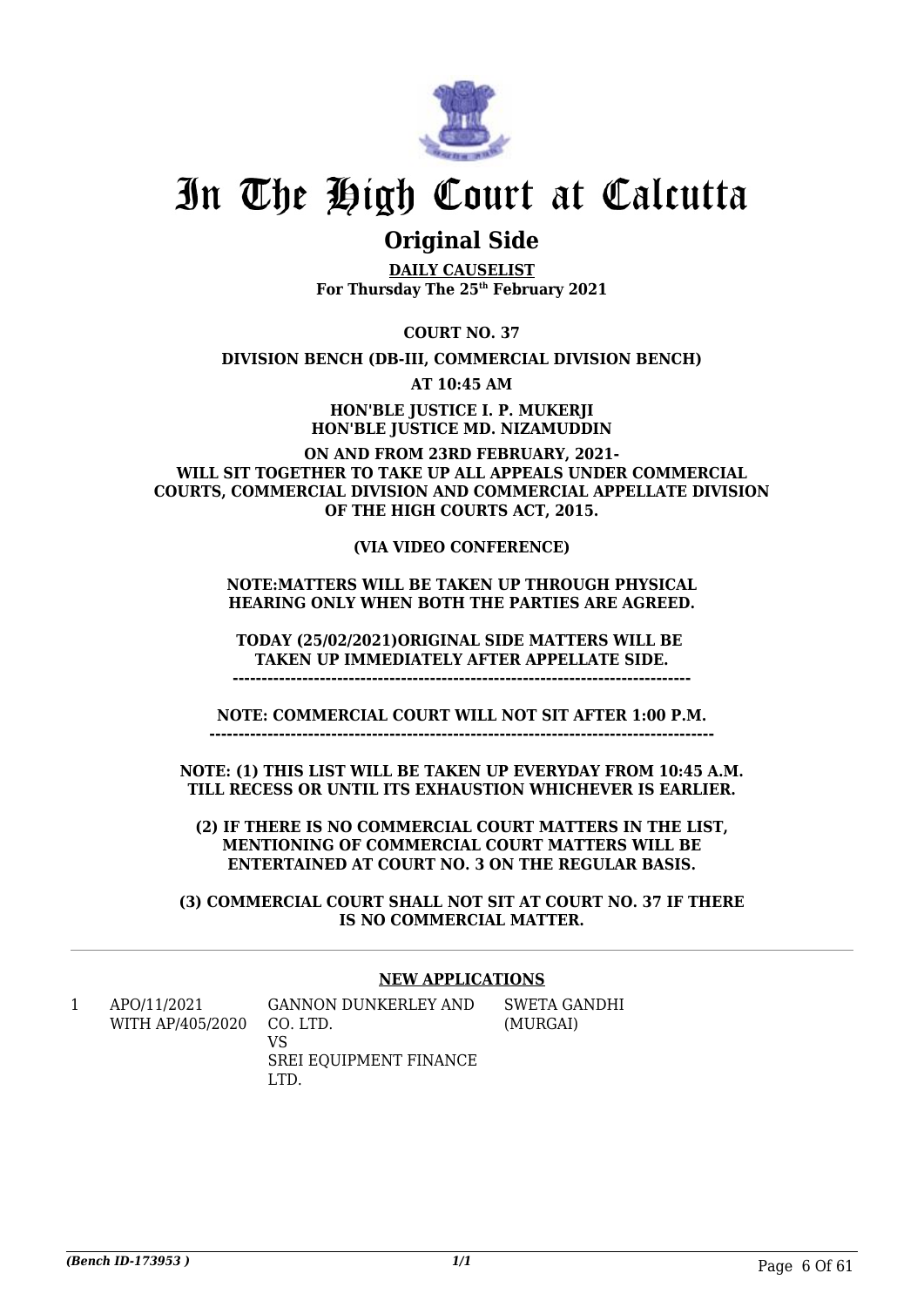

### **Original Side**

**DAILY CAUSELIST For Thursday The 25th February 2021**

### **COURT NO. 3**

### **DIVISION BENCH (DB-III)**

### **HON'BLE JUSTICE I. P. MUKERJI HON'BLE JUSTICE MD. NIZAMUDDIN**

#### **AFTER COMMERCIAL COURT ------------------------------------------**

**NOTE: COMMERCIAL COURT WILL NOT SIT AFTER 1:00 P.M.**

**---------------------------------------------------------------------------------------**

**(VIA VIDEO CONFERENCE) NOTE:MATTERS WILL BE TAKEN UP THROUGH PHYSICAL HEARING ONLY WHEN BOTH THE PARTIES ARE AGREED.**

**NOTE: (1)THIS LIST WILL BE TAKEN UP AT 2:00 P.M. OR AT 10:45 A.M. IF THERE IS NO COMMERCIAL COURT MATTERS OR ON EXHAUSTION OF THE COMMERCIAL COURT LIST WHICHEVER IS EARLIER.**

**(2) IF THERE IS NO COMMERCIAL COURT MATTERS IN THE LIST, MENTIONING OF COMMERCIAL COURT MATTERS WILL BE ENTERTAINED AT COURT NO. 3 ON THE REGULAR BASIS.**

**(3) COMMERCIAL COURT SHALL NOT SIT AT COURT NO. 37 IF THERE IS NO COMMERCIAL MATTER.**

**(4) MENTIONING WILL BE ENTERTAINED ONLY ON MONDAY.**

**(5) APPEALS FROM DECREE WILL BE TAKEN UP FIRST ON EVERY MONDAY AND TUESDAY.**

**(6) APPEALS FROM ORDER WILL BE TAKEN UP FIRST ON EVERY WEDNESDAY AND THURSDAY.**

**(7) WRIT APPEALS WILL BE TAKEN UP FIRST ON EVERY FRIDAY.**

### **NEW APPLICATIONS**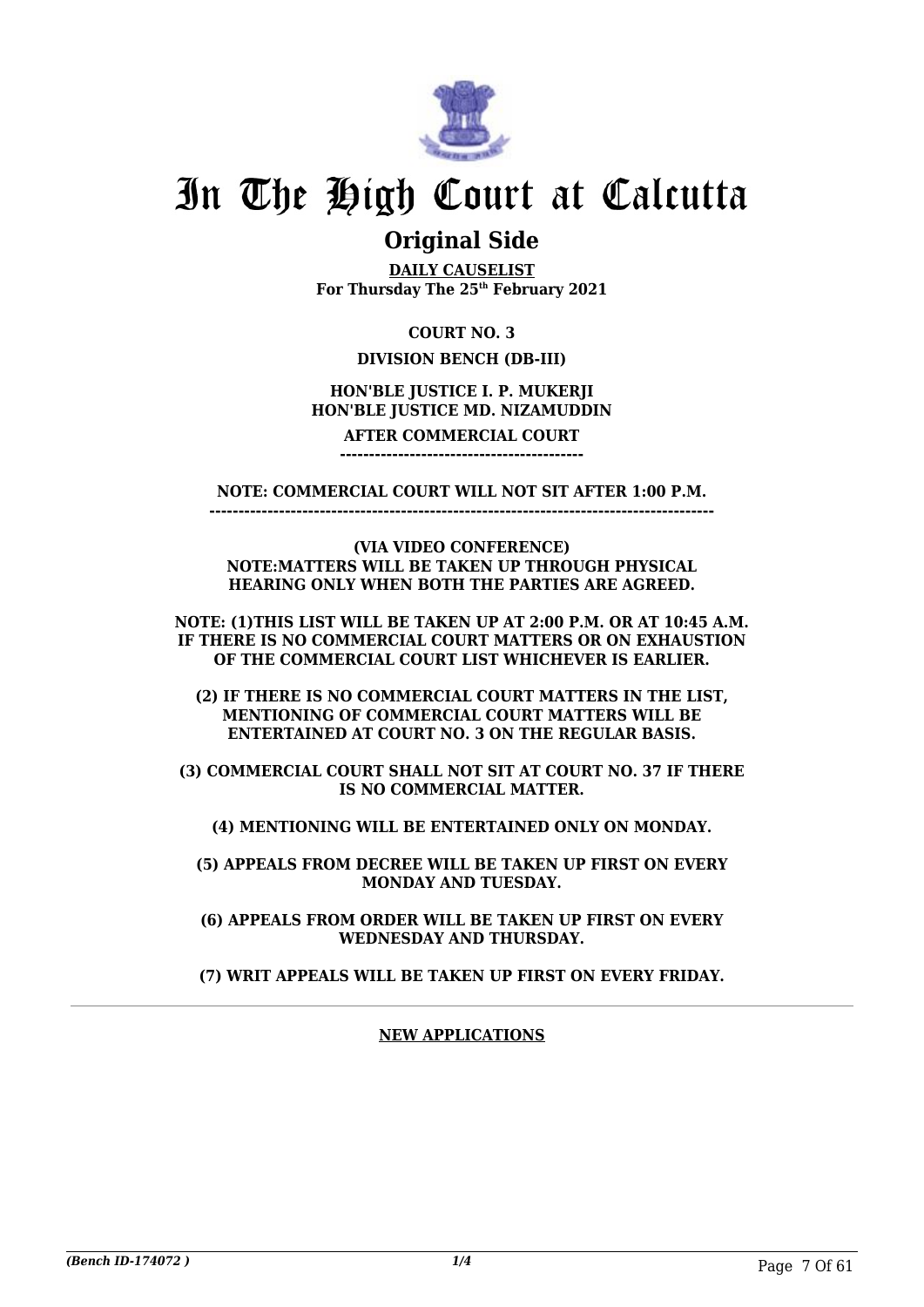1 APO/141/2020 [S.A.]WITH BIFR/29/1995 CA/349/2017 WEST BENGAL INDUSTRIAL DEVELOPMENT CORPORATION LTD. VS EASTERN EXPLOSIVES AND CHEMICALS LIMITED (IN LIQN.) DIBANATH DEY

IA NO: ACO/1/2020

| RVWO/1/2021<br>WITH<br>CUSTA/4/2019 | COMMISSIONER OF<br>CUSTOMS AIRPORT AND<br><b>ADMINISTRATION</b><br>VS<br>M/S. N L MULLICK AND CO | <b>BHASKAR PROSAD</b><br><b>BANERJEE</b> |
|-------------------------------------|--------------------------------------------------------------------------------------------------|------------------------------------------|
| IA NO: GA/1/2021, GA/2/2021         |                                                                                                  |                                          |

| APO/2/2021<br>[S.A.]WITH WP<br>211/2020 | STATE OF WEST BENGAL<br>AND ORS.<br>VS.<br>BIMAL KUMAR DUTT AND<br>ORS. | PARITOSH SINHA |
|-----------------------------------------|-------------------------------------------------------------------------|----------------|
|                                         |                                                                         |                |

IA NO: GA/1/2021

| 4 | APOT/28/2021 | STATE OF WEST BENGAL<br>AND ORS. | PARITOSH SINHA |
|---|--------------|----------------------------------|----------------|
|   |              | VS<br>RANJIT MULLICK AND ORS.    |                |

IA NO: GA/1/2021, GA/2/2021

| 5 | APOT/17/2021<br>WITH AP/191/2019 AND ORS. | M/S. NEER DEVELOPER<br>VS | A. K. CHATTERJEE<br>AND CO. |
|---|-------------------------------------------|---------------------------|-----------------------------|
|   |                                           | SRI ASHIS GANGULY AND     |                             |
|   |                                           | ORS.                      |                             |

IA NO: GA/1/2021

| 6 | APOT/23/2021<br>WITH CS/238/2019 | <b>BIJAY KUMAR</b><br><b>JHUNJHUNWALA</b><br>VS<br>JAYA JHUNJHUNWALA AND<br>ORS. | DEEPAK KUMAR JAIN |
|---|----------------------------------|----------------------------------------------------------------------------------|-------------------|
|   | IA NO: GA/1/2021                 |                                                                                  |                   |
|   | APOT/25/2021                     | SMT. SARMILEE DUTTA<br>VS<br>SMT. BARNALI DUTTA AND                              | RAKESH SARKAR     |

ORS.

IA NO: GA/1/2021, GA/2/2021

| 8 | APOT/26/2021 | SNEHLATA GUPTA AND<br>ORS.<br>VS<br>SRI GOPAL KUMAR GUPTA<br>AND ORS. | MULLICK AND CO. |
|---|--------------|-----------------------------------------------------------------------|-----------------|
|   |              |                                                                       |                 |

IA NO: GA/1/2021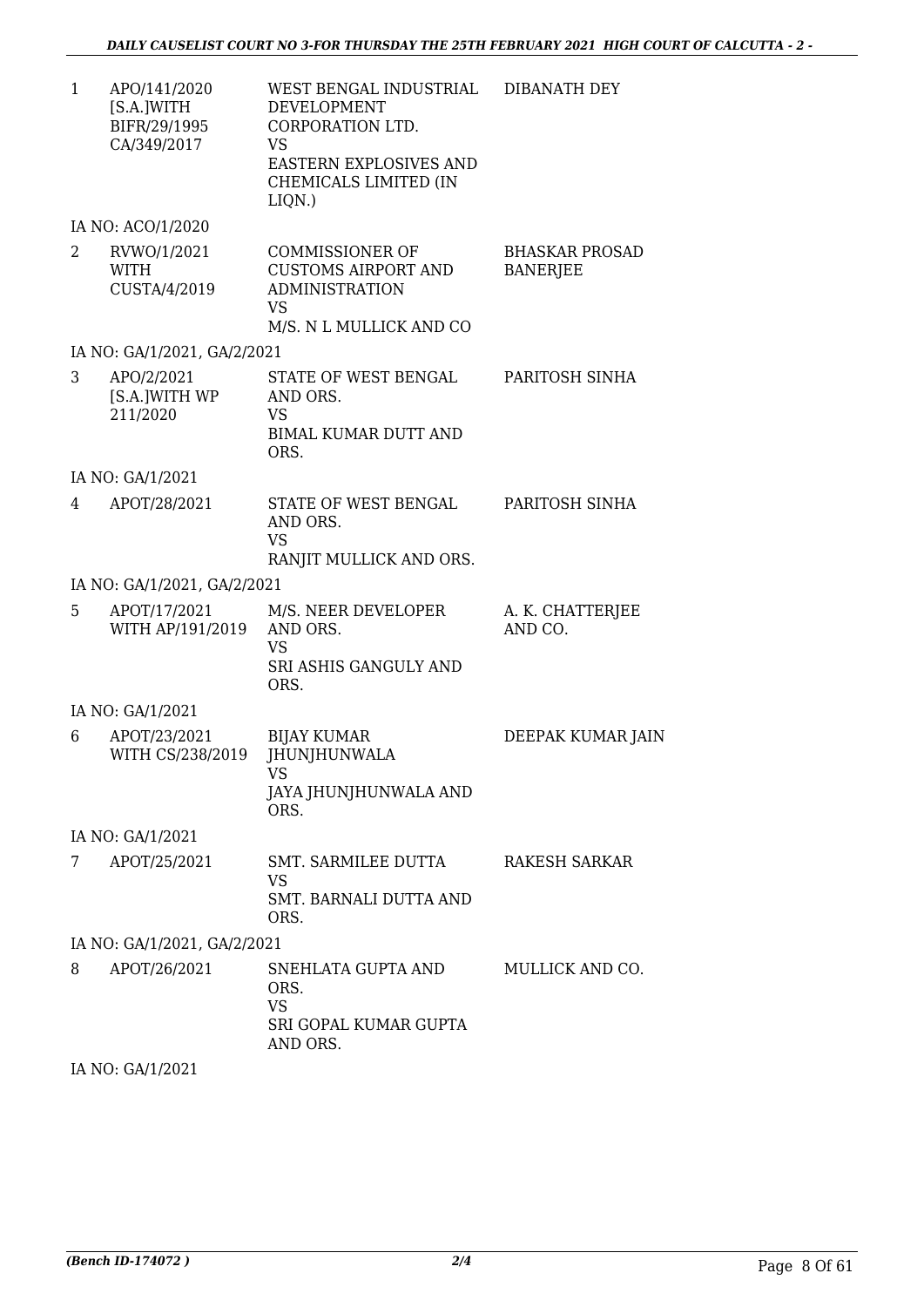| 9  | APOT/27/2021                                                   | SNEHLATA GUPTA AND<br>ORS.<br><b>VS</b><br><b>GOPAL KUMAR GUPTA</b>                                                   | MULLICK AND CO.                          |               |
|----|----------------------------------------------------------------|-----------------------------------------------------------------------------------------------------------------------|------------------------------------------|---------------|
|    | IA NO: GA/1/2021                                               |                                                                                                                       |                                          |               |
| 10 | APOT/29/2021                                                   | IN THE GOODS OF GANESH<br>WITH PLA/233/2016 PRASAD BOSE(DEC) AND<br><b>RANADHIR BOSE</b><br><b>VS</b><br>ABHINABA DEY | ARNAB SARDAR                             |               |
|    | IA NO: GA/1/2021                                               |                                                                                                                       |                                          |               |
| 11 | APO/30/2021<br>WITH CS/234/2019                                | <b>ASHIS BISWAS</b><br><b>VS</b><br>UNITED BANK OF INDIA                                                              | <b>MANDEEP KAUR</b>                      |               |
|    | IA NO: GA/1/2021                                               |                                                                                                                       |                                          |               |
|    |                                                                | <b>FOR SETTLEMENT</b>                                                                                                 |                                          |               |
| 12 | APD/52/2018<br>[S.A.] WITH CS<br>309/2013                      | SANAT CHOUDHURI<br><b>VS</b><br>THE ESTATE OF DR.<br>NARAYANA KRISHNA<br><b>ACHARI &amp; ORS.</b>                     | P.BASU & CO                              |               |
|    |                                                                | <b>APPEALS FROM DECREE</b>                                                                                            |                                          |               |
| 13 | IA NO. GA/6/2020<br>WITH CS/467/1978<br>In APD/63/2013         | STATE OF RAJASTHAN &<br>ANR.<br><b>Vs</b><br>I.K.MERCHANTS LIMITED.<br>& ORS.                                         | <b>ATISH GHOSH</b><br><b>ATISH GHOSH</b> |               |
| 14 | APD/323/2015<br>[S.A.]WITH<br>CS/128/1999                      | ESSEM CHEMICAL<br><b>INDUSTRIES</b><br><b>VS</b><br><b>CHEMCROWN EXPORTS</b><br><b>LIMITED</b>                        | MISRA & COMPANY                          | SINGHVI & CO. |
|    |                                                                | <b>APPEALS FROM ORDERS</b>                                                                                            |                                          |               |
| 15 | APO/120/2019<br>WITH AP/1502/2015 BANK AND ANR<br>AP/1341/2015 | STANDARD CHARTERED<br>VS<br>TILAK MEHRA AND ORS                                                                       | SANDIP AGARWAL<br>AND CO                 |               |
| 16 | APO/23/2020<br>WITH CS 132/2018                                | SK. AKRAM ALI<br><b>VS</b><br><b>KUMARDIPTA DAS</b>                                                                   | CHANCHAL KUMAR<br><b>DUTTA</b>           |               |
|    | IA NO: GA/2/2020(Old No:GA/694/2020)                           |                                                                                                                       |                                          |               |
| 17 | APO/13/2021<br>WITH CS/120/2020                                | M/S PRETORIA PROPERTIES<br><b>LLP</b><br><b>VS</b>                                                                    | FOX AND MANDAL                           |               |
|    |                                                                | NAGENDRA KUMAR RATHI<br><b>AND ORS</b>                                                                                |                                          |               |
|    |                                                                | <b>APPEALS FROM DECREE</b>                                                                                            |                                          |               |
| 18 | APD/101/2017<br>WITH CS/145/2006                               | VIJAI SHREE PVT. LTD<br><b>VS</b><br>UNION OF INDIA & ORS                                                             | <b>ABHISHEK BANERJEE</b>                 |               |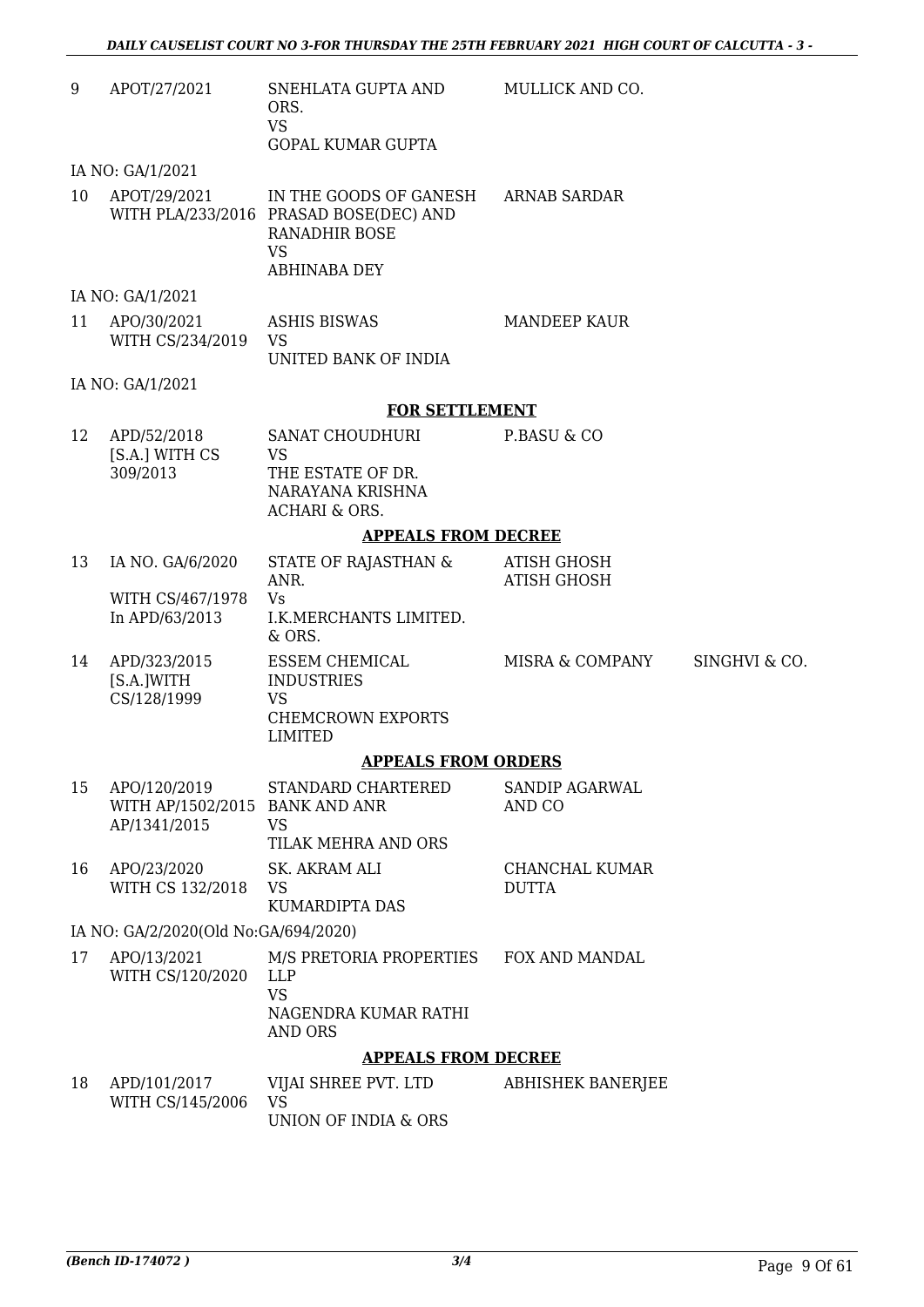| 19 | APD/62/2016<br>[S.A.]WITH CS<br>297/1989                        | AMBALAL SARABHAI<br><b>ENTERPRISES LTD</b><br><b>VS</b><br>RAJEEV DAGA AND ANR              | DUBE & CO.                                     |
|----|-----------------------------------------------------------------|---------------------------------------------------------------------------------------------|------------------------------------------------|
|    | IA NO: GA/1/2016(Old No:GA/529/2016)                            |                                                                                             |                                                |
| 20 | IA NO. GA/1/2017<br>(Old No:<br>GA/3258/2017)                   | MAHENDRA INVESTMENT<br>ADVISORS PVT. LTD<br>Vs<br>SIMPLEX                                   | <b>ABHIJIT SARKAR</b><br><b>ABHIJIT SARKAR</b> |
|    | In APD/474/2017                                                 | WITH CS/10/2017 INFRASTRUCTURES LTD.                                                        |                                                |
| 21 | IA NO. GA/3/2020<br>(Old No:<br>GA/791/2020)<br>WITH CS/10/2017 | MAHENDRA INVESTMENT<br>ADVISORS PVT. LTD<br>Vs<br>SIMPLEX<br>INFRASTRUCTURES LTD.           | <b>ABHIJIT SARKAR</b><br><b>ABHIJIT SARKAR</b> |
|    | In APD/474/2017                                                 |                                                                                             |                                                |
| 22 | APD/169/2018<br>[S.A.] WITH CS<br>323/1989                      | AMBALAL SARABHAI<br><b>ENTERPRISE LTD</b><br>VS<br><b>SMT. PREM LATA ARYA &amp;</b><br>ORS. | M/S DUBE & CO                                  |
|    |                                                                 | IA NO: GA/1/2016(Old No:GA/2567/2016), GA/2/2018(Old No:GA/1439/2018)                       |                                                |
| 23 | APD/170/2018<br>[S.A.]WITH CS<br>324/1989                       | AMBALAL SARABHAI<br><b>ENTERPRISE LTD</b><br><b>VS</b><br>SMT. KIRAN ARYA & ORS             | M/S. DUBE &<br><b>COMPANY</b>                  |

IA NO: GA/1/2016(Old No:GA/2571/2016), GA/2/2018(Old No:GA/1440/2018)

| 24 | APD/1/2020<br>WITH CS 99/2008 | NATIONAL INSURANCE<br>COMPANY LIMITED<br>VS<br>SETHIA OILS LIMITED AND | DOLON DASGUPTA |
|----|-------------------------------|------------------------------------------------------------------------|----------------|
|    |                               | ANR.                                                                   |                |

IA NO: GA/2/2020(Old No:GA/262/2020)

### **FOR HEARING**

| 25 | APO/440/2017<br>WITH WPO | STATE OF WEST BENGAL &<br>ANR | PARITOSH SINHA |
|----|--------------------------|-------------------------------|----------------|
|    | 1398/2008                | VS.                           |                |
|    |                          | BHUWALKA TRADING & TEA        |                |
|    |                          | $CO.$ (P) LTD, $\&$ ORS.      |                |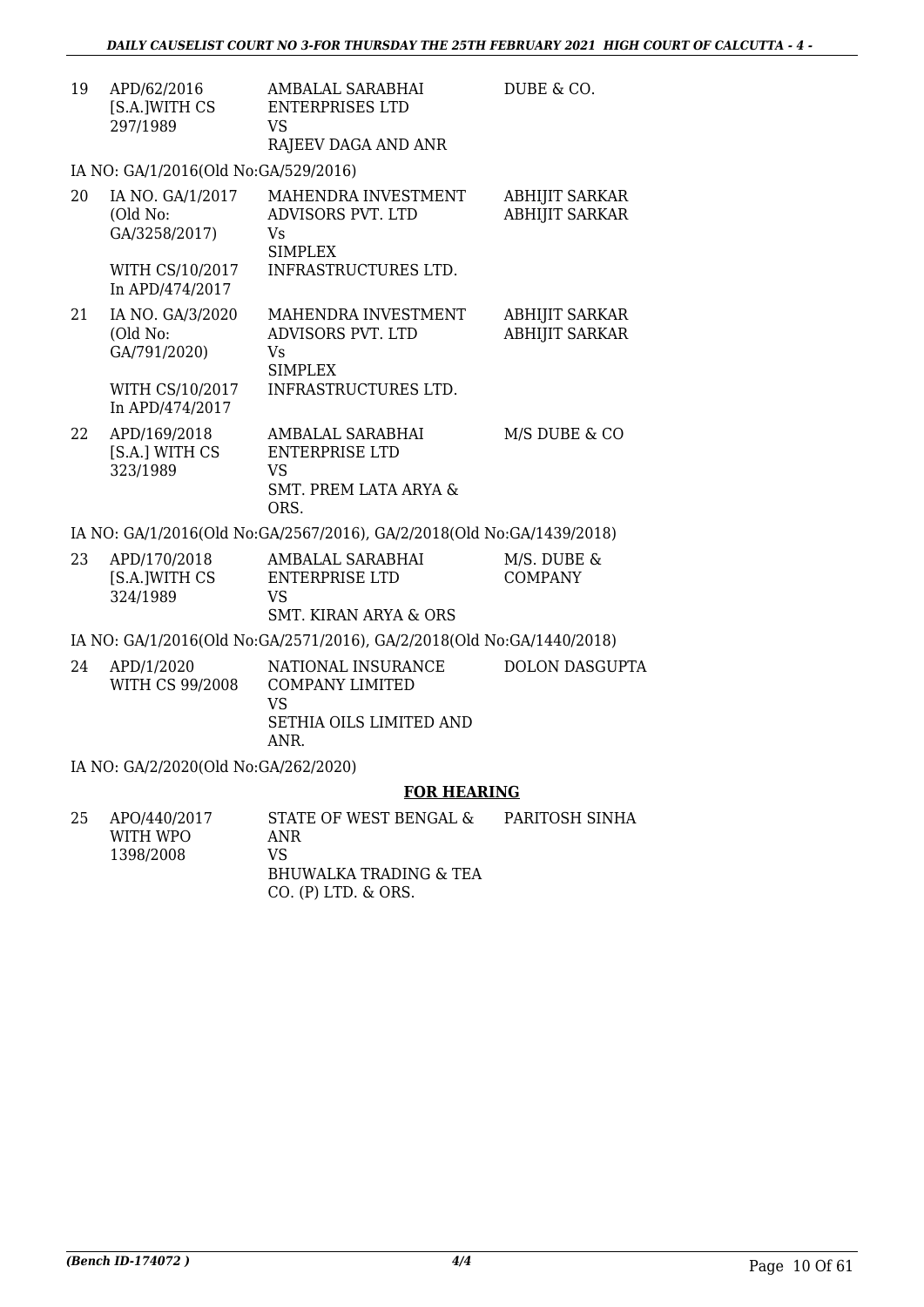

## **Original Side**

**DAILY CAUSELIST For Thursday The 25th February 2021**

**COURT NO. 2 DIVISION BENCH (DB-IV) AT 2:00 PM HON'BLE JUSTICE HARISH TANDON HON'BLE JUSTICE KAUSIK CHANDA**

**(VIA VIDEO CONFERENCE)**

### **NOTE:MATTERS WILL BE TAKEN UP THROUGH PHYSICAL HEARING ONLY WHEN BOTH THE PARTIES ARE AGREED.**

**NOTE: ORIGINAL SIDE MATTERS SHALL BE TAKEN UP ON FRIDAY AT 2:00 P.M.**

**FOR 26/02/2021**

### **NEW APPLICATIONS**

1 APO/30/2020 WITH WPO/530/2019 GENERAL MANAGER, METRO RAILWAY AND ORS. VS KAMALA SHANKAR TIWARI

AND ORS.

NRIPENDRA RANJAN MUKHERJEE

IA NO: GA/1/2020(Old No:GA/493/2020)

| APO/127/2020<br>WITH | M/S. GANAPATI<br>TECHNOLOGY SERVICES | ARINDAM PAUL   |
|----------------------|--------------------------------------|----------------|
| WPO/1552/2010        | PRIVATE LIMITED AND ANR<br>VS        |                |
|                      | THE STATE OF WEST                    |                |
|                      |                                      | BENGAL AND ORS |

IA NO: GA/1/2020

### **APPEALS FROM ORDERS**

3 APO/220/2019 WITH OCO/1/2020 WPO/38/2018 [S.A.] HIGH COURT OF CALCUTTA ATANU CHAKRABORTY VS AND ORS RAJAJIT CHATTERJEE

IA NO: GA/1/2019(Old No:GA/2957/2019)

### **APPEALS FROM DECREE**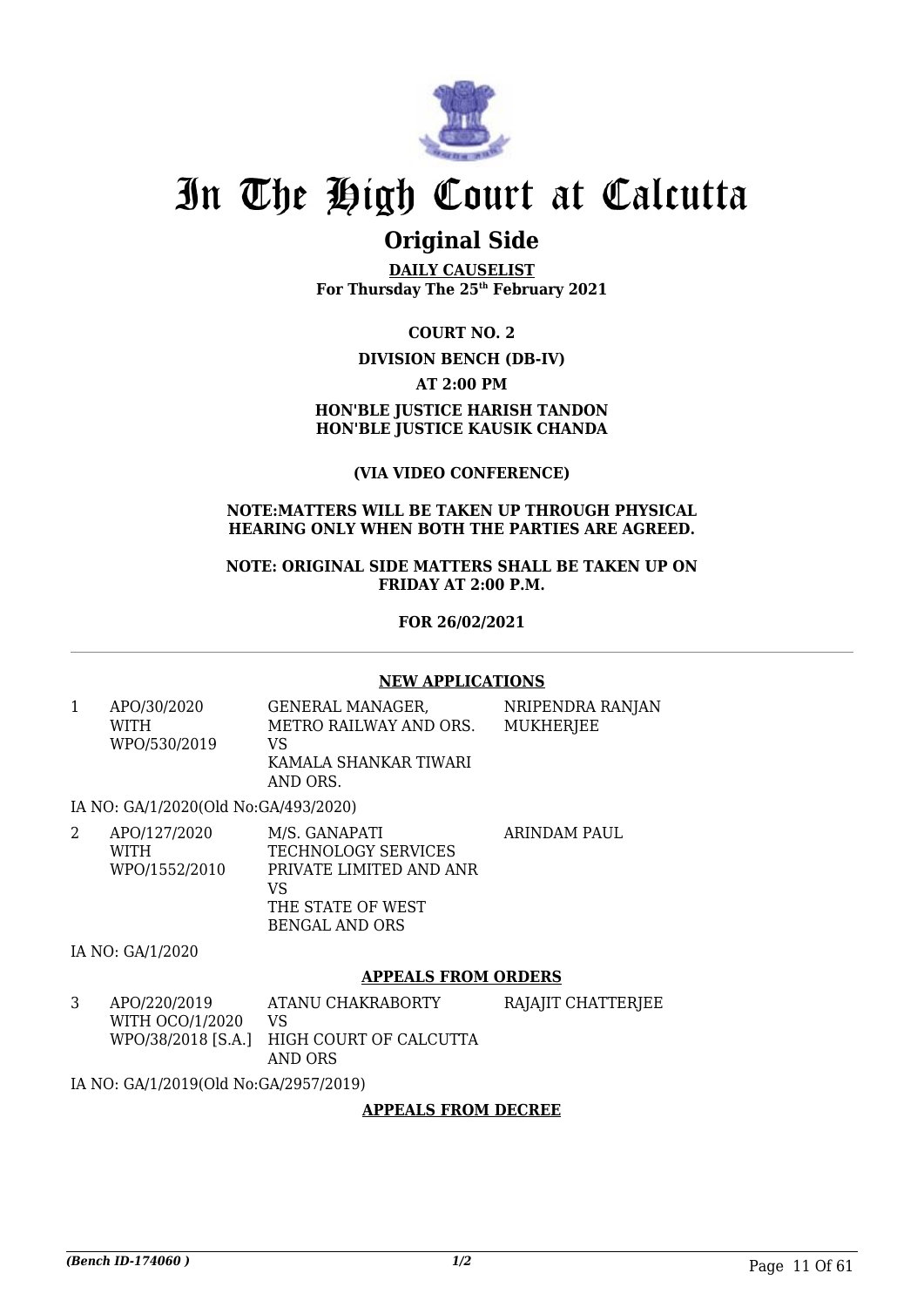| 4 | APD/281/2016                        | UNION OF INDIA               | <b>SHYAMAL</b>     |
|---|-------------------------------------|------------------------------|--------------------|
|   | [S.A.] WITH                         | VS                           | <b>CHAKRABORTY</b> |
|   | CS/489/2000                         | <b>HINDUSTAN</b>             |                    |
|   |                                     | CONSULTANCY & SERVICES       |                    |
|   |                                     | LTD. & ANR                   |                    |
|   | IA NO: GA/2/2017(Old No:GA/62/2017) |                              |                    |
| 5 | APD/570/2017                        | AJAY JAISWAL                 | G S GUPTA          |
|   | [S.A.]                              | VS                           |                    |
|   |                                     | <b>ESKAY BROTHERS STEELS</b> |                    |
|   |                                     | LTD                          |                    |

IA NO: GA/1/2017(Old No:GA/3897/2017)

| 6 | APD/571/2017 | AJAY JAISWAL      | G.S. GUPTA |
|---|--------------|-------------------|------------|
|   | S.A.         | VS                |            |
|   |              | PANKAJ KUMAR GOEL |            |

IA NO: GA/1/2017(Old No:GA/3899/2017)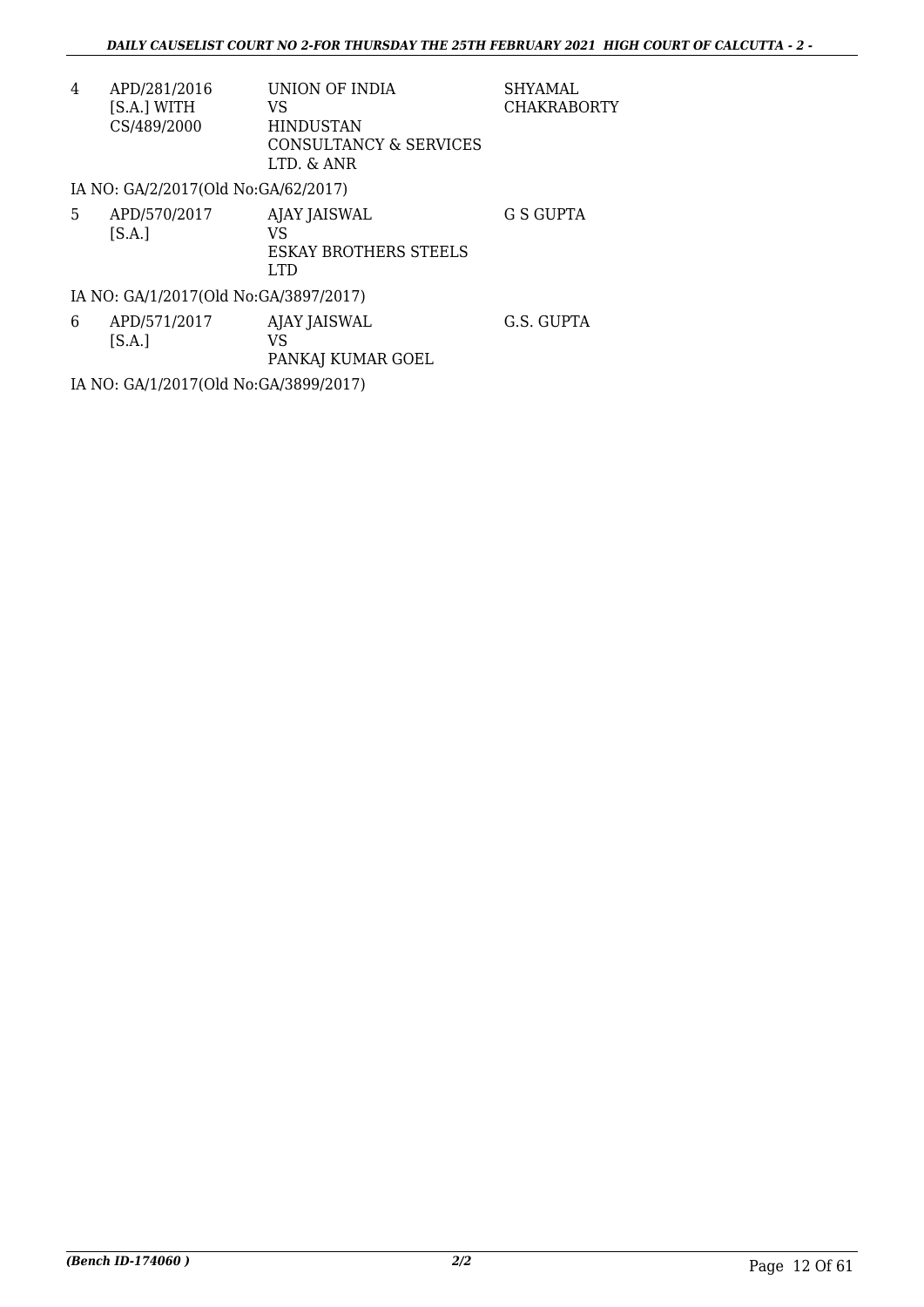

### **Original Side**

**DAILY CAUSELIST For Thursday The 25th February 2021**

**COURT NO. 11**

### **DIVISION BENCH (DB-VI)**

**AT 2:00 PM**

**HON'BLE JUSTICE SUBRATA TALUKDAR HON'BLE JUSTICE SAUGATA BHATTACHARYYA**

### **ON AND FROM MONDAY, 15TH FEBRUARY, 2021 TO FRIDAY, 26TH FEBRUARY, 2021 - WILL SIT TOGETHER AND TAKE UP THE LIST AND DETERMINATION OF HON'BLE JUSTICE SOUMEN SEN AND HON'BLE JUSTICE SAUGATA BHATTACHARYYA AND THE LIST AND DETERMINATION OF HON'BLE JUSTICE SUBRATA TALUKDAR AND HON'BLE JUSTICE HIRANMAY BHATTACHARYYA.**

### **(VIA VIDEO CONFERENCE)**

### **NOTE:MATTERS WILL BE TAKEN UP THROUGH PHYSICAL HEARING ONLY WHEN BOTH THE PARTIES ARE AGREED.**

#### **ON TUESDAY AND THURSDAY ORIGINAL SIDE MATTERS WILL BE TAKEN UP AFTER RECESS.**

### **APPLICATION**

| 1 | APO/163/2020     | KANAK PROJECTS LIMITED     | <b>HSA</b>   |
|---|------------------|----------------------------|--------------|
|   | WITH             | AND ANR.                   |              |
|   | WPO/460/2019     | VS                         |              |
|   |                  | KOLKATA MUNICIPAL          |              |
|   |                  | CORPORATION AND ORS.       |              |
|   | IA NO: GA/1/2021 |                            |              |
| 2 | IA NO. GA/1/2021 | KANAK PROJECTS LIMITED     | <b>HSA</b>   |
|   |                  | AND ANR.                   | <b>HSA</b>   |
|   | WITH WP/460/2019 | Vs                         |              |
|   | In APO/10/2021   | KOLKATA MUNICIPAL          |              |
|   |                  | CORPORATION AND ORS.       |              |
|   |                  | <b>APPEALS FOR HEARING</b> |              |
| 3 | IA NO. GA/2/2021 | THE KOLKATA MUNICIPAL      | H. S. MONDAL |
|   |                  | CORPORATION AND ANR.       | H. S. MONDAL |
|   | WITH             | Vs.                        |              |
|   | WPO/975/2016     | SMT. MADHUMITA GUPTA       |              |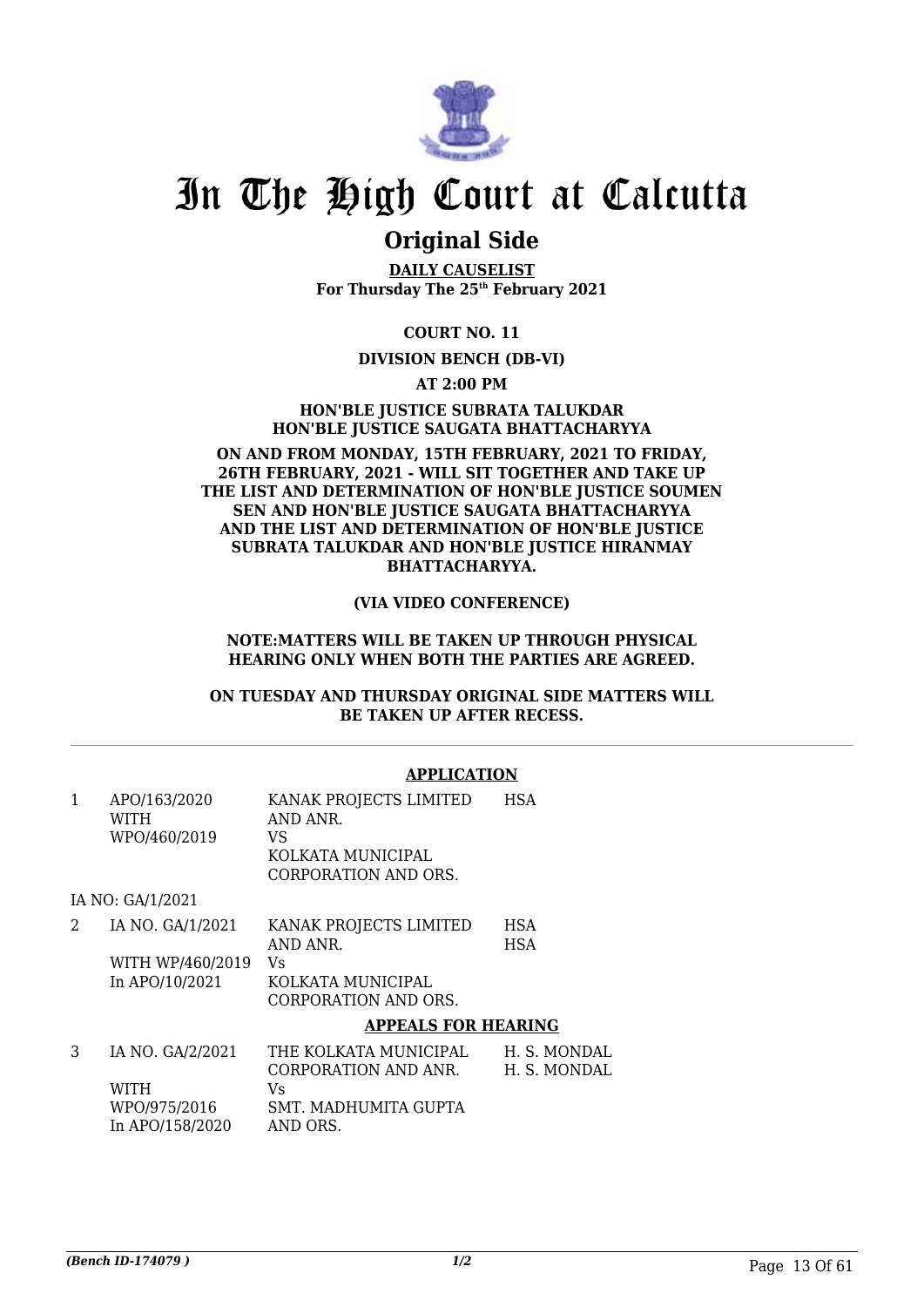| 4 | IA NO. GA/3/2021 | THE KOLKATA MUNICIPAL<br>CORPORATION AND ANR. | H. S. MONDAL<br>H. S. MONDAL |
|---|------------------|-----------------------------------------------|------------------------------|
|   | WITH             | Vs                                            |                              |
|   | WPO/975/2016     | SMT. MADHUMITA GUPTA                          |                              |
|   | In APO/159/2020  | AND ORS.                                      |                              |
|   |                  |                                               |                              |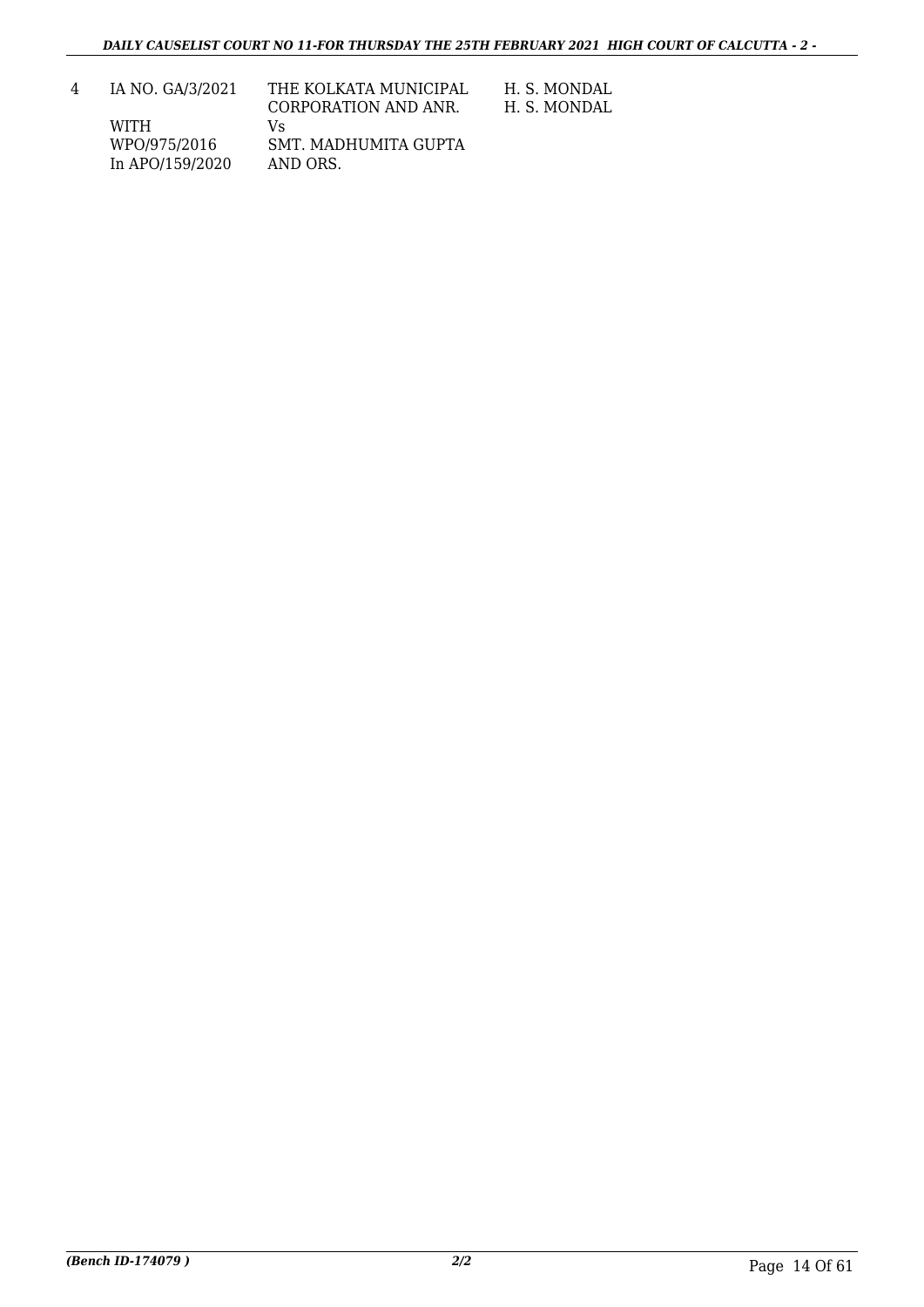

## **Original Side**

**DAILY CAUSELIST For Thursday The 25th February 2021**

**COURT NO. 4 DIVISION BENCH (DB-VIII) AT 3:00 PM HON'BLE JUSTICE ARINDAM SINHA HON'BLE JUSTICE SUVRA GHOSH VIA VIDEO CONFERENCE)**

**NOTE:MATTERS WILL BE TAKEN UP THROUGH PHYSICAL HEARING ONLY WHEN BOTH THE PARTIES ARE AGREED.**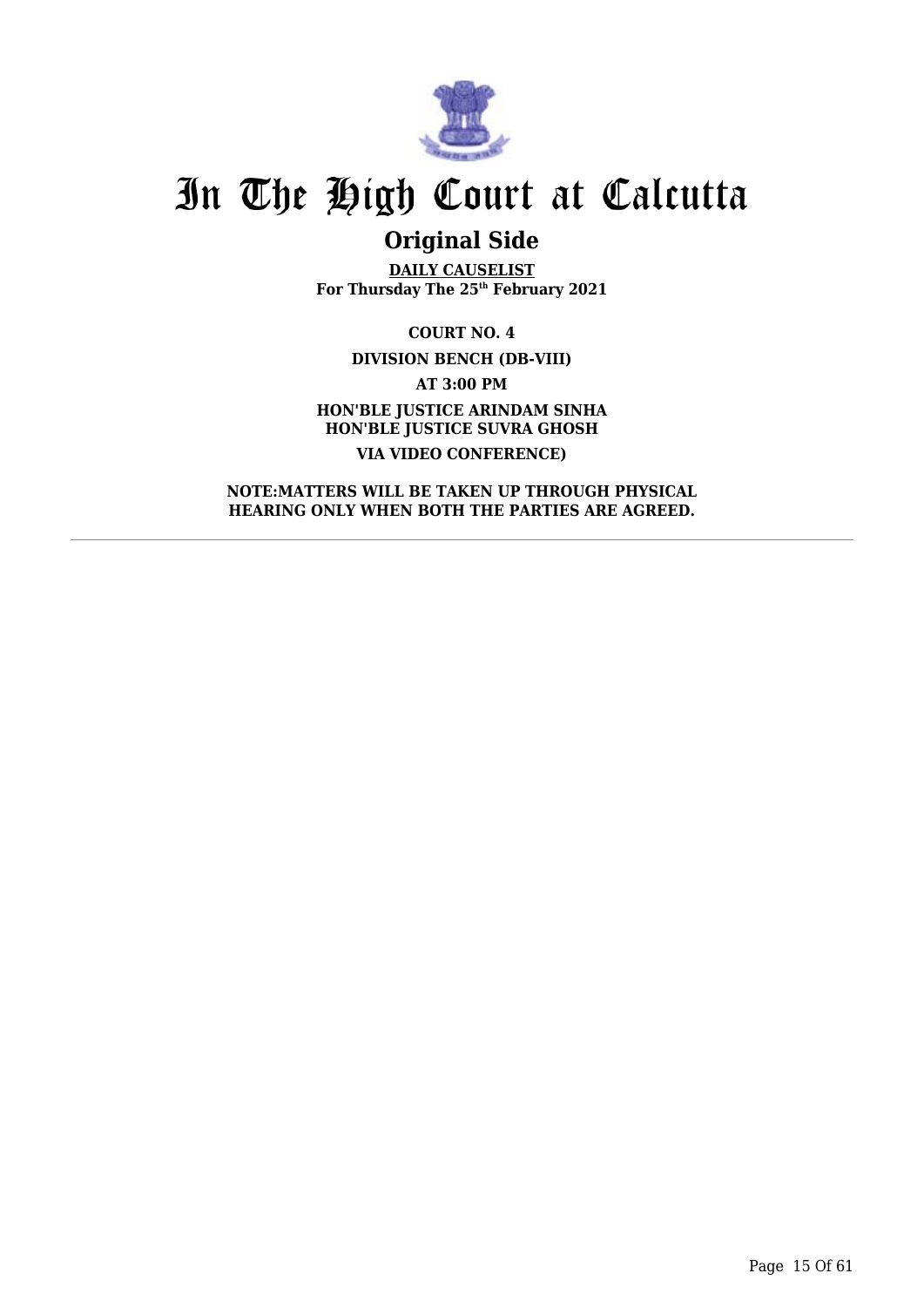

## **Original Side**

**DAILY CAUSELIST For Thursday The 25th February 2021**

### **COURT NO. 4 SINGLE BENCH () AT 3:00 PM HON'BLE JUSTICE ARINDAM SINHA (VIA VIDEO CONFERENCE)**

### **NOTE:MATTERS WILL BE TAKEN UP THROUGH PHYSICAL HEARING ONLY WHEN BOTH THE PARTIES ARE AGREED.**

### **ON EVERY WEDNESDAY, THURSDAY AND FRIDAY AT 3:00 P.M.- WILL SIT SINGLY AND TAKE SOME PART-HEARD, CONTEMPT, ASSIGNED, REVIEW, MODIFICATION/CLARIFICATION MATTERS.**

### **AT 3:00 P.M. (AFTER APPELLATE SIDE, IF TIME PERMITS.)**

|                | <b>SPECIALLY ASSIGNED MATTERS</b>                          |                                                                                             |                                  |                                |  |  |
|----------------|------------------------------------------------------------|---------------------------------------------------------------------------------------------|----------------------------------|--------------------------------|--|--|
| $\mathbf{1}$   | AP/391/2018<br>[S.A.]                                      | DAMODAR VALLEY<br><b>CORPORATION</b><br><b>VS</b><br><b>BLUE STAR PACKAGING</b><br>PVT. LTD | SUBIR PAL                        | V.BHATIA AND ASSO.             |  |  |
|                |                                                            | IA NO: GA/1/2018(Old No:GA/2347/2018), GA/2/2019                                            |                                  |                                |  |  |
| $\overline{2}$ | IA NO. GA/26/2019 BALARAM DAS<br>(Old No:<br>GA/1367/2019) | Vs<br><b>GURU CHARAN BISWAS</b>                                                             | S.RAYCHOWDHURY<br>S.RAYCHOWDHURY |                                |  |  |
|                | [S.A.]<br>In CS/308/1872                                   |                                                                                             |                                  |                                |  |  |
| $\mathcal{S}$  | IA NO. GA/30/2021                                          | <b>BALARAM DAS</b><br>Vs.                                                                   | S.RAYCHOWDHURY<br>S.RAYCHOWDHURY |                                |  |  |
|                | [S.A.]<br>In CS/308/1872                                   | <b>GURU CHARAN BISWAS</b>                                                                   |                                  |                                |  |  |
| 4              | IA NO. GA/16/2017<br>(Old No:<br>GA/4004/2017)             | MR. SHYAMAL KUMAR<br><b>MUKHERJEE</b><br>Vs.<br>RUP KUMAR BARIK & ORS.                      | P.C. BOSE<br><b>B.MULLICK</b>    | C.K.DUTTA, P.C.<br><b>BOSE</b> |  |  |
|                | [S.A.]<br>In CS/1337/1965                                  |                                                                                             |                                  |                                |  |  |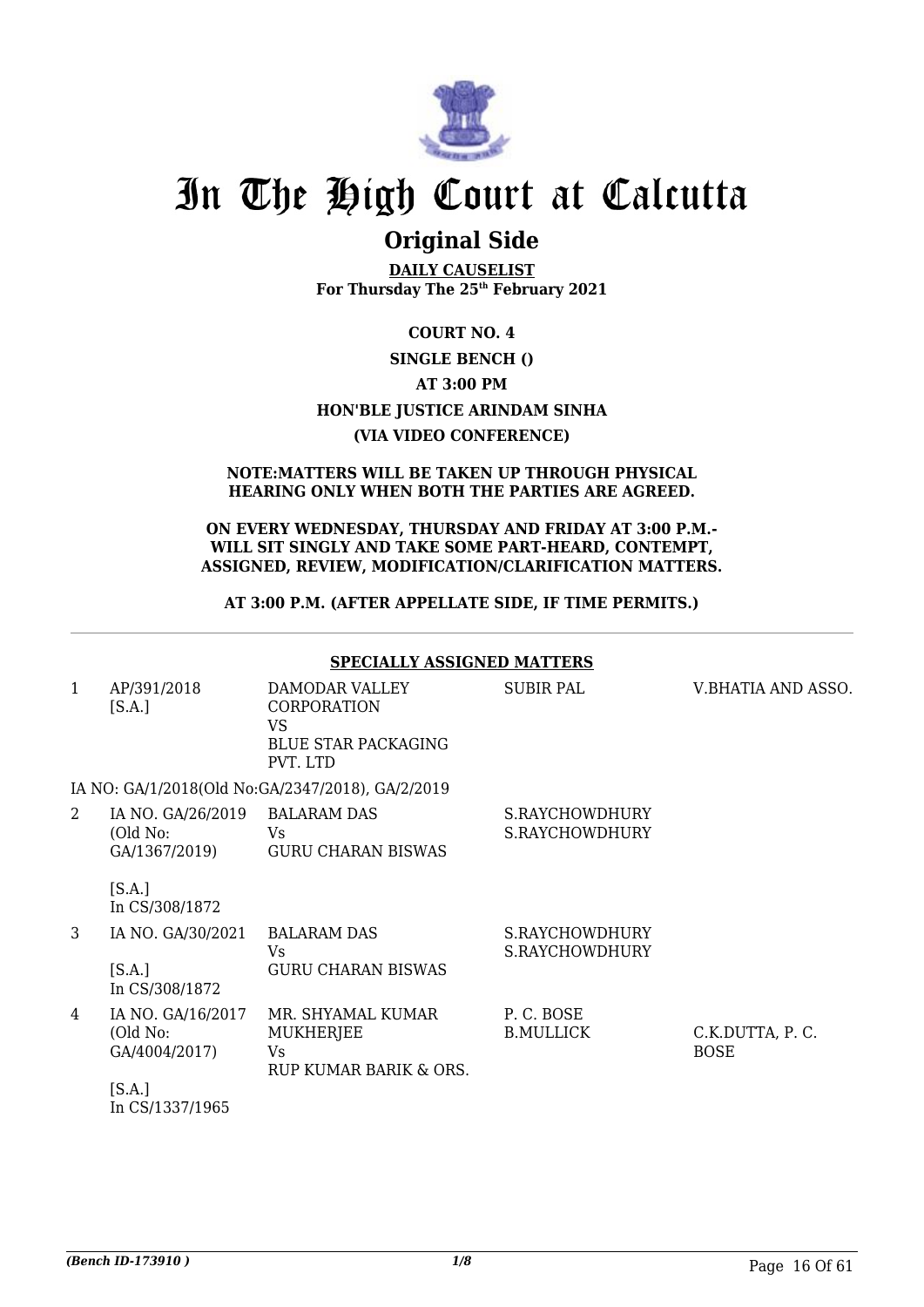| 5  | IA NO. GA/17/2018<br>(Old No:<br>GA/1625/2018)<br>[S.A.]<br>In CS/1337/1965 | MR. SHYAMAL KUMAR<br>MUKHERJEE<br><b>Vs</b><br>RUP KUMAR BARIK & ORS.                      | P.C. BOSE<br><b>B.MULLICK</b>                  | C.K.DUTTA, P.C.<br><b>BOSE</b>                          |
|----|-----------------------------------------------------------------------------|--------------------------------------------------------------------------------------------|------------------------------------------------|---------------------------------------------------------|
| 6  | CS/830/1987<br>[S.A.]                                                       | <b>ENERTECH ENGINEERS</b><br>(INDIA) PVT.LTD.<br><b>VS</b><br>TECALEMIT INDIA LIMITED      | M.K.ROY<br><b>CHOWDHURI &amp; CO</b>           |                                                         |
|    | IA NO: GA/1/2003(Old No:GA/4302/2003)                                       |                                                                                            |                                                |                                                         |
| 7  | IA NO. GA/1/2003<br>(Old No:<br>GA/3506/2003)                               | S.T.P. LIMITED<br>Vs<br>NIRMALJIT SINGH HOON                                               | JHUNJHUNWALA &<br>CO.<br>JHUNJHUNWALA &<br>CO. | B.M. BAGARIA & CO.                                      |
|    | [S.A.]<br>In CS/1034/1987                                                   |                                                                                            |                                                |                                                         |
| 8  | IA NO. CA/16/2016<br>(Old No:<br>CA/88/2016)                                | RE: SUTNA STONE & LIME<br>CO.LTD. AND (IN LIQN.)-<br>AND-<br><b>Vs</b>                     | <b>KHAITAN &amp; CO</b><br>O/L                 |                                                         |
|    | [S.A.]<br>In CP/580/2000                                                    | COLLECTOR & D.M.OF<br>SATNA M.P -VS-THE O/L,<br>HIGH COURT CAL &                           |                                                |                                                         |
| 9  | IA NO. CA/12/2010<br>(Old No:<br>CA/891/2010)                               | IN THE MATTER OF: THE<br>SUTNA STONE & LIME CO.<br>LTD. (LIQ) RE:<br><b>Vs</b>             | N. C. BOSE & CO.<br>O/L                        |                                                         |
|    | [S.A.]<br>In CP/580/2000                                                    | SARVESHWARI MINING (P)<br>LTD. VS THE O/L, HIGH<br><b>COURT</b>                            |                                                |                                                         |
| 10 | IA NO. CA/18/2017<br>(Old No:<br>CA/195/2017)                               | IN THE MATTER OF SUTNA<br>STONE & LIME CO.LTD.<br>AND (IN LIQN.)<br>Vs                     | O/L, HIGH COURT,<br><b>CALCUTTA</b><br>O/L     |                                                         |
|    | [S.A.]<br>In CP/580/2000                                                    |                                                                                            |                                                |                                                         |
| 11 | IA NO. CA/20/2019<br>(Old No:<br>CA/165/2019)                               | IN THE MATTER OF SUTNA<br>STONE & LIME CO.LTD.<br>AND (IN LIQN.)<br>Vs                     | O/L<br>O/L                                     |                                                         |
|    | [S.A.]<br>In CP/580/2000                                                    |                                                                                            |                                                |                                                         |
| 12 | IA NO. CA/19/2018<br>(Old No:<br>CA/195/2018)                               | IN THE MATTER OF :<br><b>SUTNA STONE &amp; LIME</b><br>CO.LTD. AND (IN LIQN.)<br><b>Vs</b> | O/L, HIGH COURT,<br><b>CALCUTTA</b><br>O/L     |                                                         |
|    | [S.A.]<br>In CP/580/2000                                                    |                                                                                            |                                                |                                                         |
| 13 | IA NO. GA/30/2019<br>(Old No:<br>GA/1519/2019)                              | SMT. JYOTSNA MULLICK &<br><b>ORS</b><br><b>Vs</b><br>KAMALESH MALLICK AND                  | NIRMAL K. NANDI<br>NIRMAL K. NANDI             | <b>VICTOR MOSES</b><br><b>VICTOR MOSES &amp;</b><br>CO. |
|    | [S.A.]<br>In CS/222/2001                                                    | ORS.                                                                                       |                                                |                                                         |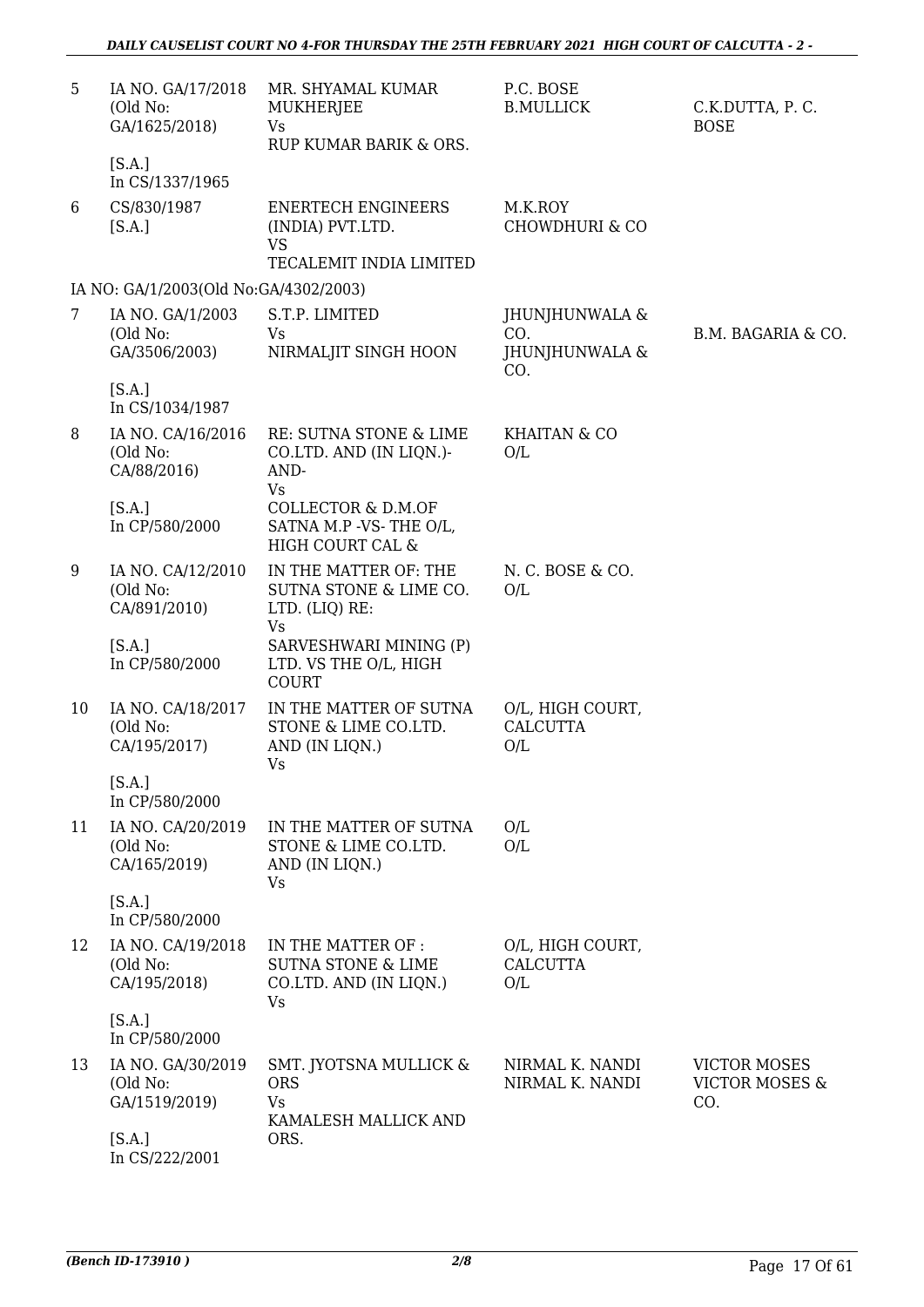| 14 | WPO/22/2005<br>[S.A.]                         | BUDGE BUDGE CO. LTD. &<br>ANR.<br><b>VS</b><br>ASST.COM. COMMERCIAL<br>TAXES, CORP.DIV.                     | S. KAKRANIA & CO.                                      |
|----|-----------------------------------------------|-------------------------------------------------------------------------------------------------------------|--------------------------------------------------------|
| 15 | IA NO. GA/6/2019<br>(Old No:<br>GA/427/2019)  | JAI CHAND MAHTAB & ORS.<br><b>Vs</b><br>SRI NIL MADHAB ROY &<br>ORS.                                        | M/S. R. C. KAR<br>M/S. R. C. KAR                       |
|    | [S.A.]<br>In CS/127/2006                      |                                                                                                             |                                                        |
| 16 | IA NO. GA/9/2019<br>(Old No:<br>GA/1711/2019) | NUMAZAR DORAB MEHTA &<br>ORS.<br><b>Vs</b><br>THE ASSAM COMPANY                                             | M/S. S. JALAN<br>M/S. S. JALAN & CO.                   |
|    | [S.A.]<br>In CS/16/2007                       | <b>INDIA LIMITED</b>                                                                                        |                                                        |
| 17 | IA NO. GA/1/2009<br>(Old No:<br>GA/1083/2009) | AVA PYNE & SORS.<br>Vs<br>BIVA PYNE & ORS.                                                                  | SUBHRA DAS<br><b>SUBHRA DAS</b>                        |
|    | [S.A.]<br>In CS/103/2009                      |                                                                                                             |                                                        |
| 18 | IA NO. GA/5/2016<br>(Old No:<br>GA/336/2016)  | <b>SHYAMA SHARAN</b><br><b>BHALOTIA &amp; ORS.</b><br>Vs<br><b>ESSEM ENERPRISES</b>                         | ANURAG BAGARIA<br>ANURAG BAGARIA                       |
|    | [S.A.]<br>In CS/140/2009                      | PRIVATE LTD.                                                                                                |                                                        |
| 19 | IA NO. GA/4/2016<br>(Old No:<br>GA/332/2016)  | <b>SHYAMA SHARAN</b><br><b>BHALOTIA &amp; ORS.</b><br>Vs<br><b>FORTUNE ENTERPRISES</b>                      | ANURAG BAGARIA<br><b>ANURAG BAGARIA</b>                |
|    | [S.A.]<br>In CS/141/2009                      | PRIVATE LTD.                                                                                                |                                                        |
| 20 | WPO/441/2012<br>[S.A.]                        | MCLEOD RUSSEL INDIA<br>LTD.& ANR.<br><b>VS</b><br>THE ASSISTANT DIRECTOR<br>OF INCOME TAX-2(1),<br>KOLKATA, | KHAITAN & CO.                                          |
| 21 | IA NO. CA/2/2016<br>(Old No:<br>CA/565/2016)  | IN THE MATTER OF :<br>JESSOP AND CO LTD -AND-<br><b>Vs</b><br>IN THE MATTER OF:                             | MR. SAYAN DUTTA<br><b>MADHU SUDAN</b><br><b>SARKER</b> |
|    | [S.A.]<br>In CP/179/2013                      | <b>SUBRATA KUMAR BISWAS</b>                                                                                 |                                                        |
| 22 | IA NO. CA/3/2019<br>(Old No:<br>CA/135/2019)  | IN THE MATTER OF:<br>JESSOP AND CO LTD -AND-<br><b>Vs</b>                                                   | <b>MADHU SUDAN</b><br><b>SARKER</b>                    |
|    | <b>EQ A 1</b>                                 |                                                                                                             |                                                        |

[S.A.] In CP/179/2013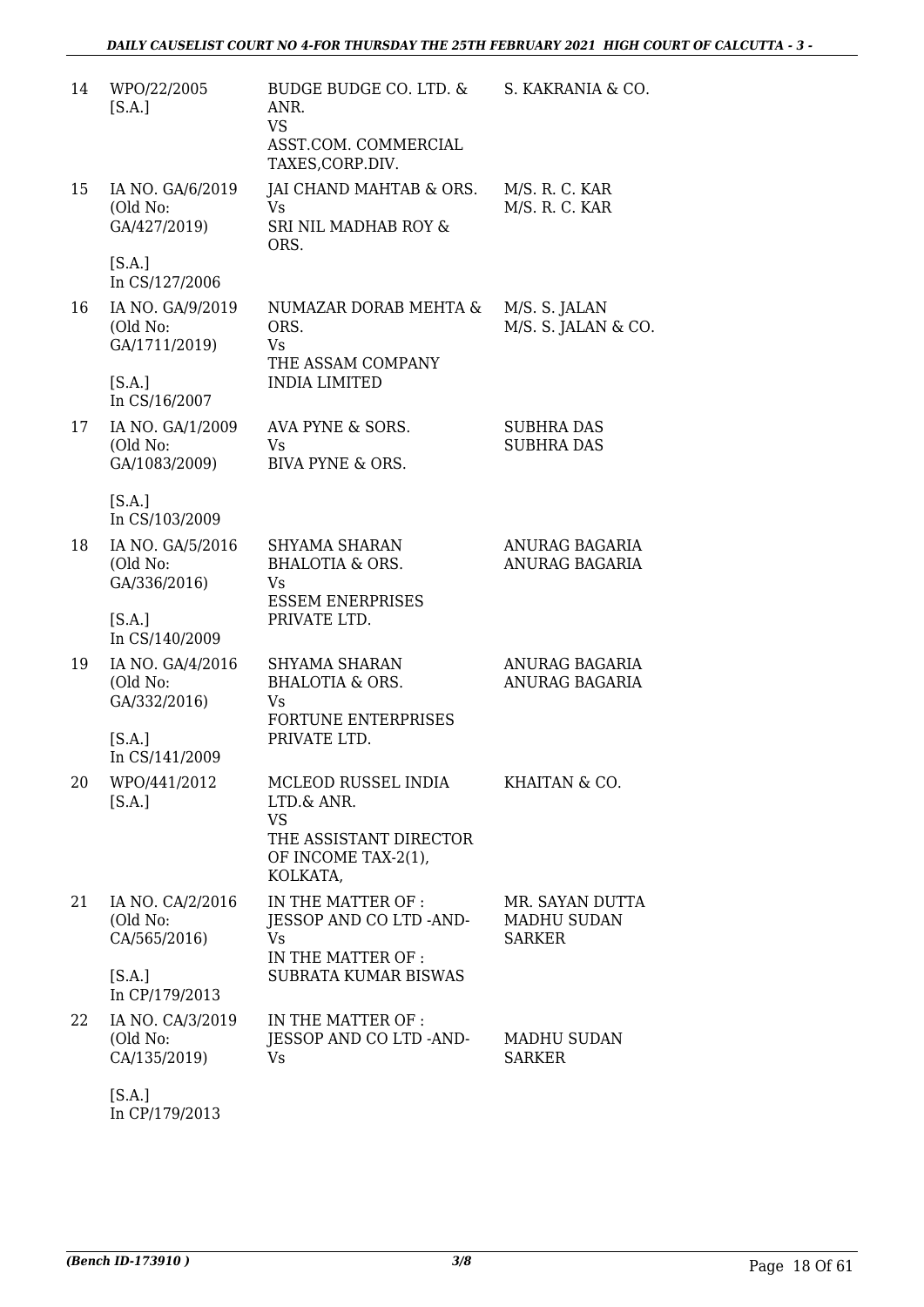| 23 | IA NO. GA/5/2018<br>(Old No:<br>GA/667/2018)<br>[S.A.]                    | RAJEEV MAHESWARI AND<br><b>ORS</b><br><b>Vs</b><br><b>WARDENS OF THE</b><br>ARMENIAN HOLY CHURCH                | <b>CHOUDHURY'S LAW</b><br><b>OFFICE</b><br><b>CHOUDHURY'S LAW</b><br><b>OFFICES</b> |                                                             |
|----|---------------------------------------------------------------------------|-----------------------------------------------------------------------------------------------------------------|-------------------------------------------------------------------------------------|-------------------------------------------------------------|
|    | In CS/300/2013                                                            | OF NAZARETH                                                                                                     |                                                                                     |                                                             |
| 24 | IA NO. GA/3/2015<br>(Old No:<br>GA/2872/2015)<br>[S.A.]<br>In CS/300/2013 | RAJEEV MAHESWARI AND<br><b>ORS</b><br><b>Vs</b><br><b>WARDENS OF THE</b><br>ARMENIAN HOLY CHURCH<br>OF NAZARETH | R.GINODIA & CO.<br><b>CHOUDHURY'S LAW</b><br><b>OFFICES</b>                         |                                                             |
|    |                                                                           |                                                                                                                 |                                                                                     |                                                             |
| 25 | IA NO. GA/3/2014<br>(Old No:<br>GA/3287/2014)                             | SAPA BS INDIA PRIVATE<br>LIMITED<br><b>Vs</b><br>TIRUPATI HOMES PRIVATE                                         | J. N. BOSE & CO.<br>J. N. BOSE & CO.                                                | FOX & MANDAL<br><b>SURENDRA</b><br>DUBE(DEF.NO. 1<br>AND 2) |
|    | [S.A.]<br>In CS/368/2013                                                  | LIMITED & ANR.                                                                                                  |                                                                                     |                                                             |
| 26 | IA NO. GA/2/2014<br>(Old No:<br>GA/1596/2014)                             | SAPA BS INDIA PRIVATE<br>LIMITED<br>Vs                                                                          | FOX & MANDAL<br>J. N. BOSE & CO.                                                    | <b>SURENDRA</b><br>DUBE(DEF.NO. 1                           |
|    | [S.A.]<br>In CS/368/2013                                                  | TIRUPATI HOMES PRIVATE<br>LIMITED & ANR.                                                                        |                                                                                     | AND 2)                                                      |
| 27 | IA NO. CA/5/2019<br>(Old No:<br>CA/53/2019)                               | RE : JESSOP & CO. LTD -<br>AND-<br><b>Vs</b><br>RE: RAVI SANKAR SINGH                                           | SANDIP AGARWAL<br>AND CO.<br><b>SANDIP AGARWAL</b><br>AND CO.                       |                                                             |
|    | [S.A.]<br>In CP/387/2014                                                  |                                                                                                                 |                                                                                     |                                                             |
| 28 | IA NO. CA/10/2020                                                         | RE : JESSOP & CO. LTD -<br>AND-                                                                                 | SANDIP AGARWAL<br>AND CO.                                                           |                                                             |
|    | [S.A.]<br>In CP/387/2014                                                  | <b>Vs</b>                                                                                                       | SANDIP AGARWAL<br>AND CO.                                                           |                                                             |
|    | 29 IA NO. CA/8/2019<br>(Old No:<br>CA/222/2019)                           | RE : JESSOP & CO. LTD -<br>AND-<br>Vs<br>RE: RAVI SANKAR SINGH                                                  | SANDIP AGARWAL<br>AND CO.<br>SANDIP AGARWAL<br>AND CO.                              |                                                             |
|    | [S.A.]<br>In CP/387/2014                                                  |                                                                                                                 |                                                                                     |                                                             |
| 30 | IA NO. CA/7/2019<br>(Old No:<br>CA/181/2019)                              | RE : JESSOP & CO. LTD -<br>AND-<br>Vs<br>RE: RAVI SANKAR SINGH                                                  | <b>SANDIP AGARWAL</b><br>AND CO.<br><b>SANDIP AGARWAL</b><br>AND CO.                |                                                             |
|    | [S.A.]<br>In CP/387/2014                                                  |                                                                                                                 |                                                                                     |                                                             |
| 31 | IA NO. CA/6/2019<br>(Old No:<br>CA/172/2019)                              | RE : JESSOP & CO. LTD -<br>AND-<br><b>Vs</b>                                                                    | SANDIP AGARWAL<br>AND CO.<br>SANDIP AGARWAL<br>AND CO.                              |                                                             |
|    | [S.A.]                                                                    |                                                                                                                 |                                                                                     |                                                             |

In CP/387/2014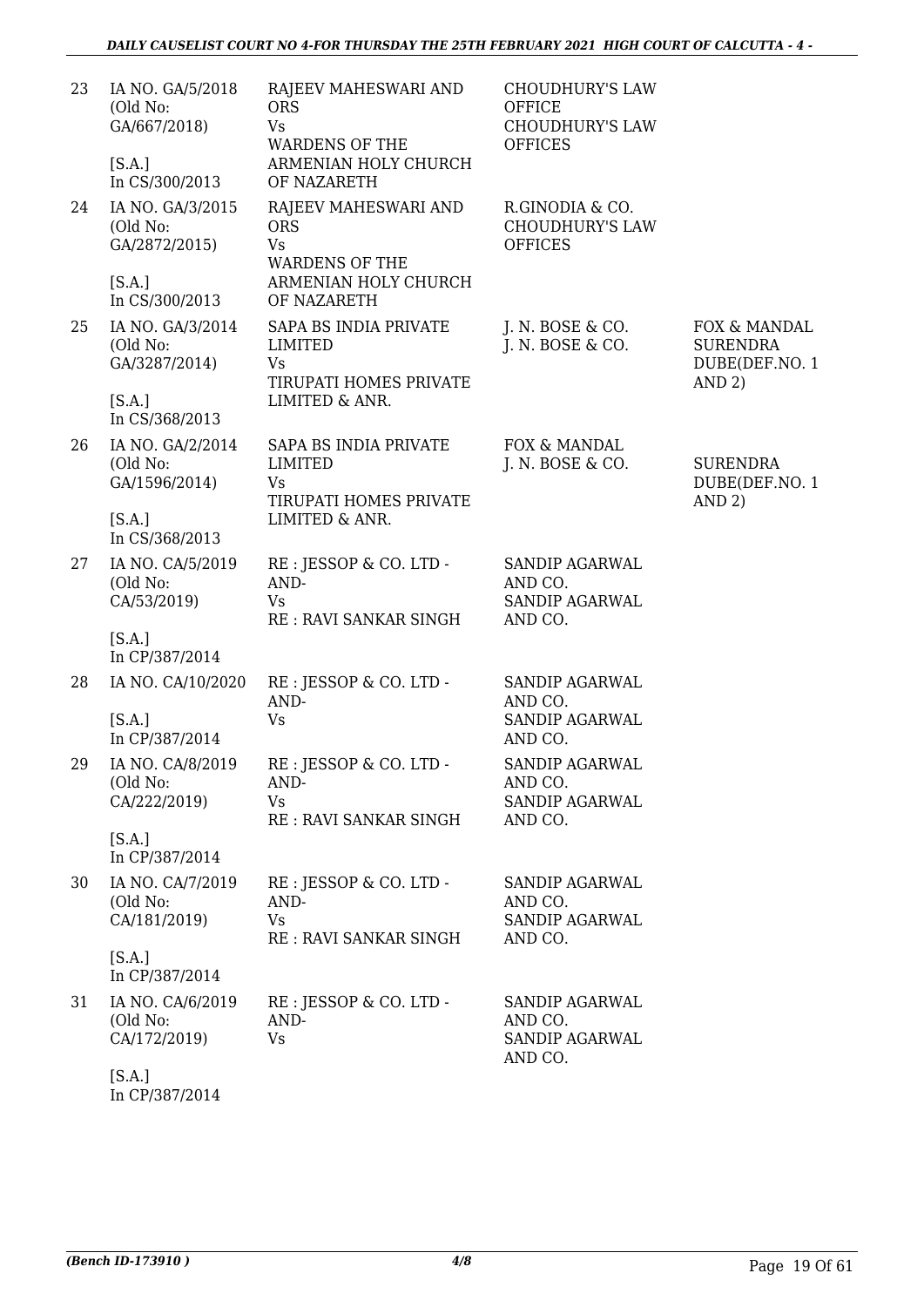| 32 | IA NO. CA/1/2017<br>(Old No:<br>CA/203/2017)<br>[S.A.]<br>In CP/387/2014 | RE : JESSOP & CO. LTD -<br>AND-<br><b>Vs</b><br>O/L -VS- INDO-WAGON<br><b>ENGINEERING LIMITED</b> | L. P. AGARWALLA &<br>CO.<br>SANDIP AGARWAL<br>AND CO.                                |                                      |
|----|--------------------------------------------------------------------------|---------------------------------------------------------------------------------------------------|--------------------------------------------------------------------------------------|--------------------------------------|
| 33 | IA NO. CA/4/2018<br>(Old No:<br>CA/25/2018)                              | RE : JESSOP & CO. LTD (IN<br>LIQN)<br><b>Vs</b>                                                   | O/L, HIGH COURT,<br><b>CALCUTTA</b><br>SANDIP AGARWAL<br>AND CO.                     |                                      |
|    | [S.A.]<br>In CP/387/2014                                                 |                                                                                                   |                                                                                      |                                      |
| 34 | CS/72/2015<br>[S.A.]                                                     | EAST WIND HOLIDAY<br>TOURS PVT. LTD.<br><b>VS</b>                                                 | KAUNISH<br><b>CHAKRABORTI</b>                                                        |                                      |
|    |                                                                          | AIR INDIA LIMITED                                                                                 |                                                                                      |                                      |
|    |                                                                          | IA NO: GA/3/2018(Old No:GA/2732/2018), GA/4/2018(Old No:GA/2853/2018)                             |                                                                                      |                                      |
| 35 | IA NO. CA/1/2018<br>(Old No:<br>CA/94/2018)                              | IN THE MATTER OF: JESSOP<br>& CO. LTD. - AND-<br><b>Vs</b><br>JOYDEV SENGUPTA & ORS -             | <b>MADHU SUDAN</b><br><b>SARKAR</b><br><b>SAURABH PRASAD</b>                         |                                      |
|    | [S.A.]<br>In CP/300/2015                                                 | VS THE LD O/L & ANR                                                                               |                                                                                      |                                      |
| 36 | EC/1071/2015<br>[S.A.] WITH EC<br>1072/2015                              | NPR FINANCE LIMITED<br><b>VS</b><br>SANJAY KHEMANI                                                | RADHIKA SINGH &<br>CO.                                                               |                                      |
|    | IA NO: GA/1/2016(Old No:GA/3661/2016)                                    |                                                                                                   |                                                                                      |                                      |
| 37 | IA NO. GA/2/2016<br>(Old No:<br>GA/513/2016)                             | <b>GOOD EARTH MINMET PVT</b><br><b>LTD</b><br>Vs                                                  | FOX & MANDAL<br>FOX & MANDAL                                                         |                                      |
|    | [S.A.]<br>In CS/11/2016                                                  | SRI CHANDRA MOHAN<br><b>GUPTA</b>                                                                 |                                                                                      |                                      |
| 38 | IA NO. GA/1/2016<br>(Old No:<br>GA/137/2016)                             | <b>GOOD EARTH MINMET PVT</b><br><b>LTD</b><br><b>Vs</b><br>SRI CHANDRA MIHAN                      | FOX & MANDAL<br>FOX & MANDAL                                                         |                                      |
|    | [S.A.]<br>In CS/11/2016                                                  | <b>GUPTA</b>                                                                                      |                                                                                      |                                      |
| 39 | IA NO. GA/4/2016<br>(Old No:<br>GA/655/2016)                             | <b>GOOD EARTH MINMET PVT</b><br><b>LTD</b><br>Vs<br>SRI CHANDRA MOHAN                             | MR. DEBASISH DE<br>FOX & MANDAL                                                      |                                      |
|    | [S.A.]<br>In CS/11/2016                                                  | <b>GUPTA</b>                                                                                      |                                                                                      |                                      |
| 40 | IA NO. GA/1/2018<br>(Old No:<br>GA/1843/2018)                            | PRASANNA KUMAR NAHATA<br>Vs<br>ABHISHEK DHANANIA                                                  | <b>SANCHETI &amp;</b><br><b>SANCHETI</b><br><b>SANCHETI &amp;</b><br><b>SANCHETI</b> | K.L. YADAV & CO.<br>K.L. YADAV & CO. |
|    | [S.A.]<br>In EC/509/2016                                                 |                                                                                                   |                                                                                      |                                      |
| 41 | WPO/1011/2016<br>[S.A.]                                                  | <b>BARIK BISWAS</b><br><b>VS</b><br>UNION OF INDIA & ORS.                                         | MANOJ MALHOTRA                                                                       |                                      |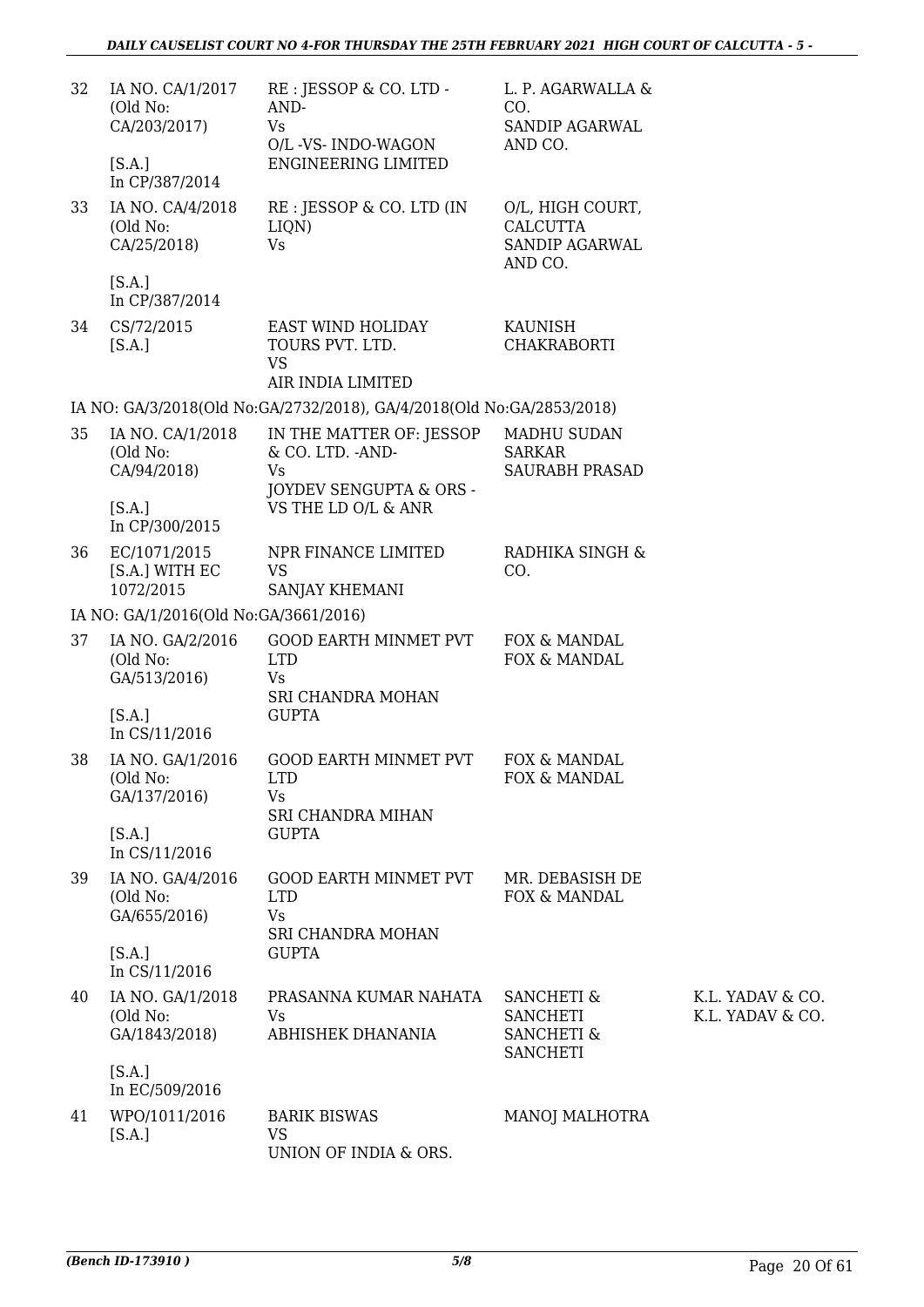| 42 | WPO/1017/2016<br>[S.A.]                                 | MOKSED MONDAL<br><b>VS</b><br>UNION OF INDIA & ORS                                                                   | PRIYANKA BHUTORIA                          |                                                                        |
|----|---------------------------------------------------------|----------------------------------------------------------------------------------------------------------------------|--------------------------------------------|------------------------------------------------------------------------|
| 43 | AP/1111/2016<br>[S.A.]                                  | DAMODAR VALLEY<br>CORPORATION<br><b>VS</b><br>M/S STP LTD                                                            | <b>SUBIR PAL</b>                           | <b>SUBHRANSU</b><br><b>GANGULY</b>                                     |
| 44 | AS/3/2017<br>[S.A.]                                     | RIGVEDA MARITIME PT LTD<br><b>VS</b><br>THE O& P INTERESTED IN<br>VESSEL M.V. VSEVOLOD<br><b>BELETSKIY &amp; ANR</b> | S.K.DAS & CO                               |                                                                        |
| 45 | EC/85/2017<br>[S.A.]                                    | ASHOK KUMAR PAUL<br>VS<br><b>UCO BANK</b>                                                                            | S.P. BRAHMACHARI                           |                                                                        |
|    | IA NO: GA/1/2019                                        |                                                                                                                      |                                            |                                                                        |
| 46 | CS/119/2017<br>[S.A.]                                   | TORSA MACHINES LTD<br><b>VS</b><br>SURABHI INTERNATIONAL<br>& ORS                                                    | GANESH N. JAJODIA                          |                                                                        |
|    | IA NO: GA/1/2017(Old No:GA/2041/2017)                   |                                                                                                                      |                                            |                                                                        |
| 47 | IA NO. GA/9/2019<br>(Old No:<br>GA/491/2019)            | PAWAN KUMAR DHOOT<br>Vs<br>DEO KUMAR SARAF & ORS.                                                                    | <b>NAMRATA BASU</b><br><b>NAMRATA BASU</b> |                                                                        |
|    | [S.A.]<br>In CS/168/2017                                |                                                                                                                      |                                            |                                                                        |
| 48 | WPO/486/2017<br>[S.A.]                                  | MD. HUSSAIN<br><b>VS</b><br>UNION OF INDIA & ANR                                                                     | RAVI KUMAR DUBEY                           |                                                                        |
| 49 | IA NO. GA/2/2018<br>(Old No:<br>GA/3078/2018)<br>[S.A.] | SUDIP DAKSHY & ANR.<br>Vs<br>RT. REVD. ASHOKE BISWAS<br>& ORS.                                                       | SANJAY KUMAR BAID<br><b>SUBHRA DAS</b>     | <b>SUBHRANSU</b><br>GANGULY<br>(DEF.NO.3) SINHA<br>CO (DEF NO 2        |
|    | In CS/180/2018                                          |                                                                                                                      |                                            |                                                                        |
| 50 | IA NO. GA/1/2018<br>(Old No:<br>GA/3003/2018)<br>[S.A.] | <b>SUDIP DAKSHY &amp; ANR.</b><br>Vs<br>RT. REVD. ASHOKE BISWAS<br>& ORS.                                            | <b>SUBHRA DAS</b><br><b>SUBHRA DAS</b>     | <b>SUBHRANSU</b><br><b>GANGULY</b><br>(DEF.NO.3) SINHA<br>CO (DEF NO 2 |
|    | In CS/180/2018                                          |                                                                                                                      |                                            |                                                                        |
| 51 | WPO/223/2018<br>[S.A.]                                  | SHRI KAILASH KUMAR<br>TIBREWAL<br><b>VS</b><br>UNION OF INDIA & ANR.                                                 | L.P. MANOT & CO.                           |                                                                        |
|    | IA NO: GA/1/2019(Old No:GA/800/2019)                    |                                                                                                                      |                                            |                                                                        |
| 52 | WPO/224/2018<br>[S.A.]                                  | SMT. SEEMA TIBREWAL<br><b>VS</b><br>UNION OF INDIA & ANR                                                             | L.P. MANOT & CO.                           |                                                                        |
|    |                                                         |                                                                                                                      |                                            |                                                                        |

IA NO: GA/1/2019(Old No:GA/801/2019)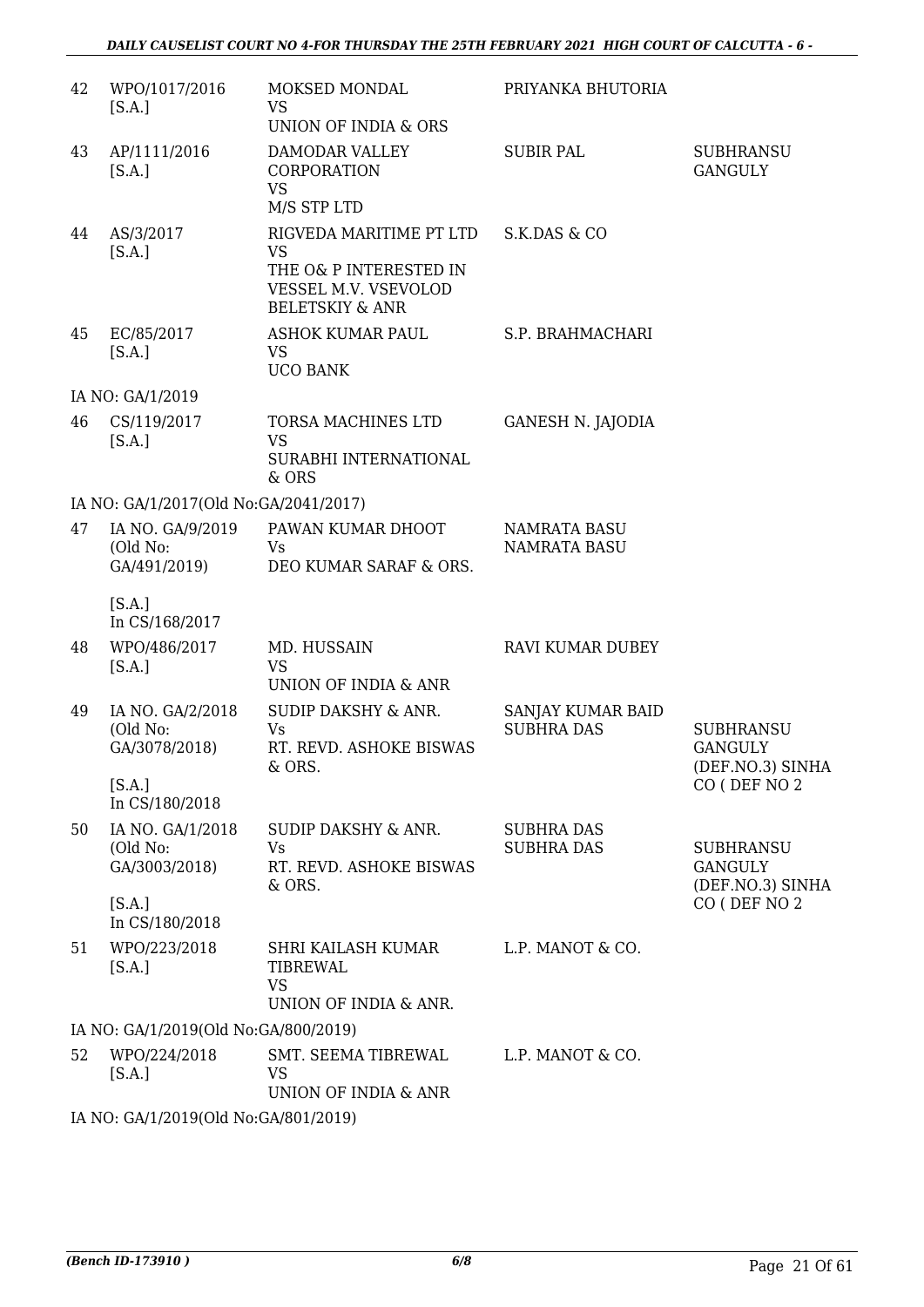### *DAILY CAUSELIST COURT NO 4-FOR THURSDAY THE 25TH FEBRUARY 2021 HIGH COURT OF CALCUTTA - 7 -*

| 53 | IA NO. GA/1/2019<br>(Old No:<br>GA/2387/2019) | <b>ADARSH KUMAR</b><br>HALWASIYA<br>Vs<br>UNION OF INDIA & ANR.                                                                                                | L. P. MANOT<br>L. P. MANOT & CO.  |                                                   |
|----|-----------------------------------------------|----------------------------------------------------------------------------------------------------------------------------------------------------------------|-----------------------------------|---------------------------------------------------|
|    | [S.A.]<br>In WPO/278/2018                     |                                                                                                                                                                |                                   |                                                   |
| 54 | IA NO. GA/1/2019<br>(Old No:<br>GA/2396/2019) | ANURADHA HALWASIYA<br><b>Vs</b><br>UNION OF INDIA & ANR.                                                                                                       | L. P. MANOT<br>L. P. MANOT & CO.  |                                                   |
|    | [S.A.]<br>In WPO/279/2018                     |                                                                                                                                                                |                                   |                                                   |
| 55 | IA NO. GA/1/2019<br>(Old No:<br>GA/2397/2019) | <b>ANVITA TANTIA</b><br>Vs<br>UNION OF INDIA ANR.                                                                                                              | L.P.MANOT<br>L.P.MANOT & CO       |                                                   |
|    | [S.A.]<br>In WPO/280/2018                     |                                                                                                                                                                |                                   |                                                   |
| 56 | AP/339/2018<br>[S.A.]                         | DAMODAR VALLEY<br>CORPORATION<br><b>VS</b><br><b>SETH &amp; ASSOCIATES</b>                                                                                     | <b>AMIT KUMAR NAG</b>             |                                                   |
| 57 | EC/460/2018<br>[S.A.]                         | AI CHAMPADANY<br><b>INDUSTRIES LIMITED</b><br><b>VS</b><br>ORIENTAL INSURANCE<br><b>COMPANY LIMITED</b>                                                        | <b>ABHIJIT GUHA RAY</b>           |                                                   |
| 58 | AP/485/2018<br>[S.A.]                         | M/S TIMBOCOM<br><b>VS</b><br>KOLKATA PORT TRUST                                                                                                                | <b>SOUMEN DAS</b>                 |                                                   |
| 59 | IA NO. GA/2/2019<br>(Old No:<br>GA/1349/2019) | <b>SATISH KUMAR</b><br>JHUNJHUNWALA & ORS<br><b>Vs</b><br><b>AVANI TOWERS PRIVATE</b>                                                                          | S.K. BAJORIA<br>S.K. BAJORIA      | SANKET SARAOGI<br>SANKET SARAOGI                  |
|    | [S.A.]<br>In CS/2/2019                        | LIMITED & ANR                                                                                                                                                  |                                   |                                                   |
| 60 | CS/111/2019<br>[S.A.]                         | ANIL RAJKUMAR MUKERJI<br><b>AND 3 OTHERS</b><br><b>VS</b><br>RT REV PARITOSH<br><b>CANNING AND 9 OTHERS</b>                                                    | AISHWARYA KUMAR<br><b>AWASTHI</b> | SINHA AND CO.<br>(RES.1,2 IN G.A 1532<br>OF 2019) |
|    |                                               | IA NO: GA/1/2019(Old No:GA/1517/2019), GA/2/2019(Old No:GA/1523/2019), GA/3/2019(Old<br>$(2010)$ $0.1102020011M$ , $0.170020$ , $0.150020(011M)$ , $0.1020020$ |                                   |                                                   |

No:GA/1532/2019), GA/4/2020(Old No:GA/7/2020), GA/5/2020(Old No:GA/828/2020)

| 61 | WPO/122/2019 | DIPAK JAMNADAS POPAT | ANIAN             |
|----|--------------|----------------------|-------------------|
|    | [S.A.]       | AND ORS              | BHATTACHARYA (DAS |
|    |              | VS                   | AND COMPANY)      |
|    |              | THE STATE OF WEST    |                   |
|    |              | BENGAL AND ORS       |                   |
|    |              |                      |                   |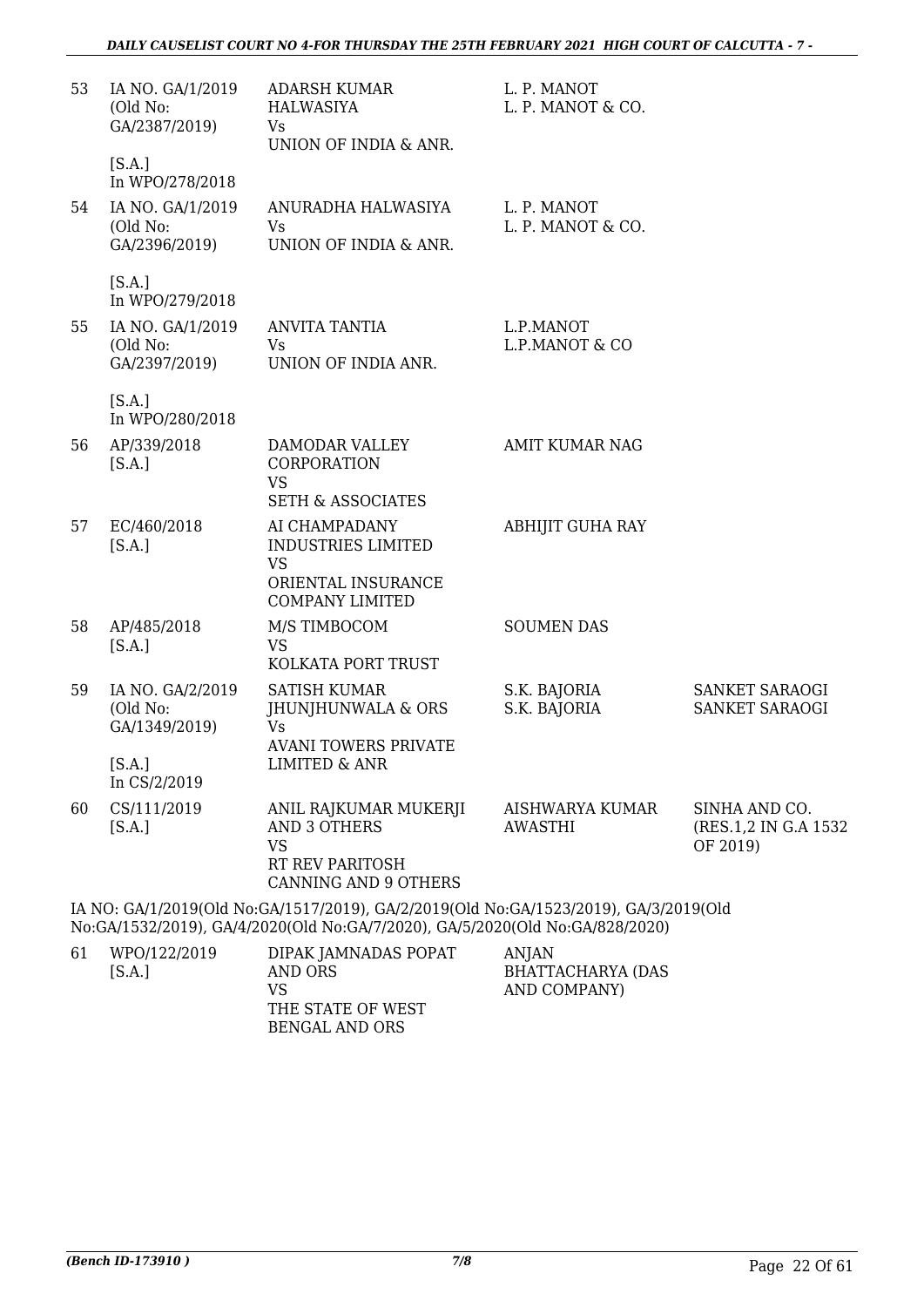| 62 | WPO/234/2019 | EMTA COAL LIMITED      | IHU |
|----|--------------|------------------------|-----|
|    | [S.A.]       | VS                     | CO. |
|    |              | INCOME TAX SETTLEMENT  |     |
|    |              | COMMISSION (INCOME TAX |     |
|    |              | AND WEALTH TAX).       |     |
|    |              | ADDITIONAL BENCH AND   |     |
|    |              | ORS.                   |     |
|    |              |                        |     |

## JNJHUNWALA AND

### **COURT APPLICATION**

| 63 | IA NO. GA/17/2020<br>[S.A.]<br>In CS/159/2010  | NAVIN CHANDRA OJHA<br>Vs<br>CALCUTTA SAFE DEPOSIT<br>CO. LTD. & ORS.  | <b>ANIRBAN GHOSH</b><br>ANIRBAN GHOSH |
|----|------------------------------------------------|-----------------------------------------------------------------------|---------------------------------------|
| 64 | IA NO. GA/13/2019<br>(Old No:<br>GA/2234/2019) | NAVIN CHANDRA OJHA<br>Vs.<br>CALCUTTA SAFE DEPOSIT<br>CO. LTD. & ORS. | ANIRBAN GHOSH<br>ANIRBAN GHOSH        |
|    | [S.A.]<br>In CS/159/2010                       |                                                                       |                                       |
| 65 | IA NO. GA/18/2021                              | NAVIN CHANDRA OJHA<br>Vs                                              | ANIRBAN GHOSH<br>ANIRBAN GHOSH        |
|    | [S.A.]<br>In CS/159/2010                       | CALCUTTA SAFE DEPOSIT<br>CO. LTD. & ORS.                              |                                       |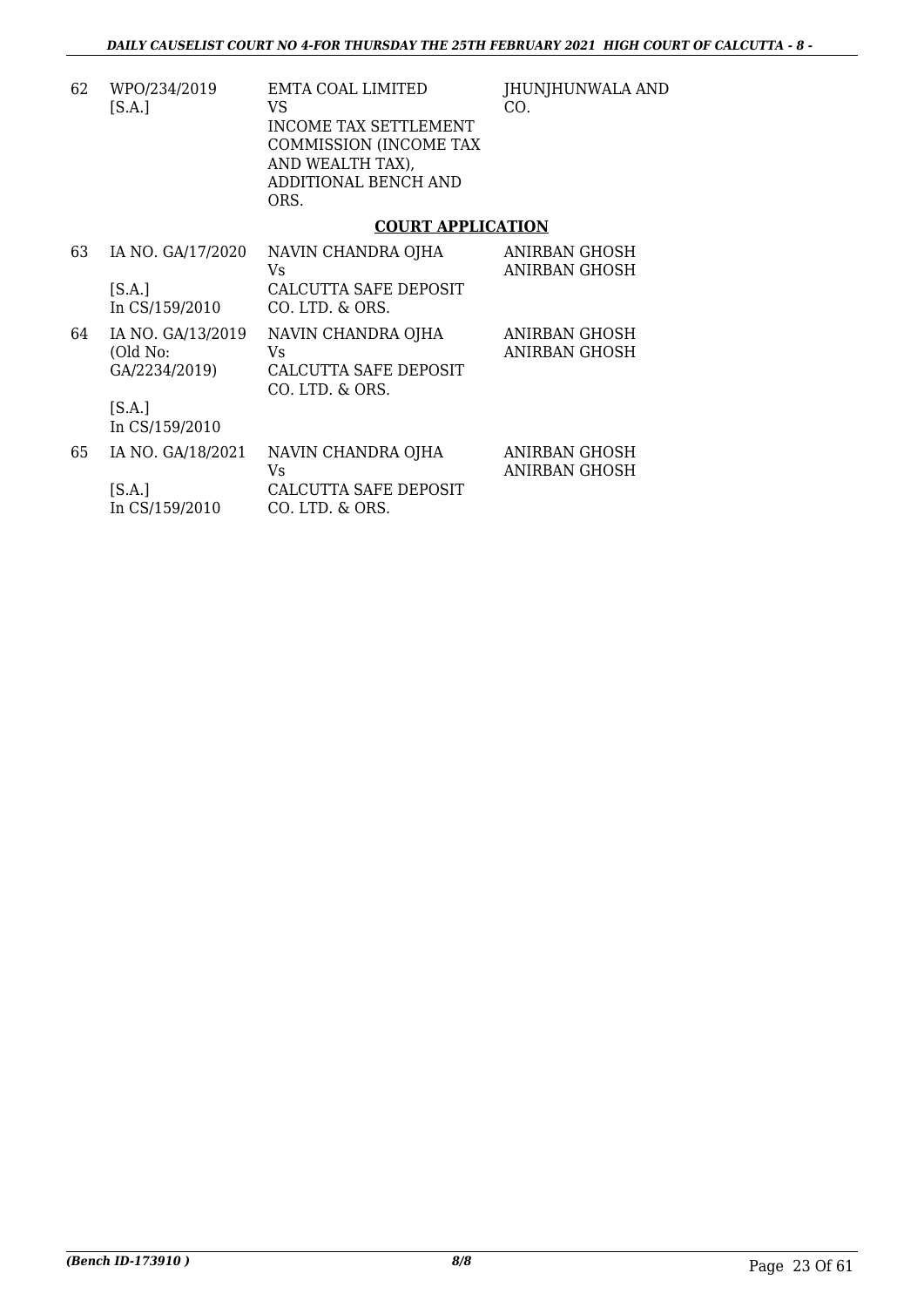

### **Original Side**

**DAILY CAUSELIST For Thursday The 25th February 2021**

**COURT NO. 36**

**SINGLE BENCH (SB-I,COMMERCIAL BENCH)**

**AT 10:45 AM**

**HON'BLE JUSTICE DEBANGSU BASAK**

### **ON AND FROM MONDAY 23ND FEBRUARY, 2021- WILL HEAR ALL INTERLOCUTORY APPLICATIONS RELATING TO COMMERCIAL DISPUTES AND MATTERS PERTAINING TO ARBITRATION AND CONCILIATION ACT, 1996 (EXDLUDING MATTERS RELATING TO SECTION 34 OF THE ACT) AND APPLICATIONS CONNECTED THERETO.**

### **(VIA VIDEO CONFERENCE)**

#### **NOTE:MATTERS WILL BE TAKEN UP THROUGH PHYSICAL HEARING ONLY WHEN BOTH THE PARTIES ARE AGREED.**

|   |                  | <b>ADJOURNED MOTION (UNDER COMMERCIAL DIVISION)</b>                     |                                                      |
|---|------------------|-------------------------------------------------------------------------|------------------------------------------------------|
| 1 | CS/151/2020      | M/S. ASTREX ENTERPRISE<br>PRIVATE LIMITED<br>VS<br>SUNIL KISHIN PUNWANI | <b>ASIF SOHAIL</b><br><b>TARAFDAR</b>                |
|   | IA NO: GA/1/2021 |                                                                         |                                                      |
| 2 | IA NO. GA/1/2021 | M/S ASTREX ENERPRISE<br><b>PVT LTD</b><br>Vs.                           | ASIF SOHAIL<br><b>TARAFDAR</b><br><b>ASIF SOHAIL</b> |
|   | In CS/152/2020   | JAIDEEP HALWASIYA                                                       | <b>TARAFDAR</b>                                      |
| 3 | IA NO. GA/1/2020 | ASTREX ENTERPRISE PVT.<br>LTD.<br>Vs                                    | RANJIT KUMAR BASU<br>RANJIT KUMAR BASU               |
|   | In CS/156/2020   | SURENDRA SINGH<br><b>BENGANI</b>                                        |                                                      |
| 4 | IA NO. GA/1/2020 | KRISHNA KUMAR BHATTER<br>(HUF)<br>Vs                                    | RANJIT KUMAR BASU<br>RANJIT KUMAR BASU               |
|   | In CS/157/2020   | <b>SURENDRA SINGH</b><br><b>BENGANI</b>                                 |                                                      |
| 5 | IA NO. GA/1/2020 | SUNDERLAL BHATTER<br>Vs<br>SURENDRA SINGH                               | RANJIT KUMAR BASU<br>RANJIT KUMAR BASU               |
|   | In CS/158/2020   | BENGANI                                                                 |                                                      |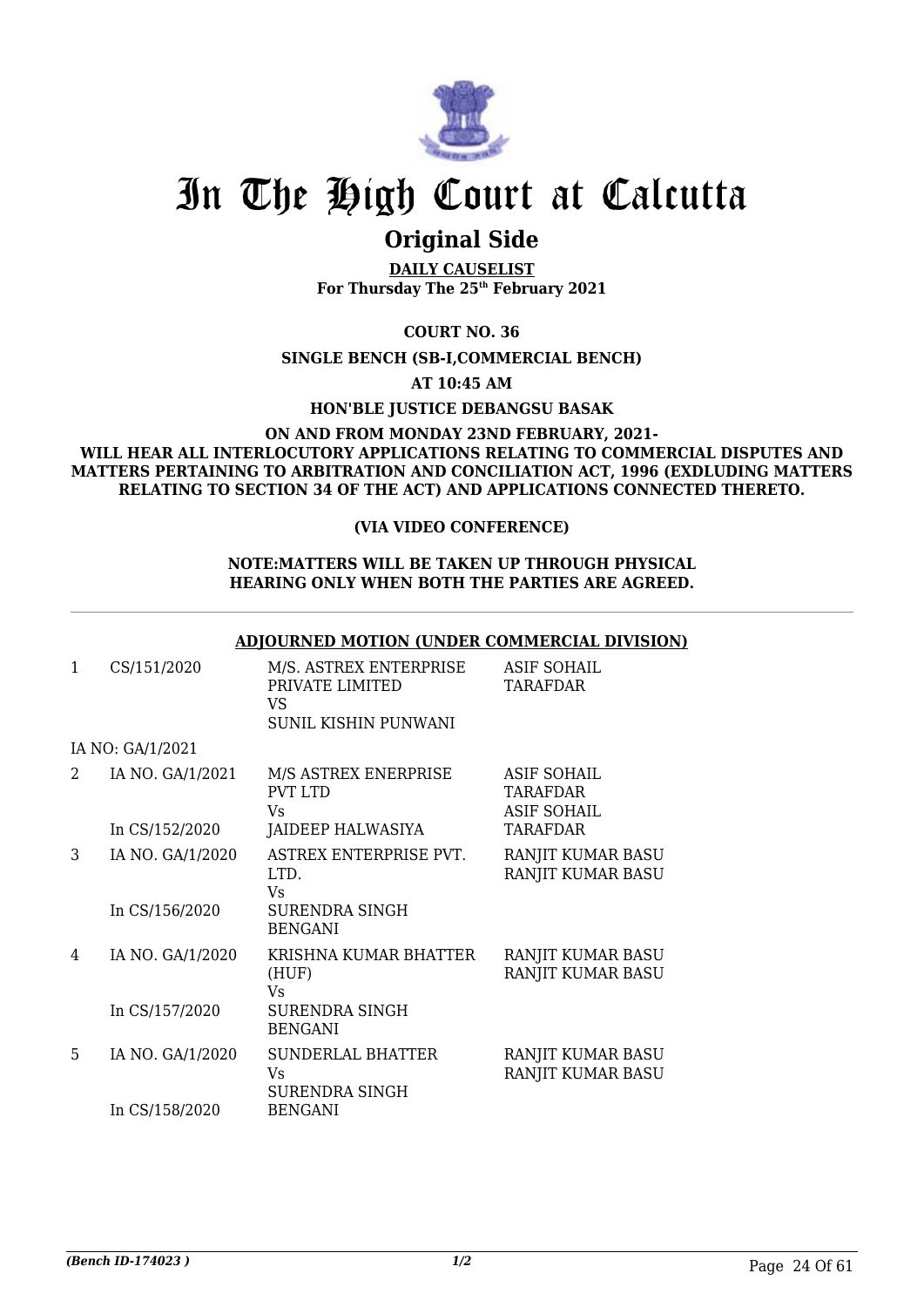| 6  | IA NO. GA/1/2020 | KRISHNA KUMAR BHATTER<br>Vs                                                                                                    | RANJIT KUMAR BASU<br>RANJIT KUMAR BASU     |
|----|------------------|--------------------------------------------------------------------------------------------------------------------------------|--------------------------------------------|
|    | In CS/159/2020   | SURENDRA SINGH<br><b>BENGANI</b>                                                                                               |                                            |
| 7  | AP/34/2021       | NARBHERAM POWER AND<br><b>STEEL PVT LTD</b><br><b>VS</b><br><b>SREI EQUIPMENT FINANCE</b><br><b>LIMITED AND ORS</b>            | <b>ASHOK KUMAR</b><br><b>SINGH</b>         |
| 8  | AP/35/2021       | TRANSFORM STEEL<br>PRIVATE LIMITED<br><b>VS</b><br>SREI EQUIPMENT FINANCE<br><b>LIMITED AND ORS</b>                            | <b>ASHOK KUMAR</b><br><b>SINGH</b>         |
|    |                  | (FROM 2:00 P.M.)                                                                                                               |                                            |
|    |                  | PRESENTATION OF PLAINT                                                                                                         |                                            |
| 9  | CS/43/2021       | SANJAY KUMAR TIBREWALA GAUTAM KUMAR RAY<br><b>VS</b>                                                                           |                                            |
|    |                  | AGARWAL MARKETING CO.                                                                                                          |                                            |
|    | IA NO: GA/1/2021 |                                                                                                                                |                                            |
|    |                  | <b>NEW MOTION (UNDER COMMERCIAL DIVISION)</b>                                                                                  |                                            |
| 10 | IA NO. GA/1/2021 | <b>DUROPLY INDUSTRIES</b><br>LIMITED AND ANR.<br><b>Vs</b>                                                                     | SANJAY GINODIA<br>SANJAY GINODIA           |
|    | In CS/41/2021    | NCL INDUSTRIES LIMITED                                                                                                         |                                            |
| 11 | AP/88/2021       | <b>KESORAM INDUSTRIES</b><br><b>LIMITED</b><br><b>VS</b><br>MINTECH GLOBAL PRIVATE<br><b>LIMITED</b>                           | PRASUN GHOSH                               |
| 12 | AP/95/2021       | INTERNATIONAL COIL<br><b>LIMITED</b><br><b>VS</b><br>THE WEST BENGAL POWER<br><b>DEVELOPMENT</b><br><b>CORPORATION LIMITED</b> | AVIJIT CHAKRABORTY                         |
| 13 | AP/106/2021      | MICKY METAL LTD<br><b>VS</b><br>MONOJIT CHAKRABORTY                                                                            | RAJESH UPADHYAY                            |
|    |                  | NEW CHAMBER APPLICATION(UNDER COMMERCIAL DIVISION)                                                                             |                                            |
| 14 | IA NO. GA/2/2021 | <b>SWASTIK PROJECTS</b><br>PRIVATE LIMITED<br>Vs                                                                               | MRS. SWATI<br><b>AGARWAL</b><br>MRS. SWATI |

CITY ENCLAVE PRIVATE LIMITED AND ORS.

In CS/160/2020

AGARWAL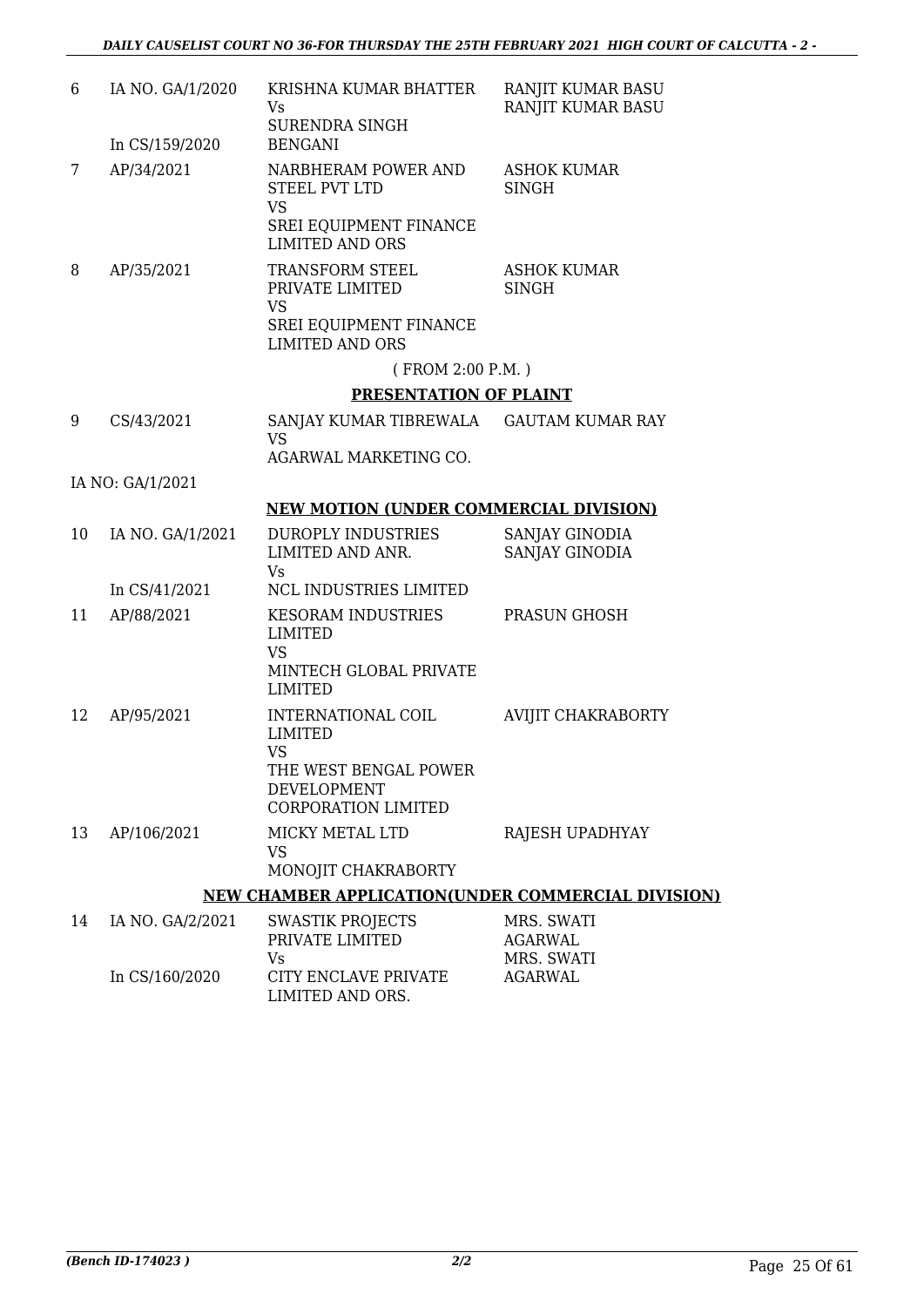

### **Original Side**

**DAILY CAUSELIST For Thursday The 25th February 2021**

### **COURT NO. 36**

**SINGLE BENCH (SB-I)**

**AT 10:45 AM**

**HON'BLE JUSTICE DEBANGSU BASAK**

#### **ON AND FROM MONDAY 23ND FEBRUARY, 2021- WILL HEAR ALL INTERLOCUTORY APPLICATIONS RELATING TO COMMERCIAL DISPUTES AND MATTERS PERTAINING TO ARBITRATION AND CONCILIATION ACT, 1996 (EXDLUDING MATTERS RELATING TO SECTION 34 OF THE ACT) AND APPLICATIONS CONNECTED THERETO.**

### **(VIA VIDEO CONFERENCE)**

#### **NOTE:MATTERS WILL BE TAKEN UP THROUGH PHYSICAL HEARING ONLY WHEN BOTH THE PARTIES ARE AGREED.**

#### **CHAMBER APPLICATIONS FOR FINAL DISPOSAL** 1 IA NO. GA/5/2020 (Old No: GA/561/2020) In TS/7/2003 MIHIRKUMAR SARKAR (DECED.) Vs PRABIR KR. SIRKAR VICTOR VICTOR & MOSES CO. 2 IA NO. GA/4/2019 (Old No: GA/1709/2019) In CS/265/2016 MAHESH PROPERTIES PRIVATE LIMITED  $V<sub>c</sub>$ PARTHA PRATIM MAZRA & ANR. SHAILENDRA KUMAR MISHRA SHAILENDRA KUMAR MISHRA 3 IA NO. GA/1/2021 In PLA/108/2017 IN THE GOODS OF : RAMAN SHARMA (DECED) Vs ASIF SOHAIL TARAFDAR AJAY GAGGAR 4 IA NO. GA/2/2021 In PLA/41/2019 IN THE GOODS OF -HEENA SAHNEY ALIAS HEENA SAHANI (DEC) Vs RATAN PAL RATAN PAL 5 EC/155/2019 RAJENDRA KUMAR PODDAR VS SHIRLEY BENNO SEBASTIAN ANIKET CHAUDHURY SANDIP KR. DATTA(FOR J/D)

IA NO: GA/1/2020(Old No:GA/488/2020)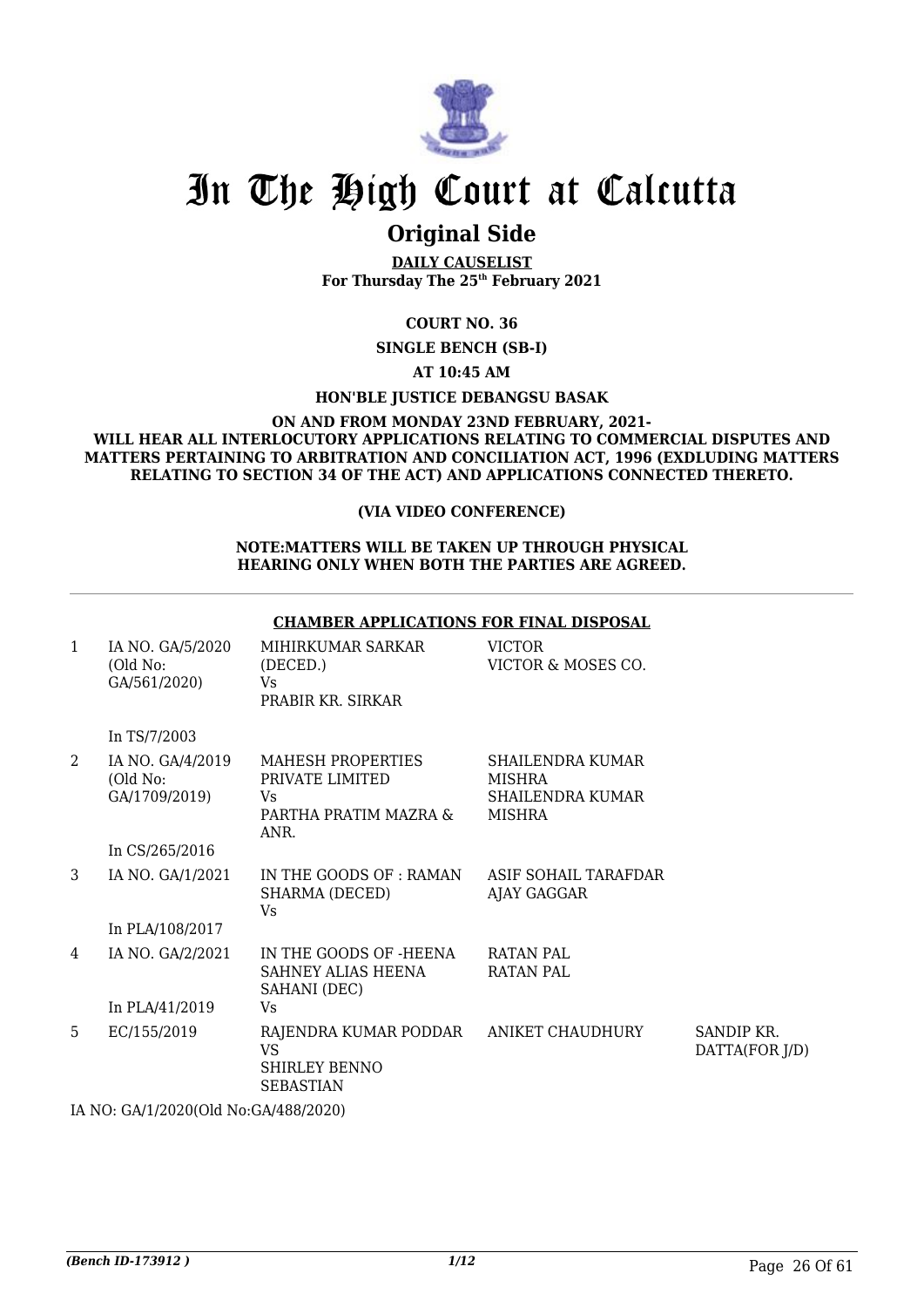| 6  | IA NO. GA/2/2020<br>(Old No:<br>GA/411/2020)  | SRI SRI LAKSHMI<br><b>THAKURANI</b><br>Vs<br>TRISHNA DEY                                          | LALRATAN MANDAL<br><b>LALRATAN MANDAL</b>               |                    |
|----|-----------------------------------------------|---------------------------------------------------------------------------------------------------|---------------------------------------------------------|--------------------|
|    | In CS/207/2019                                |                                                                                                   |                                                         |                    |
| 7  | EC/288/2019                                   | JAIN INFRAPROJECTS LTD<br><b>VS</b><br>THE KOLKATA MUNICIPAL<br>CORPORATION                       | PUSHAN MAJUMDAR                                         |                    |
| 8  | EC/361/2019                                   | M/S. TECHMA<br>ENGINEERING ENTERPRISE<br>PRIVATE LIMITED<br><b>VS</b>                             | SURANA AND<br><b>CHOUDHURY</b>                          |                    |
|    |                                               | UNION OF INDIA                                                                                    |                                                         |                    |
| 9  | EC/207/2020                                   | TRANSMISSION (INDIA)<br><b>ENGINEERS</b><br>VS<br><b>EVEREST INFRA ENERGY</b><br>LIMITED AND ANR. | <b>RITESH KUMAR</b><br><b>GANGULY</b>                   |                    |
| 10 | EC/288/2020                                   | TCI FINANCE LIMITED                                                                               | <b>ABHIJIT SARKAR</b>                                   |                    |
|    |                                               | <b>VS</b><br>GODAVARI COMMERCIAL<br><b>SERVICES PRIVATE</b><br>LIMITED AND ORS.                   |                                                         |                    |
| 11 | IA NO. GA/6/2020                              | IN THE GOODS OF :<br>CHANDRAKALA DEVI SARAF<br>(DEC)                                              | M/S. CHATTERJEE, SIL<br>AND CO.<br>M/S. CHATTERJEE, SIL |                    |
|    | In TS/1/2021                                  | Vs                                                                                                | AND CO.                                                 |                    |
|    |                                               | <b>ADJOURNED MOTION</b>                                                                           |                                                         |                    |
| 12 | IA NO. GA/3/2021                              | RAJA KATRA PRIVATE<br>LIMITED<br><b>Vs</b>                                                        | L.P.AGARWALLA<br>L.P.AGARWALLA & CO                     | R.C.KAR<br>R.C.KAR |
|    | In CS/184/1989                                | PRANAY CHAND MAHATAB                                                                              |                                                         |                    |
| 13 | IA NO. GA/6/2019<br>(Old No:<br>GA/2667/2019) | W.B. INDUSTRIAL<br>DEVLOPMENT CORPN. LTD.<br>Vs<br>NICCON ELECTRONICS<br>DEVICES PVT. LTD.        | <b>RUDRA SANKAR DE</b><br>RUDRA SANKAR DE               |                    |
|    | In ASFC/3/2005                                |                                                                                                   |                                                         |                    |
| 14 | AP/967/2017                                   | THE STATE OF WEST<br><b>BENGAL &amp; ANR.</b><br><b>VS</b><br>PAM DEVELOPMENTS<br>PRIVATE LIMITED | PARITOSH SINHA                                          |                    |
| 15 | IA NO. GA/1/2020                              | PAM DEVELOPMENTS<br>PRIVATE LIMITED                                                               | <b>AMRITAM MANDAL</b><br><b>AMRITAM MANDAL</b>          |                    |
|    | [S.A.]<br>In AP/973/2017                      | Vs<br>STATE OF WEST BENGAL &<br>ANR                                                               |                                                         |                    |
| 16 | IA NO. GA/1/2018<br>(Old No:<br>GA/2940/2018) | SPX FLOW TECHNOLOGY<br>SINGAPORE PTE LTD<br>Vs<br><b>SANJAY JAIN</b>                              | FOX & MANDAL<br>FOX & MANDAL                            |                    |

In RVWO/33/2018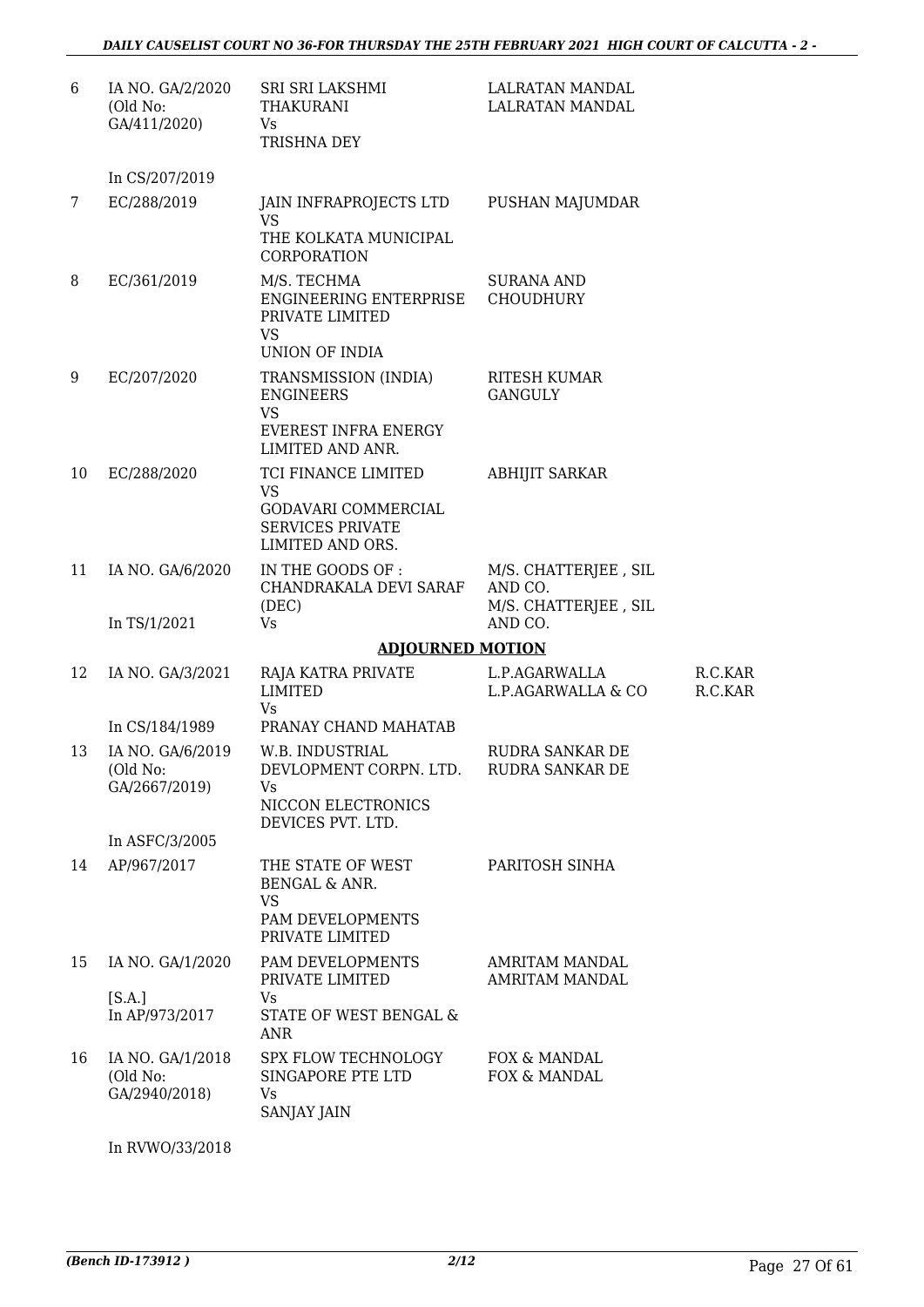| 17 | IA NO. GA/1/2018<br>(Old No:<br>GA/3286/2018) | <b>ABHISHEK BANERJEE</b><br>Vs.<br>KAILASH VIJAYVARGIYA                         | <b>SANJAY BASU</b><br><b>SANJAY BASU</b>            | NIKUNJ BERLIA                                                                                                              |
|----|-----------------------------------------------|---------------------------------------------------------------------------------|-----------------------------------------------------|----------------------------------------------------------------------------------------------------------------------------|
|    | In CS/243/2018                                |                                                                                 |                                                     |                                                                                                                            |
| 18 | IA NO. GA/6/2021                              | MANMATHA NAH GHOSH &<br>ANR<br><b>Vs</b>                                        | <b>VICTOR MOSES</b><br>VICTOR MOSES & CO            | <b>SOUMITRA GANGULY</b><br>FOR RES 4 IN GA<br>3520 OF 2018,                                                                |
|    | In CS/252/2018                                | RAMKRISHNA DAS AND amp<br><b>ORS</b>                                            |                                                     | KOUSHIK BHATTA<br>FOR DEF 1,2,3<br>SOUMITRA GANGULY<br>FOR RES 4 IN GA<br>3520 OF 2018,<br>KOUSHIK BHATTA<br>FOR DEF 1,2,3 |
| 19 | IA NO. GA/5/2020<br>(Old No:<br>GA/627/2020)  | MANMATHA NAH GHOSH &<br>ANR<br>Vs<br>RAMKRISHNA DAS AND amp<br><b>ORS</b>       | <b>VICTOR MOSES</b><br><b>VICTOR MOSES &amp; CO</b> | <b>SOUMITRA GANGULY</b><br>FOR RES 4 IN GA<br>3520 OF 2018,<br>KOUSHIK BHATTA<br>FOR DEF 1,2,3                             |
|    | In CS/252/2018                                |                                                                                 |                                                     | SOUMITRA GANGULY<br>FOR RES 4 IN GA<br>3520 OF 2018,<br>KOUSHIK BHATTA<br><b>FOR DEF 1,2,3</b>                             |
| 20 | IA NO. GA/2/2020<br>(Old No:<br>GA/585/2020)  | BINA DAS @ BINA HALDER<br>Vs<br>KAKDWIP COURT BAR<br><b>ASSOCIATION AND ORS</b> | SANTANU CHATTERJEE<br>SANTANU CHATTERJEE            | ANINDYA HALDER<br><b>ANINDYA HALDER</b>                                                                                    |
|    | In ALP/9/2019                                 |                                                                                 |                                                     |                                                                                                                            |
| 21 | IA NO. GA/3/2019<br>(Old No:<br>GA/2688/2019) | HALDIRAM LIMITED<br>Vs<br>MOTILAL PODDAR AND ORS                                | SINGHANIA AND CO<br>SINGHANIA AND CO                |                                                                                                                            |
|    | In CS/107/2019                                |                                                                                 |                                                     |                                                                                                                            |
| 22 | IA NO. GA/2/2019<br>(Old No:<br>GA/2954/2019) | TRUST FOR SRI SRI<br>RADHAKANTA JEW<br>Vs<br>SMT. SONALI ROY AND ORS.           | MRS. TRINA BANERJEE<br>MRS. TRINA BANERJEE          | <b>ANGSHUMAN</b><br>CHAKRABORTY(RESP.<br>NO.1), SHIVAJI MITRA<br>(RESP.NO.2,3 AND 4)                                       |
|    | In APO/170/2019                               |                                                                                 |                                                     |                                                                                                                            |
| 23 | IA NO. GA/1/2019<br>(Old No:<br>GA/1387/2019) | TRUST FOR SRI SRI<br>RADHAKANTA JEW<br>Vs<br>SMT. SONALI ROY AND ORS.           | MRS. TRINA BANERJEE<br>MRS. TRINA BANERJEE          | <b>ANGSHUMAN</b><br>CHAKRABORTY(RESP.<br>NO.1), SHIVAJI MITRA<br>(RESP.NO.2,3 AND 4)                                       |
|    | In APO/170/2019                               |                                                                                 |                                                     |                                                                                                                            |
| 24 | IA NO. GA/1/2019<br>(Old No:<br>GA/2521/2019) | <b>ERA BANTHIA</b><br>Vs<br>M/S. SHIVSONS AND ORS.                              | <b>SANWAL TIBREWAL</b><br>SANWAL TIBREWAL           | <b>SUDIP BANERJEE</b><br>(FOR RES.4 IN GA<br>2521/19)                                                                      |

In CS/193/2019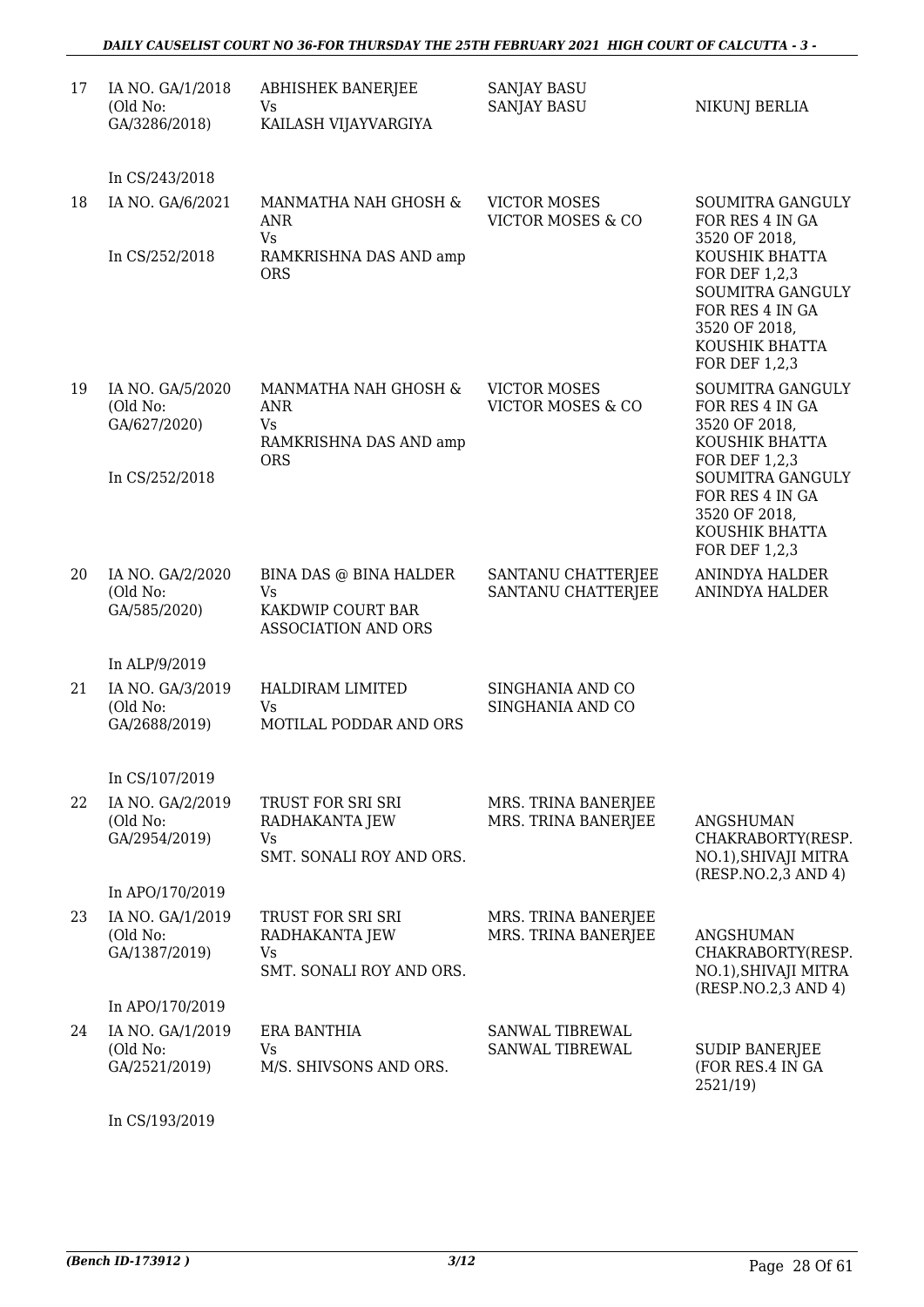### *DAILY CAUSELIST COURT NO 36-FOR THURSDAY THE 25TH FEBRUARY 2021 HIGH COURT OF CALCUTTA - 4 -*

| 25 | IA NO. GA/1/2019<br>(Old No:<br>GA/2583/2019) | <b>GYAN TRADERS LIMITED</b><br>Vs<br>MAHENDRA KUMAR<br><b>AGARWAL</b>                      | <b>CHOUDHURYS LAW</b><br><b>OFFICES</b><br><b>CHOUDHURYS LAW</b><br><b>OFFICES</b> | <b>ABHIJIT SARKAR (IN</b><br>GA 2583/19)              |
|----|-----------------------------------------------|--------------------------------------------------------------------------------------------|------------------------------------------------------------------------------------|-------------------------------------------------------|
|    | In CS/233/2019                                |                                                                                            |                                                                                    |                                                       |
| 26 | IA NO. GA/1/2019<br>(Old No:<br>GA/2525/2019) | RAHUL SHARMA<br>Vs<br>RAVI SHARMA AND ORS                                                  | RAJESH UPADHYAY<br>RAJESH UPADHYAY                                                 | <b>ASHOK SHARMA (IN</b><br>GA 2525/19)                |
|    | In CS/239/2019                                |                                                                                            |                                                                                    |                                                       |
| 27 | IA NO. GA/1/2019<br>(Old No:<br>GA/2536/2019) | FIS PAYMENT SOLUTIONS<br>AND SERVICES INDIA PVT<br><b>LTD</b><br>Vs<br>ALL BENGAL CONTRACT | KHAITAN AND CO.<br>KHAITAN AND CO.                                                 | <b>SUPREEM NASKAR</b><br>(FOR RES.5 IN GA<br>2536/19) |
|    | In CS/250/2019                                | <b>SECURITY WORKMEN S</b><br><b>UNION AND ORS</b>                                          |                                                                                    |                                                       |
| 28 | AP/262/2019                                   | ALEXY VANIJYA PRIVATE<br>LIMITED AND ORS.<br><b>VS</b>                                     | DSP LAW ASSOCIATES                                                                 |                                                       |
|    |                                               | <b>ARCH INFRA PROPERTIES</b><br>PRIVATE LIMITED AND ORS.                                   |                                                                                    |                                                       |
|    |                                               | IA NO: GA/1/2019(Old No:GA/1473/2019), GA/2/2019(Old No:GA/1710/2019)                      |                                                                                    |                                                       |
| 29 | IA NO. GA/1/2019<br>(Old No:<br>GA/2548/2019) | SPX FLOW TECHNOLOGY<br>SINGAPORE PTE LTD<br>Vs<br><b>SANJAY JAIN</b>                       | RAJASHREE KUNDALIA<br>RAJASHREE KUNDALIA                                           |                                                       |
|    | In EC/324/2019                                |                                                                                            |                                                                                    |                                                       |
| 30 | ALP/10/2020                                   | E D ENTERPRISES PVT LTD<br><b>VS</b><br>KAISER BEGUM AND ANR                               | <b>SHIVANGI THARD</b>                                                              | C.K. SAHA (FOR<br>RES.2)                              |
| 31 | IA NO. GA/2/2020                              | IN THE GOODS OF-<br>MAHESH KUMAR AGARWAL<br>(DEC.)                                         | YASH VARDHAN DEORA<br>YASH VARDHAN DEORA                                           |                                                       |
|    | In PLA/101/2020                               | Vs<br>NA                                                                                   |                                                                                    |                                                       |
| 32 | IA NO. GA/1/2021                              | SMT. BHAWANA BOTHRA<br>Vs<br>SMT. SUDHA KANKARIA                                           | <b>SURANA AND</b><br><b>CHOUDHURY</b><br><b>SURANA AND</b>                         |                                                       |
|    | In CS/162/2020                                |                                                                                            | <b>CHOUDHURY</b>                                                                   |                                                       |
| 33 | IA NO. GA/1/2021                              | <b>SMT. URMILA KUMARI</b><br><b>BOTHRA</b><br>Vs                                           | <b>SURANA AND</b><br><b>CHOUDHURY</b><br><b>SURANA AND</b>                         |                                                       |
|    | In CS/163/2020                                | MR. ASHOK CHAUDHURY                                                                        | <b>CHOUDHURY</b>                                                                   |                                                       |
| 34 | IA NO. GA/1/2021                              | MD. HUMAYUN KABIR<br>Vs<br>SK. ARIF ALI AND ANR                                            | ANIRUDDHA SINHA<br>ANIRUDDHA SINHA                                                 |                                                       |
|    | In CS/166/2020                                |                                                                                            |                                                                                    |                                                       |
| 35 | AP/215/2020                                   | PAPILLON DEVELOPERS<br>LLP<br><b>VS</b><br>DEBJYOTI PAUL AND ANR                           | DSP LAW ASSOCIATES                                                                 | ADITYA DUTTA<br>(RES.2)                               |

IA NO: GA/1/2020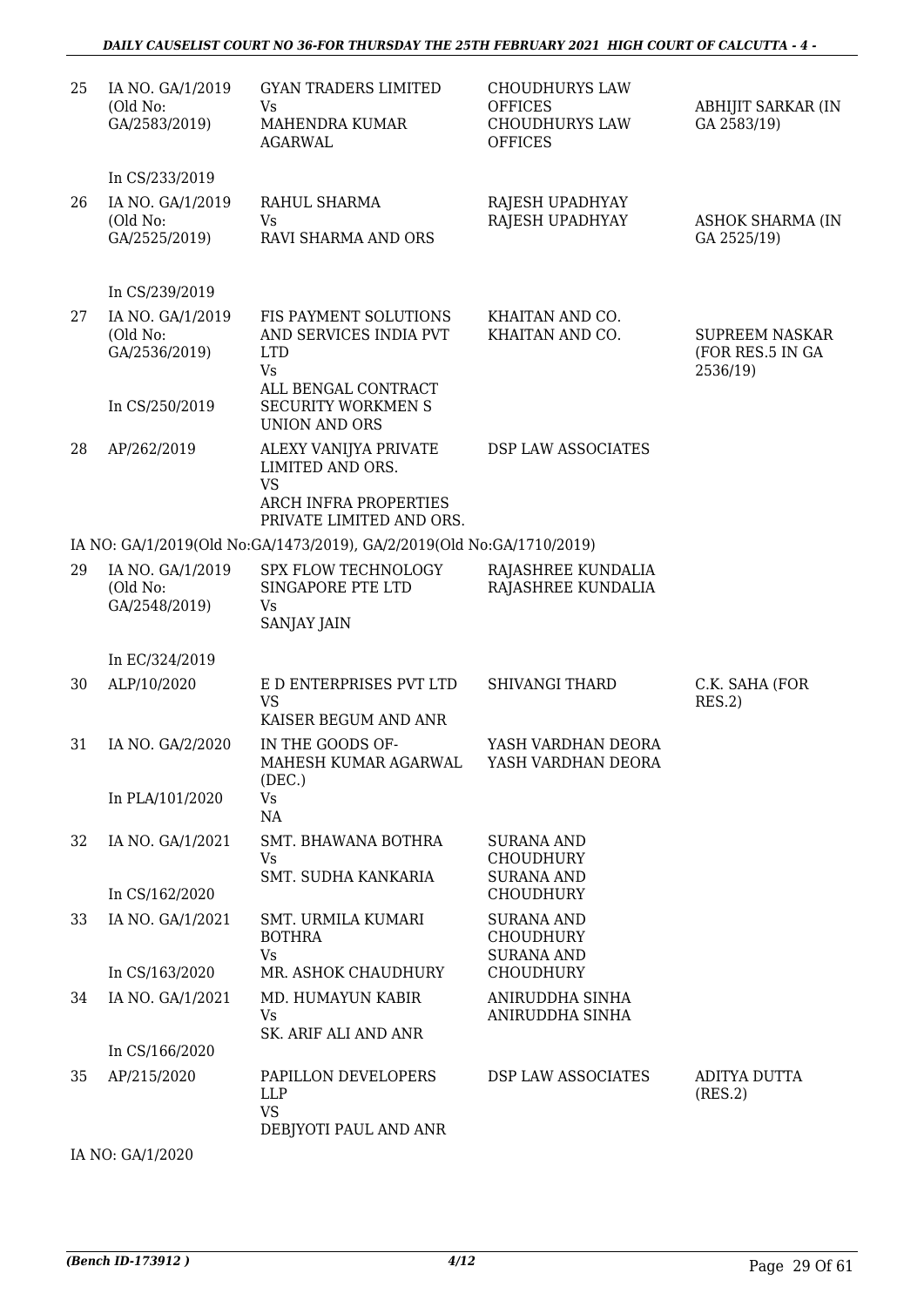| 36 | AP/231/2020                                 | SRI NAWALGARH<br>VIDYALAYA COMMITTEE<br><b>VS</b><br>JIVEM EDUCATION PVT LTD<br><b>AND ORS</b>                          | CHOUDHURY AND CO                             |                                    |
|----|---------------------------------------------|-------------------------------------------------------------------------------------------------------------------------|----------------------------------------------|------------------------------------|
| 37 | AP/310/2020                                 | K. R. ASHOK KUMAR<br><b>VS</b>                                                                                          | FOX AND MANDAL                               | SUTANU KARMAKAR                    |
|    |                                             | <b>SKG PULP AND PAPER</b><br><b>MILLS PRIVATE LIMITED</b>                                                               |                                              |                                    |
| 38 | AP/351/2020<br>[S.A.]                       | KOLKATA METROPOLITAN<br>DEVELOPMENT AUTHORITY<br><b>VS</b>                                                              | <b>SANCHARI</b><br><b>CHAKRABORTY</b>        | <b>SAPTARSHI</b><br>DATTA(RES.2,1) |
|    |                                             | SOUTH CITY PROJECTD<br>(KOLKATA) LTD AND ANR                                                                            |                                              |                                    |
| 39 | AP/382/2020                                 | FERTILIZER CORPORATION<br>OF INDIA LIMITED<br><b>VS</b><br>BALMER LAWRIE AND CO.<br>LTD.                                | FOX AND MANDAL                               |                                    |
| 40 | AP/383/2020<br>[S.A.]                       | M/S SOUTH CITY PROJECTS<br>KOLKATA LIMITED AND<br><b>ANR</b><br><b>VS</b><br>KOLKATA MUNICIPAL<br>DEVELOPMENT AUTHORITY | SAPTARSHI DATTA                              |                                    |
| 41 | AP/421/2020                                 | LIEBHERR INDIA PRIVATE<br>LIMITED<br><b>VS</b><br>EMTA COAL LIMITED                                                     | ANINDYA HALDER                               |                                    |
| 42 | AP/422/2020                                 | RENUKA P GANDHI<br><b>VS</b><br>ORIENTAL GEMS PRIVATE<br><b>LIMITED</b>                                                 | H. N. DATTA AND CO.                          |                                    |
| 43 | IA NO. GA/1/2021                            | TITAGARH WAGONS<br>LIMITED<br>Vs                                                                                        | <b>SAYANTAN BOSE</b><br><b>SAYANTAN BOSE</b> |                                    |
|    | In CS/2/2021                                | <b>INDRAJIT BHARADWAJ</b>                                                                                               |                                              |                                    |
| 44 | AP/26/2021                                  | <b>MAHADEB PAN</b><br>VS<br>SASANKA SEKHAR PAN AND<br><b>ORS</b>                                                        | ARIJIT BHOWMICK                              |                                    |
|    |                                             | <b>COMPANY MATTER ADJOURNED</b>                                                                                         |                                              |                                    |
| 45 | IA NO. CA/3/2019<br>(Old No:<br>CA/78/2019) | IN THE MATTER OF : IAG<br>COMPANY LTD -AND-<br>Vs<br>M/S SWASTIK ROADWAYS                                               | NILAY SENGUPTA<br>NILAY SENGUPTA             |                                    |
|    | [S.A.]<br>In CP/202/2013                    |                                                                                                                         |                                              |                                    |
|    |                                             | (FROM 2:00 P.M.)                                                                                                        |                                              |                                    |
|    |                                             | <b>EXECUTION CASES</b>                                                                                                  |                                              |                                    |
| 46 | EC/131/2020<br>[FOR                         | MAGMA FINCORP LIMITED<br>VS                                                                                             | SINHA AND CO.                                |                                    |
|    | WITHDRAWAL]                                 | SHIV SHAKTI HATCHERY<br>PRIVATE LIMITED AND ORS.                                                                        |                                              |                                    |
|    |                                             | <b>NEW MOTIONS</b>                                                                                                      |                                              |                                    |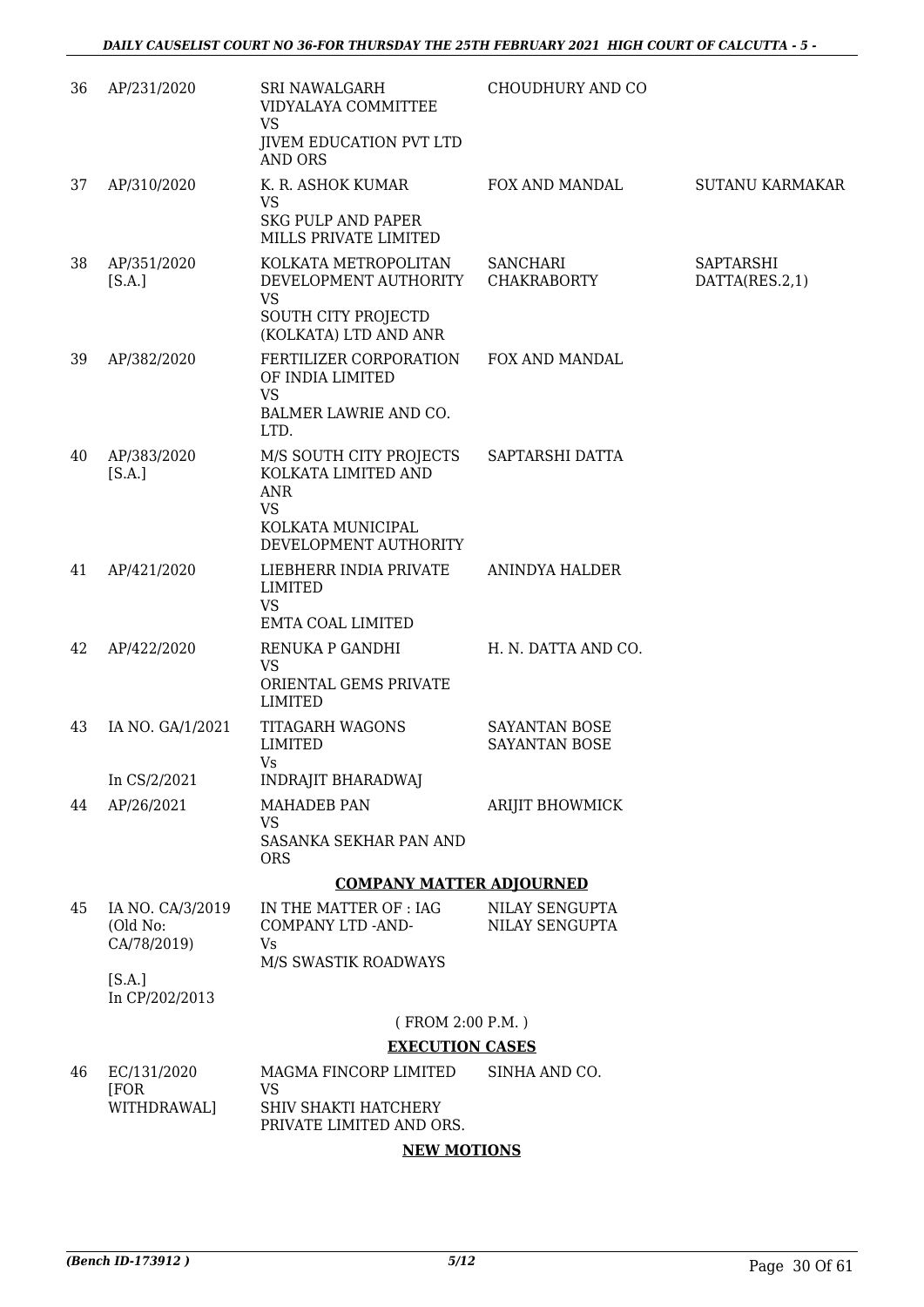| 47 | IA NO. GA/2/2015<br>(Old No:<br>GA/4020/2015)  | DILIP KUMAR GHOSH &<br>ANR.<br>Vs<br><b>FUNIDEA PROJECTS</b><br>PRIVATE LIMITED &                          | H.N. DATTA & CO.<br><b>DIPIKA BANU</b>       | DIPIKA BANU                                                          |
|----|------------------------------------------------|------------------------------------------------------------------------------------------------------------|----------------------------------------------|----------------------------------------------------------------------|
|    | In CS/250/2015                                 | <b>OTHERS</b>                                                                                              |                                              |                                                                      |
| 48 | IA NO. GA/2/2021<br>In ALP/4/2018              | DILIP KUMAR GHOSH &<br>ANR<br>Vs<br>FUNIDEA PROJECTS PVT.                                                  | DIPIKA BANU<br>DIPIKA BANU                   | <b>SUBHRANSU</b><br>GANGULY(1,2)<br><b>SUBHRANSU</b><br>GANGULY(1,2) |
|    |                                                | LTD. & ORS.                                                                                                |                                              |                                                                      |
| 49 | IA NO. GA/2/2021<br>In CS/138/2020             | <b>ANIRUDH JALAN</b><br>Vs<br>NAMAN INFRA VENTURES<br>PRIVATE LIMITED                                      | MEHARIA AND CO.<br>MEHARIA AND CO.           |                                                                      |
| 50 | ATA/2/2021                                     | IN THE MATTER OF DEITY<br>SHREE SHREE LAKSHMI<br>NARAYAN JEW AND MINATI<br>PAUL AND ORS<br><b>VS</b><br>NA | J N BOSE AND CO                              |                                                                      |
| 51 | AP/76/2021                                     | <b>SANJUKTA DAS</b><br><b>VS</b><br>KALYANI DE MONDAL                                                      | <b>SOMNATH ROY</b>                           |                                                                      |
|    |                                                | <b>COMPANY MATTER (NEW)</b>                                                                                |                                              |                                                                      |
| 52 |                                                | THE BENGAL PAPER MILLS                                                                                     |                                              |                                                                      |
|    | IA NO. CA/6/2020<br>[S.A.]<br>In BIFR/210/1997 | (1989) CO. LTD. (IN LIQN.)<br>Vs                                                                           |                                              |                                                                      |
| 53 | IA NO. CA/37/2020<br>[S.A.]<br>In CP/1/2016    | IN THE MATTER OF: AVANI<br>PROJECTS &<br><b>INFRASTRUCTURE LTD. -</b><br>AND-                              | <b>DEY</b><br>DEY & ASSOCIATES               |                                                                      |
|    |                                                | Vs<br>HIKER PROPERTIES PVT.<br>$LTD.$ -VS- $O/L$                                                           |                                              |                                                                      |
| 54 | IA NO. CA/31/2019<br>(Old No:<br>CA/142/2019)  | IN THE MATTER OF: AVANI<br>PROJECTS &<br><b>INFRASTRUCTURE LTD. -</b><br>AND-                              | <b>DEY</b><br>DEY & ASSOCIATES               |                                                                      |
|    | [S.A.]<br>In CP/1/2016                         | Vs<br>ORNATE TRADCOM PVT.<br>LTD.                                                                          |                                              |                                                                      |
| 55 | IA NO. CA/1/2021                               | RE : MCNALLY BHARAT<br>ENGINEERING COMPANY<br><b>LIMITED AND</b>                                           | SURENDRA KUMAR<br><b>SURENDRA KUMAR</b>      |                                                                      |
|    | In CP/789/2016                                 | Vs<br>PRISM CEMENT LIMITED<br><b>INCORPORATED</b>                                                          |                                              |                                                                      |
|    |                                                | <b>NEW CHAMBER APPLICATIONS</b>                                                                            |                                              |                                                                      |
| 56 | IA NO. GA/6/2021                               | STP LTD.<br>Vs                                                                                             | MR.A.C.CHATTOPADHYAY<br>MR.A.C.CHATTOPADHYAY | C.K.JAIN<br>C.K.JAIN & CO.                                           |
|    | In CS/213/1999                                 | KAJARIA IRON CASTING<br>LTD.                                                                               |                                              |                                                                      |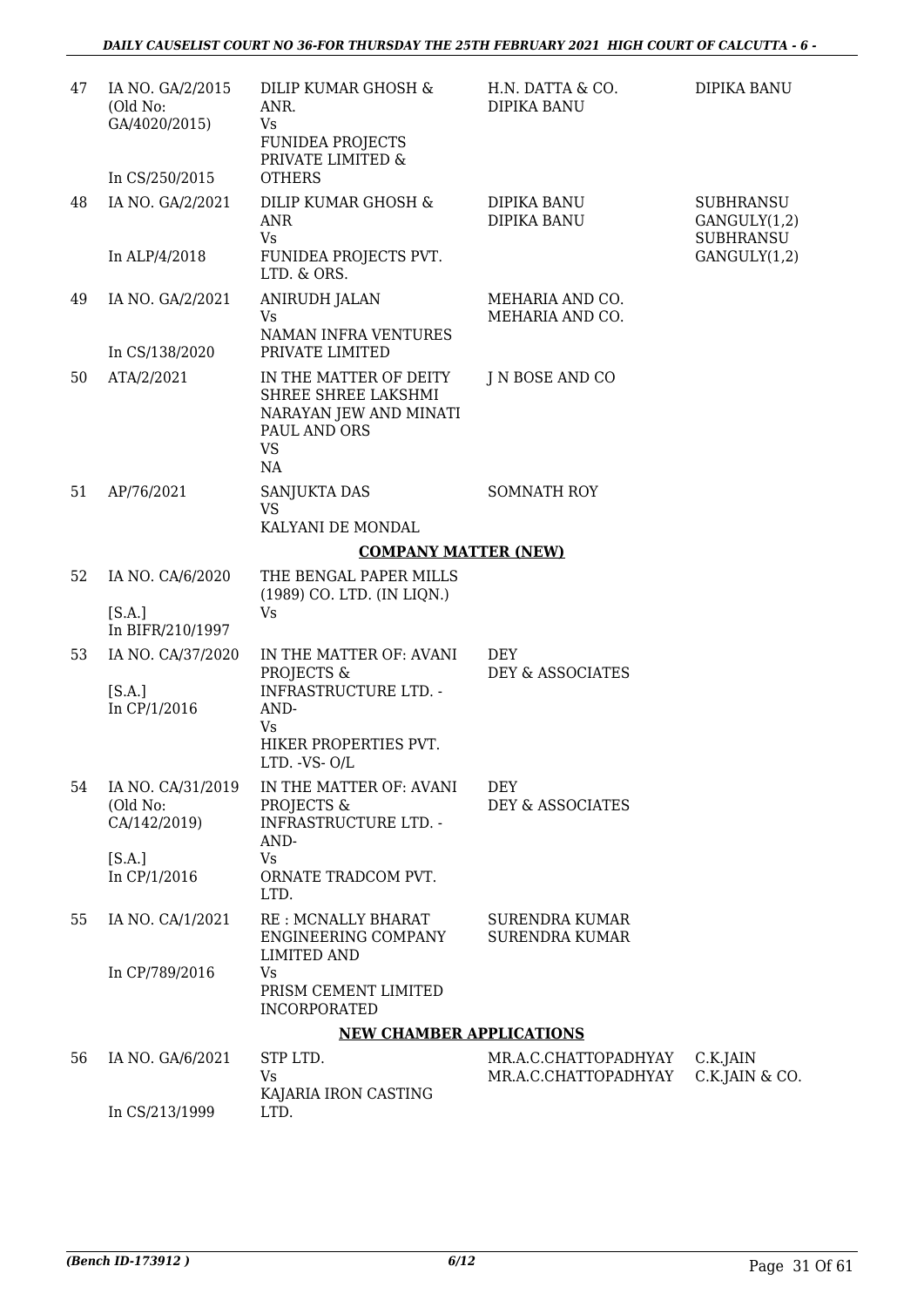### *DAILY CAUSELIST COURT NO 36-FOR THURSDAY THE 25TH FEBRUARY 2021 HIGH COURT OF CALCUTTA - 7 -*

| 57 | IA NO. GA/1/2021                              | IN THE GOODS OF :<br><b>BHAGAWATI DEVI</b><br><b>AGARWALA</b>             | J.P. TIBREWAL & CO                                                   |                                    |
|----|-----------------------------------------------|---------------------------------------------------------------------------|----------------------------------------------------------------------|------------------------------------|
|    | In PLA/322/2012                               | Vs                                                                        |                                                                      |                                    |
| 58 | IA NO. GA/1/2021                              | IN THE GOODS OF: DIPTI<br>RAYCHAUDHURI,<br><b>DECEASED</b>                | <b>SANDERSONS</b><br><b>SANDERSONS &amp;</b><br><b>MORGANS</b>       |                                    |
|    | In PLA/173/2016                               | Vs                                                                        |                                                                      |                                    |
| 59 | IA NO. GA/1/2021                              | IN THE GOODS OF: MIHIR<br>RANJAN PAUL (DEC.)<br>Vs                        | K N JANA<br>K. N. JANA                                               |                                    |
|    | In PLA/125/2018                               |                                                                           |                                                                      |                                    |
| 60 | IA NO. GA/1/2021                              | PAM DEVELOPMENTS PVT<br><b>LTD</b><br>Vs                                  | MADAN MOHAN ROY<br>MADAN MOHAN ROY                                   | APARNA BANERJEE<br>APARNA BANERJEE |
|    | In EC/246/2018                                | UNION OF INDIA & ANR                                                      |                                                                      |                                    |
| 61 | IA NO. GA/1/2019<br>(Old No:<br>GA/2642/2019) | IN THE GOODS OF<br>SHAMBHU NATH PAUL,<br>DEC<br>Vs                        | RABINDRA KUMAR<br><b>JAISWAL</b><br>RABINDRA KUMAR<br><b>JAISWAL</b> |                                    |
|    | [S.A.]<br>In PLA/302/2019                     |                                                                           |                                                                      |                                    |
| 62 | IA NO. GA/2/2021                              | IN THE GOODS OF DULAL<br>CHANDRA PAUL (DEC)<br>Vs                         | PRIYABRATA THAKUR<br>PRIYABRATA THAKUR                               |                                    |
|    | In PLA/368/2019                               | N/A                                                                       |                                                                      |                                    |
| 63 | IA NO. GA/1/2021                              | IN THE GOODS OF BANKIM<br>CHANDRA MAJUMDAR<br>(DEC)                       | <b>SOUMEN SAHA</b><br><b>SOUMEN SAHA</b>                             |                                    |
|    | In PLA/389/2019                               | Vs<br>N/A                                                                 |                                                                      |                                    |
| 64 | IA NO. GA/1/2021                              | <b>ANIRUDH JALAN</b><br><b>Vs</b><br>NAMAN INFRA VENTURES                 | MEHARIA AND CO.<br>MEHARIA AND CO.                                   |                                    |
|    | In CS/138/2020                                | PRIVATE LIMITED                                                           |                                                                      |                                    |
| 65 | IA NO. GA/1/2021                              | IN THE GOODS OF SIPRA<br>MUKHERJEE (DEC)<br>Vs                            | VICTOR MOSES AND CO<br>VICTOR MOSES AND CO                           |                                    |
|    | In PLA/152/2020                               | NA                                                                        |                                                                      |                                    |
| 66 | EC/187/2020                                   | RISHABH BENGANI<br><b>VS</b><br>JAIDEEP HALWASIYA                         | CHOUDHURY AND CO.                                                    |                                    |
| 67 | EC/285/2020                                   | STEEL AUTHORITY OF<br>INDIA LIMITED - IISCO<br>STEEL LIMITED<br><b>VS</b> | <b>DWIP RAJ BASU</b>                                                 |                                    |
|    |                                               | M/S. RLJ FERRO ALLOYS<br>PRIVATE LIMITED                                  |                                                                      |                                    |
| 68 | EC/289/2020                                   | SICPA INDIA PRIVATE<br><b>LIMITED</b><br>VS                               | PIYUSH AGARWAL                                                       |                                    |
|    |                                               | M/S. HARSH CREDITS<br>PRIVATE LIMITED AND ORS.                            |                                                                      |                                    |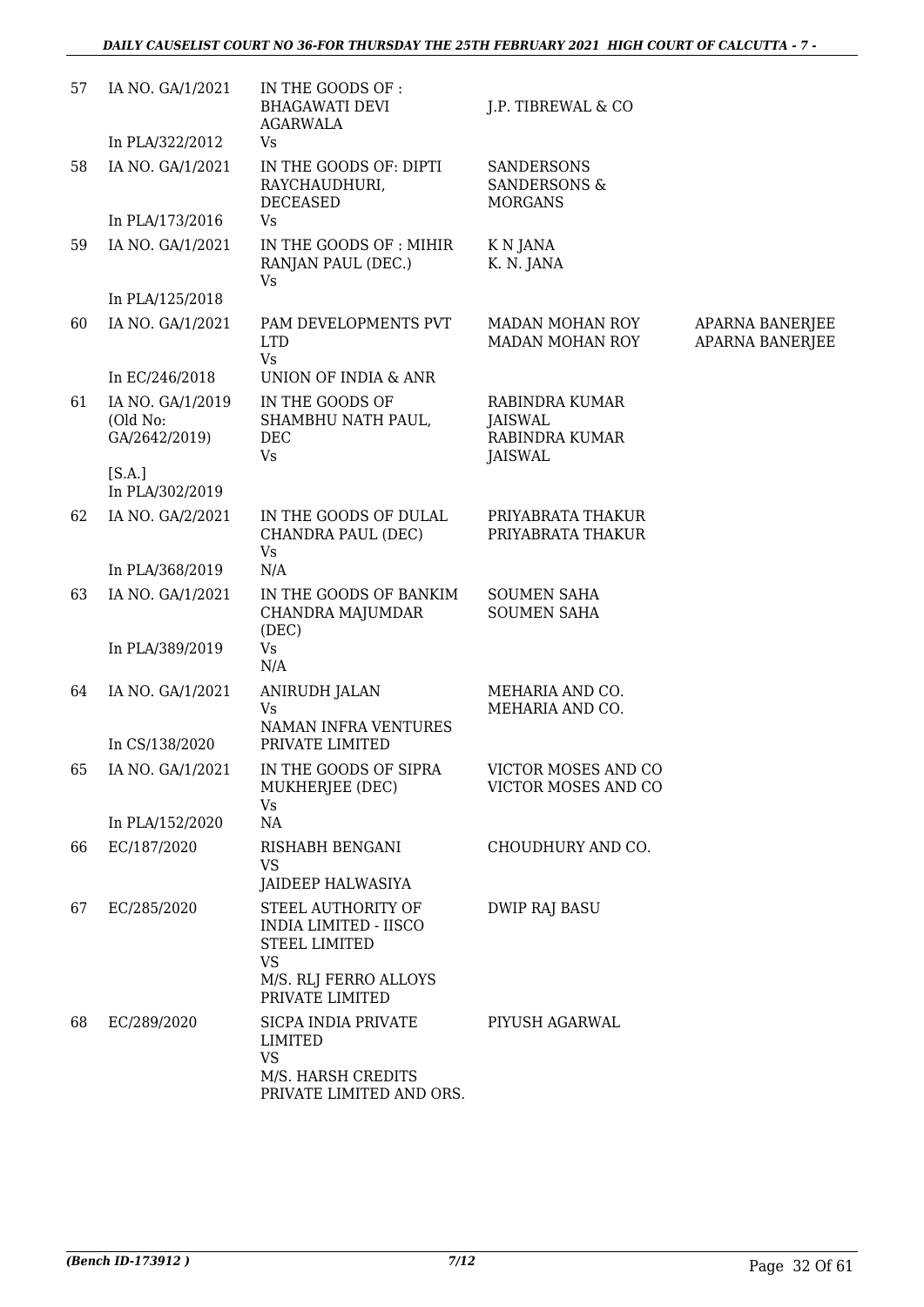| 69 | EC/14/2021 | RAJPATH CONTRACTORS<br>AND ENGINEERS LIMITED<br>VS<br>State of West Bengal                                | <b>AMRITAM MANDAL</b>                  |
|----|------------|-----------------------------------------------------------------------------------------------------------|----------------------------------------|
| 70 | EC/29/2021 | VEENA JOTWANI                                                                                             | AMIT CHATTERJEE                        |
|    |            | VS<br>SHYAMAL JOTWANI AND<br>ANR.                                                                         |                                        |
| 71 | EC/31/2021 | M/S. LALJI SINGH<br>VS                                                                                    | MADHUSHRI DUTTA                        |
|    |            | <b>HINDUSTAN CABLES</b><br><b>TO BE MENTIONED</b>                                                         |                                        |
|    |            | (FOR 26/02/2021)                                                                                          |                                        |
| 72 | CP/2/2016  | IN THE MATTER OF:<br><b>EVEREST PLY &amp; VENEERS</b><br>PVT. LTD. - AND-<br>VS<br>MANI TIRUMALA PROJECTS | ABHIJIT SARKAR                         |
|    |            | PVT. LTD.                                                                                                 |                                        |
| 73 | CP/3/2016  | IN THE MATTER OF: PLY<br>COM PVT. LTD -AND-<br><b>VS</b><br>MANI TIRUMALA PROJECTS<br>PVT. LTD.           | ABHIJIT SARKAR                         |
| 74 | CP/4/2016  | IN THE MATTER OF:                                                                                         | <b>ABHIJIT SARKAR</b>                  |
|    |            | CHOICE BOARDS PVT. LTD. -<br>AND-<br><b>VS</b><br>MANI TIRUMALA PROJECTS<br>PVT. LTD.                     |                                        |
| 75 | CP/5/2016  | RE : TIRUPATI VENEERS<br>PRIVATE LIMITED -AND-<br>VS<br>KNIGHT DEALTRADE                                  | <b>ABHIJIT SARKAR</b>                  |
|    |            | PRIVATE LIMITED                                                                                           |                                        |
| 76 | CP/6/2016  | RE : SOLID PLY PRIVATE<br><b>LIMITED - AND-</b><br>VS<br>MANI TIRUMALA PROJECTS<br>PRIVATE LIMITED        | ABHIJIT SARKAR                         |
| 77 | CP/7/2016  | IN THE MATTER OF : SIGMA<br>C. INFRASTRUCTURE PVT.<br>LTD.-AND-<br><b>VS</b><br><b>DIPAK KUMAR SARKAR</b> | <b>SUBHAS CHANDRA</b><br><b>SARKAR</b> |
| 78 | CP/33/2016 | IN THE MATTER OF:<br>INSTITUTE OF MOLECULAR<br>MEDICINE - AND-<br><b>VS</b>                               | SANDERSONS &<br><b>MORGANS</b>         |
|    |            | <b>ICICI BANK LTD</b>                                                                                     |                                        |
| 79 | CP/37/2016 | IN THE MATTER OF:<br>STESALIT LIMITED -AND-<br>VS<br>SRI SAMIR DUTTA                                      | USHA DOSHI                             |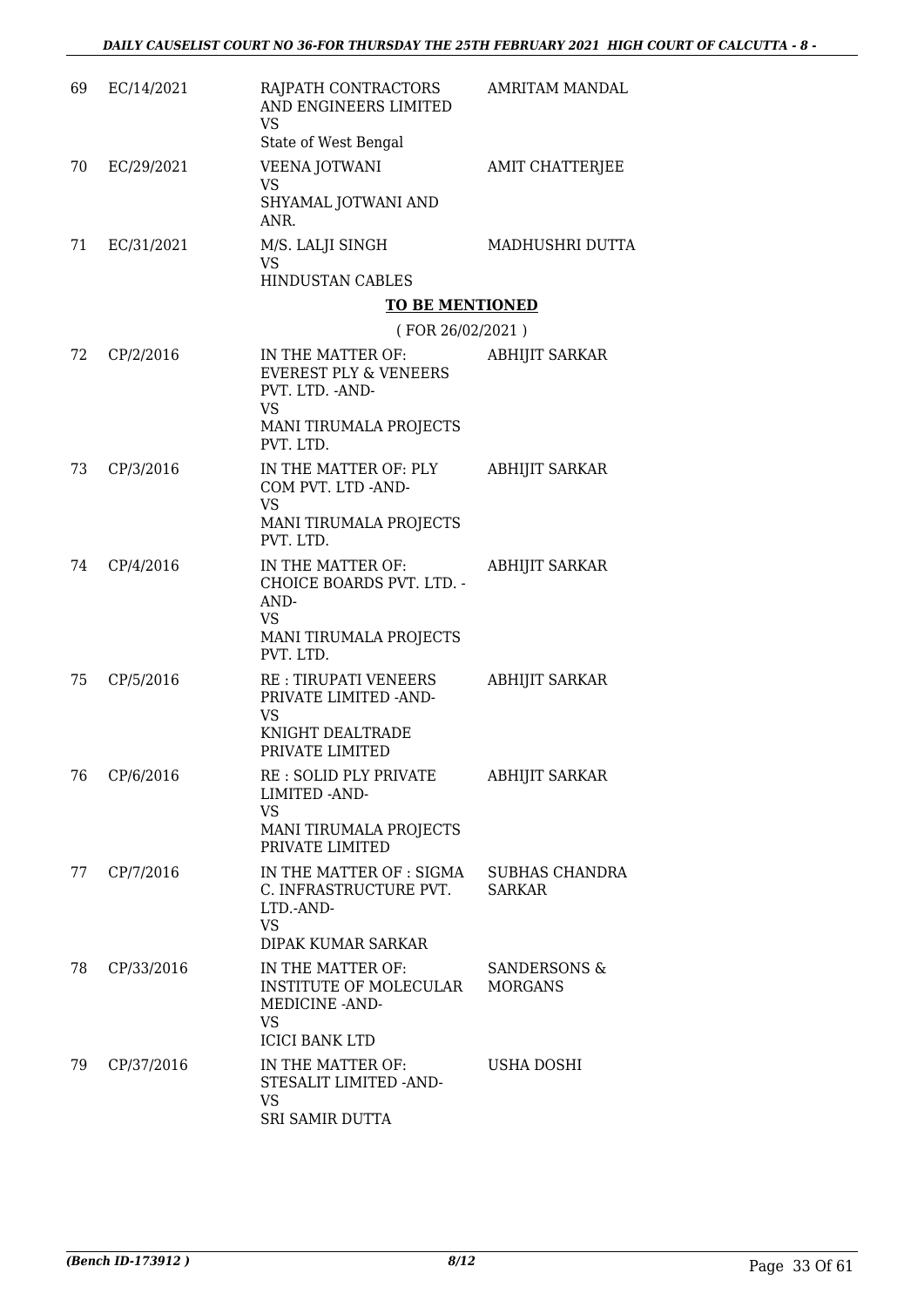| 80 | CP/41/2016                           | RE : ELECTRO TEKNIKCA<br>SWITCHGEARS PVT. LTD. -<br>AND-<br><b>VS</b>                                                 | <b>USHA DOSHI</b>             |
|----|--------------------------------------|-----------------------------------------------------------------------------------------------------------------------|-------------------------------|
|    |                                      | MAHESWARI ROAD<br>CARRIERS PVT. LTD.                                                                                  |                               |
| 81 | CP/59/2016                           | RE: M/S RASHMI METALIKS<br><b>LIMITED - AND</b><br><b>VS</b><br><b>SRI SHANKAR</b><br><b>BHATTACHARJEE &amp; ORS.</b> | JAYANTA KUMAR<br>MUKHOPADHYAY |
|    | IA NO: CA/1/2019                     |                                                                                                                       |                               |
| 82 | CP/62/2016                           | IN THE MATTER OF: SKG<br>PULP & PAPER MILLS PVT.<br>LTD. - AND-<br>VS<br>ASSET RECONSTRUCTION<br>CO. (INDIA) LIMITED  | VIKRAM WADEHRA                |
| 83 | CP/86/2016                           | BENMED LABORATORIES<br>PVT LTD - AND -<br><b>VS</b><br>K MADHUSUDAN AND CO.                                           | M/S B.M. BAGARIA & CO         |
| 84 | CP/106/2016                          | RE : M/S KWALITY BOX<br>MANUFACTURING CO.<br>PRIVATE LIMITED<br>VS.<br>ASSET RECONSTRUCTION<br>COMPANY (INDIA) LTD    | VIKRAM WADEHRA                |
| 85 | CP/133/2016                          | IN THE MATTER OF: JAI<br><b>BALAJI INDUSTRIES LTD. -</b><br>AND-<br>VS.<br><b>GORAI &amp; BROTHERS</b>                | CHANCHAL KUMAR<br><b>DUTT</b> |
|    | IA NO: CA/1/2017(Old No:CA/153/2017) |                                                                                                                       |                               |
| 86 | CP/143/2016                          | MAHINDRA LAND & LAND<br><b>BUILDING CORPORATION</b><br>LIMITED<br>VS<br><b>GAURI SANKAR GUPTA</b>                     | <b>USHA DOSHI</b>             |
| 87 | CP/144/2016                          | NAVNEEL REALITY PVT LTD<br>VS.<br>M/S MAA<br>CHHINNAMASTIKA AGRO<br>PROJECTS (P) LTD                                  | AISHWARIA JAYSHREE            |
| 88 | CP/154/2016                          | IN THE MATTER OF:<br><b>GUJARAT NRE COKE</b><br>LIMITED - AND-<br>VS<br>NATIONAL PENSION<br><b>SYSTEM (NPS) TRUST</b> | PAL CHOUDHURI & CO.           |
|    | IA NO: CA/1/2016(Old No:CA/652/2016) |                                                                                                                       |                               |
| 89 | CP/196/2016                          | RE: TIWARI THERMAL<br>ENGINEERS PVT LTD AND<br>VS<br><b>AUTOCON ENGINEERS</b>                                         | SOMNATH SAHA                  |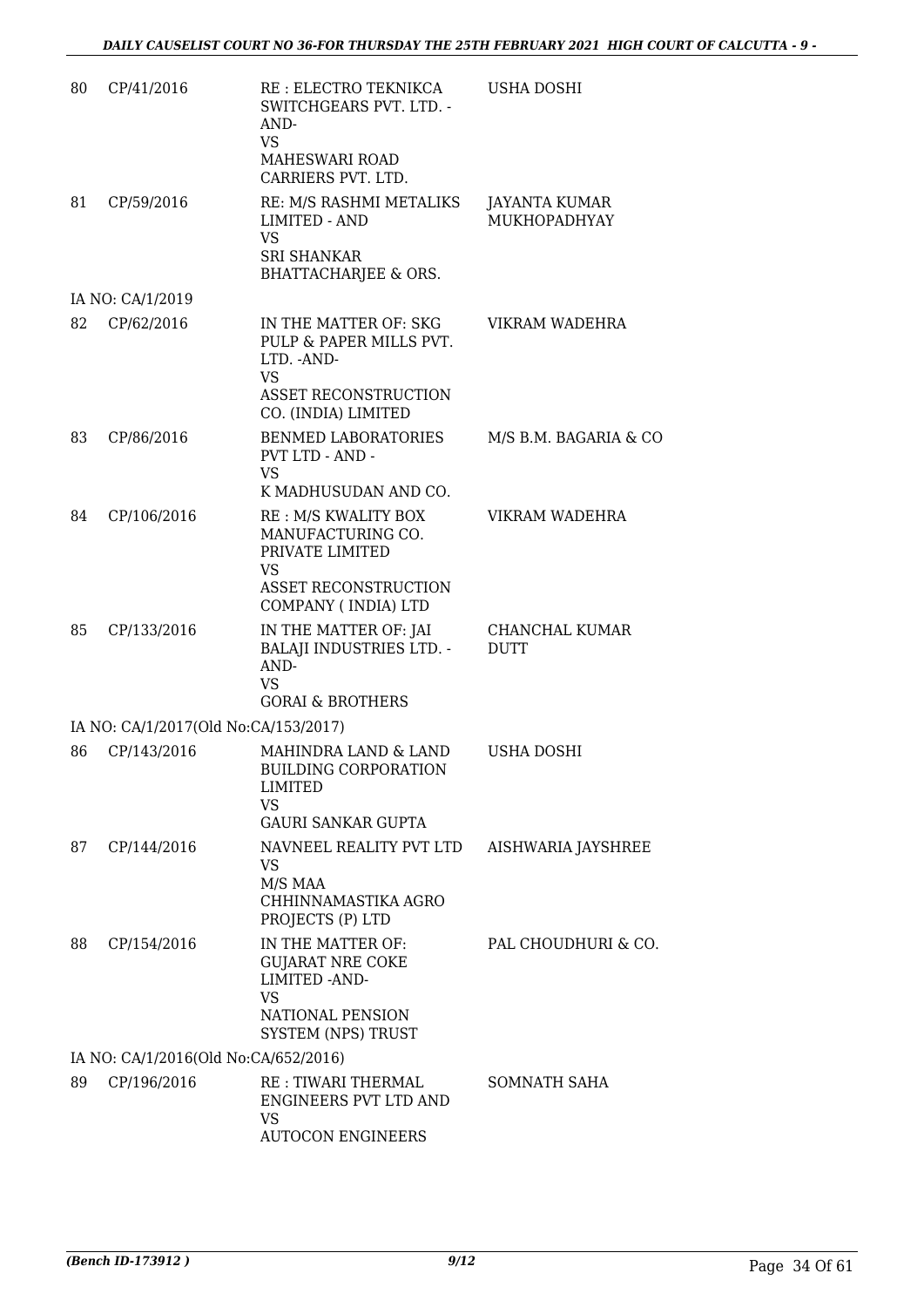| 90  | CP/225/2016     | RE: RAMEL REAL ESTATE &<br><b>INFRASTRUCTURE LTD. -</b><br>AND-<br><b>VS</b><br>OM PRAKASH PANDEY                                                  | <b>SOUMYADEEP BISWAS</b>       |
|-----|-----------------|----------------------------------------------------------------------------------------------------------------------------------------------------|--------------------------------|
| 91  | CP/226/2016     | IN THE MATTER OF: RAMEL<br>PHARMA LIMITED -AND-<br>VS<br>OM PRAKASH PANDEY                                                                         | <b>SOUMYADEEP BISWAS</b>       |
| 92  | CP/229/2016     | RE : VISA POWER LIMITED<br><b>AND</b><br><b>VS</b><br>TATA PROJECTS LIMITED                                                                        | VICTOR MOSES & CO              |
| 93  | CP/278/2016     | RE: ROHIT FERRO TECH<br><b>LIMITED AND</b><br>VS<br><b>VIVEKA KUMAR</b><br><b>TOLASARIYA</b>                                                       | SAJJAN KUMAR KASERA            |
| 94  | CP/280/2016     | RE : BIMALDEEP STEEL PVT<br>LTD AND<br><b>VS</b>                                                                                                   | VIKRAM WADEHRA                 |
|     |                 | <b>ASSET RECONSTRUCTION</b><br>COMPANY (INDIA) LTD                                                                                                 |                                |
| 95  | CP/295/2016     | IN THE MATTER OF: SIGMA<br>STEEL & ENGINEERS PVT.<br>LTD. - AND-<br><b>VS</b><br>EVEREST INFRA ENERGY<br>LTD.                                      | AMAL KUMAR SAHA                |
| 96  | CP/385/2016     | RE : CORPORATE POWER<br>LTD AND<br>VS.<br>MADHU SOODANAN PILLAI                                                                                    | DIBANATH DEY                   |
| 97  | CP/390/2016     | RE: SNG FASHIONS PVT.<br>LTD. - AND-<br>VS                                                                                                         | SHARMA KAJARIA AND<br>COMAPANY |
| 98  | CP/397/2016     | KLAPP VYAPPAR PVT. LTD.<br>RE: MCNALLY BHARAT<br><b>ENGINEERING PRIVATE</b><br><b>LIMITED -AND-</b><br>VS<br><b>STARLOG ENTERPRISES</b><br>LIMITED | ANURAG BAGARIA                 |
| 99  | CP/416/2016     | RE : KANOI PLANTATIONS<br>PVT LTD AND<br><b>VS</b><br>HTC IMPEX PVT LTD                                                                            | KUSHAGRA SHAH                  |
|     | 100 CP/461/2016 | RE : M.S. GLASS TRADERS<br>PVT LTD AND<br>VS.<br>DAMCO INDIA PVT LTD                                                                               | KUSHAGRA SHAH                  |
| 101 | CP/468/2016     | RE : M/S HANUMAN TEXNIT<br>& INDUSTRIES LTD AND<br><b>VS</b><br><b>AJAY HALDIA</b>                                                                 | KUSHAGRA SHAH                  |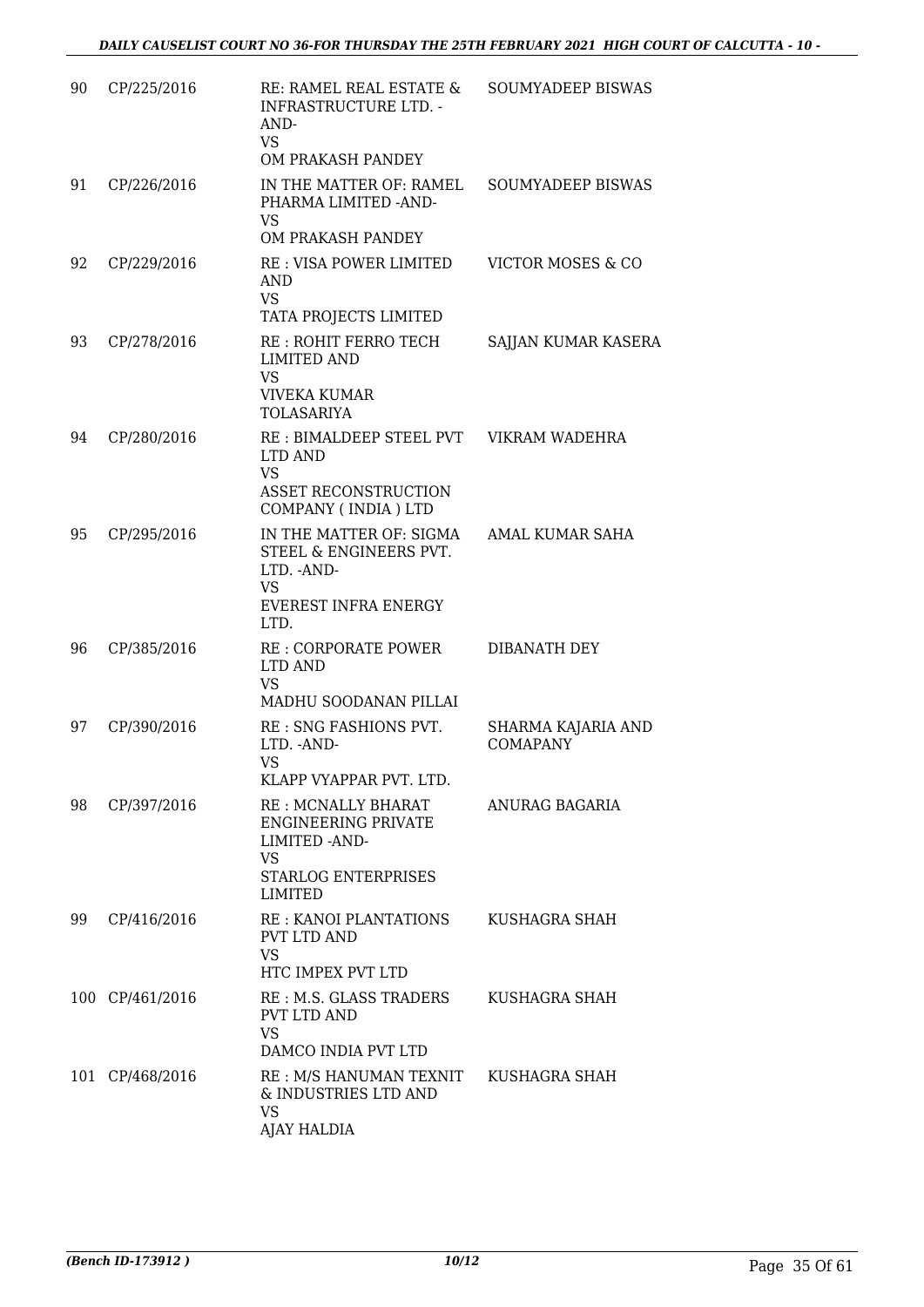| 102 CP/507/2016 | IN THE MATTER OF : AMRIT<br>FEEDS LIMITED -AND-<br>VS                                                                                                             | JHUNJHUNWALA & CO.        |
|-----------------|-------------------------------------------------------------------------------------------------------------------------------------------------------------------|---------------------------|
| 103 CP/516/2016 | GANGES JUTE PVT. LTD.<br>RE: LITTLESTAR TIE -UP<br>PVT LTD -AND-<br><b>VS</b>                                                                                     | <b>KHAITAN &amp; CO</b>   |
| 104 CP/531/2016 | A.B.MAURI INDIA PVT LTD<br>RE : AIR SURVEY COMPANY<br>OF INDIA PVT LTD AND<br>VS                                                                                  | MR. DEBASISH DE           |
| 105 CP/573/2016 | MR. SUSHIL CHAMOLI<br>RE : MESSRS. EDUCO<br><b>VENTURES PRIVATE</b><br><b>LIMITED AND</b><br><b>VS</b><br>MESSRS. DEVARSHI CIVIL<br><b>INFRASTRUCTURE LIMITED</b> | MR. LUTFUL HAQUE          |
| 106 CP/574/2016 | ARJAN MINERALS PRIVATE L. P. TIWARI & CO.<br><b>LIMITED</b><br><b>VS</b><br><b>AGARWAL FUEL</b><br><b>CORPORATION PRIVATE</b><br><b>LIMITED</b>                   |                           |
| 107 CP/576/2016 | RE : ARJAN MINERALS PVT L.P. TIWARI & CO<br><b>LTD AND</b><br><b>VS</b><br>AGARWAL COAL<br><b>CORPORATION PVT LTD</b>                                             |                           |
| 108 CP/604/2016 | <b>RE: GSA RETAIL</b><br>LIMITED(FORMERLY<br>KNOWN AS RDB REGENT<br><b>RETAIL</b><br>VS<br>JAYANTI CINEMA PRIVATE<br><b>LIMITED</b>                               | VICTOR MOSES & CO         |
| 109 CP/632/2016 | IN THE MATTER OF:<br>KALPATARU VANIJYA PVT.<br>LTD. - AND-<br>VS<br>TATA CAPITAL FINANCIAL<br>SERVICES LTD.                                                       | SINHA & CO.               |
| 110 CP/635/2016 | RE : ABHIJEET FERROTECH DIBANATH DEY<br><b>LIMITED AND</b><br><b>VS</b><br>TEJ PRAKASH                                                                            |                           |
| 111 CP/658/2016 | RE: N. C. DAS<br>IMMUNOMEDICARE (P) LTD<br><b>AND</b><br><b>VS</b><br><b>BIOMED DIAGNOSTICS</b>                                                                   | <b>GAURAV PURKAYASTHA</b> |
| 112 CP/661/2016 | RE : STESALIT LIMITED<br>FORMERLY STESALIT<br>(INDIA) PVT LTD &<br><b>VS</b><br>PARASPYARA COMMERCIAL<br>PVT LTD                                                  | ASHOK KUMAR SINGH         |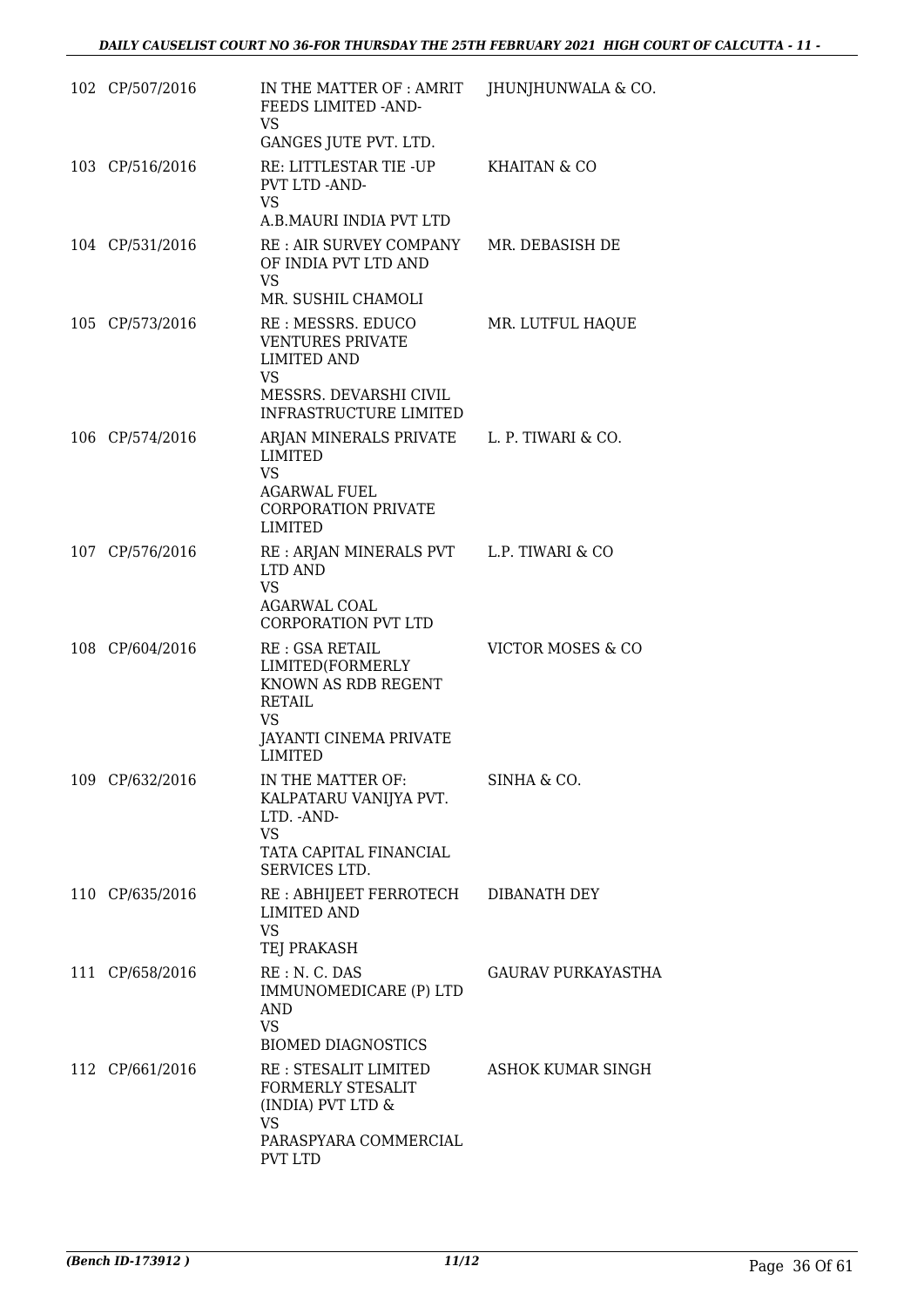| 113 CP/693/2016                     | RE : PACIFIC JUTE LIMITED<br>AND<br><b>VS</b><br><b>ASSET RECONSTRUCTION</b><br>COMPANY (INDIA) LIMITED                      | VIKRAM WADEHRA                                     |
|-------------------------------------|------------------------------------------------------------------------------------------------------------------------------|----------------------------------------------------|
| IA NO: CA/1/2020(Old No:CA/41/2020) |                                                                                                                              |                                                    |
| 114 CP/698/2016                     | RE: MAHESHWARI & CO .<br>PVT LTD -AND-<br><b>VS</b><br>A.B .MAURI INDIA PVT LTD.                                             | KHAITAN & CO                                       |
| 115 CP/704/2016                     | RE : M/S. M.R. NIRMAN<br>PRIVATE LIMITED AND<br><b>VS</b><br>M/S. QUIPPO<br>CONSTRUCTION<br>EQUIPMENT LIMITED                | R.N. GHOSE &<br><b>ASSOCIATES</b>                  |
| 116 CP/706/2016                     | RE: AMRIT FEEDS LTD -<br>AND-<br><b>VS</b><br>RE: STATS SPECIALITY<br>PRODUCTS PVT LTD                                       | POONAM KESWANI, C/O.<br><b>INDIA LAW ADVOCATES</b> |
| 117 CP/736/2016                     | RE : M/S COOCH BIHAR<br>MISSION HOSPITAL PVT<br>LTD AND<br><b>VS</b><br>SRI DIPAK KUMAR DEY                                  | SRI UDDIPAN BANERJEE                               |
| 118 CP/765/2016                     | IN THE MATTER OF: JAIN<br>INFRAPROJECTS LTD. - AND-<br>VS<br>WESTINGHOUSE SAXBY<br><b>FARMER LIMITED</b>                     | <b>DWAIPAYAN BANERJEE</b>                          |
| 119 CP/777/2016                     | RE : M/S. COASTAL<br><b>CARBONS LIMITED -AND-</b><br><b>VS</b><br>ASSET RECONSTRUCTION<br>COMPANY (INDIA) LIMITED            | VIKRAM WADEHRA                                     |
| 120 CP/788/2016                     | RE: RASHI METALS<br>PRIVATE LIMITED - AND-<br>VS<br><b>JAI BALAJI INDUSTRIES</b><br><b>LIMITED</b>                           | SHARMA KAJARIA & CO.                               |
| 121 CP/1007/2016                    | IN THE MATTER : SIDDIQUE<br>IRON & STEEL PVT. LTD. -<br>AND-<br>VS<br><b>ASSET RECONSTRUCTION</b><br>COMPANY (INDIA) LIMITED | VIKRAM WADEHRA                                     |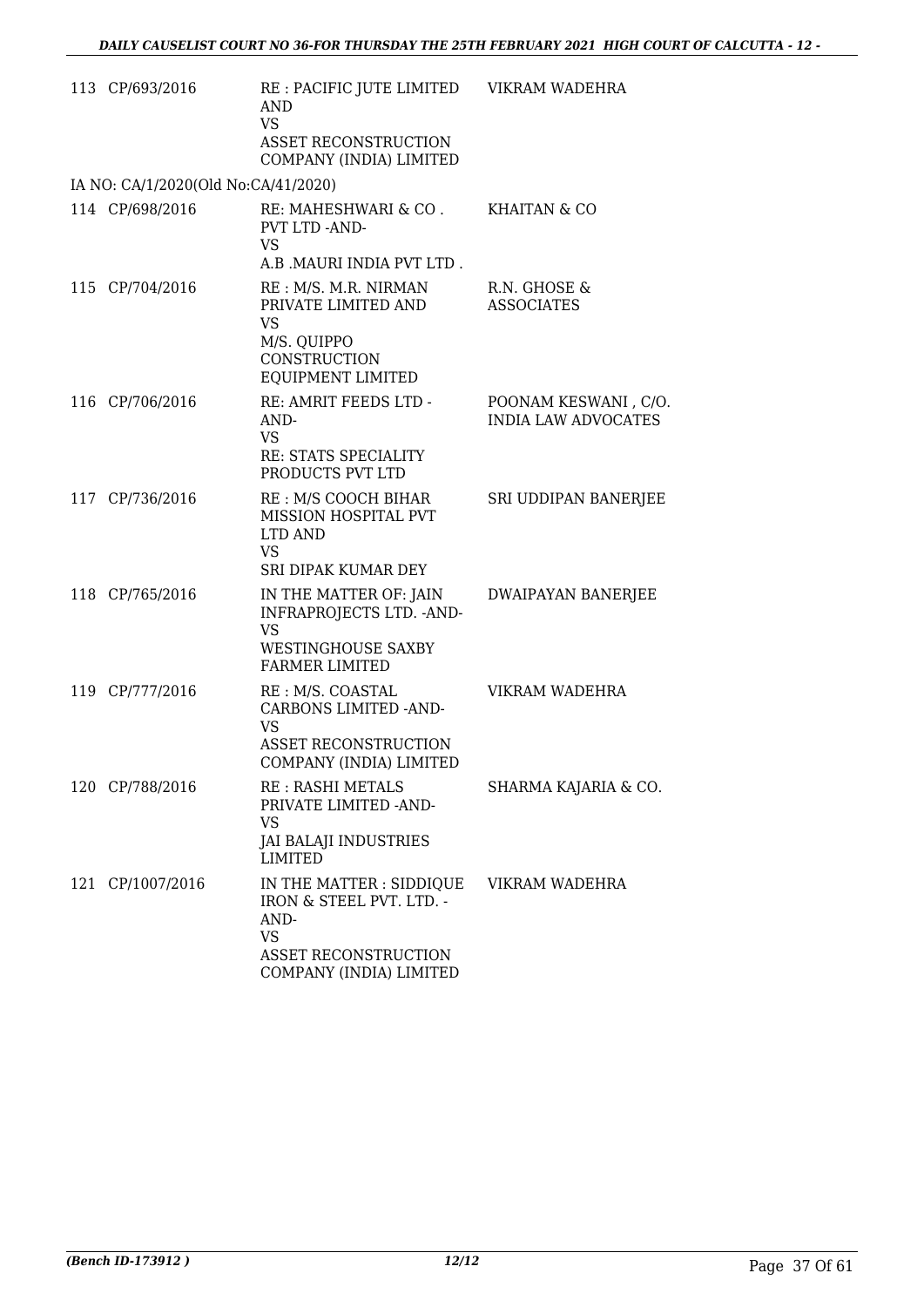

### **Original Side**

**DAILY CAUSELIST For Thursday The 25th February 2021**

**COURT NO. 13 SINGLE BENCH (SB-III ) AT 2:00 PM HON'BLE JUSTICE RAJASEKHAR MANTHA (VIA VIDEO CONFERENCE)**

**MATTERS WILL BE TAKEN UP THROUGH PHYSICAL HEARING ONLY WHEN BOTH THE PARTIES ARE AGREED.**

**ON TUESDAY AND FRIDAY ORIGINAL SIDE MATTERS WILL BE TAKEN UP FROM 2:00 P.M**

**------------------------------------------------------------------------------------------------------------------------------**

**ON AND FROM MONDAY, THE 11TH JANUARY, 2021 MATTERS (MOTION AND HEARING ) UNDER ARTICLE 226 OF THE CONSTITUTION RELATING TO SERVICE UNDER GROUP - VI AND APPLICATIONS CONNECTED THERETO;MATTERS(MOTION AND HEARING) UNDER ARTICLE 226 OF THE CONSTITUTION RELATING TO ALL SERVICE MATTERS RELATING TO PANCHAYATS AND CO-OPERATIVE SOCIETIES UNDER GROUP - V AND APPLICATIONS CONNECTED THERETO;HEARING OF WRIT PETITIONS IRRESPECTIVE OF CLASSIFICATIONS AND APPLICATIONS CONNECTED THERETO.**

**ORIGINAL SIDE MENTIONING WILL BE ALLOWED UPON BEING LISTED AS "TO BE MENTIONED" OF EVERY TUESDAY & FRIDAY AT 2:00 P.M. ONLY IN THE VIRTUAL MODE AS PER NOTIFICATION NO. 4286-RG, DATED 27.11.2020 FOLLOWING THE PRESCRIBED PROCEDURE.ALL THE LISTED MATTERS WILL BE TAKEN UP SERIALLY, UNLESS OTHERWISE FIXED.**

**-------------------------------------------------------------------------------------------------------------**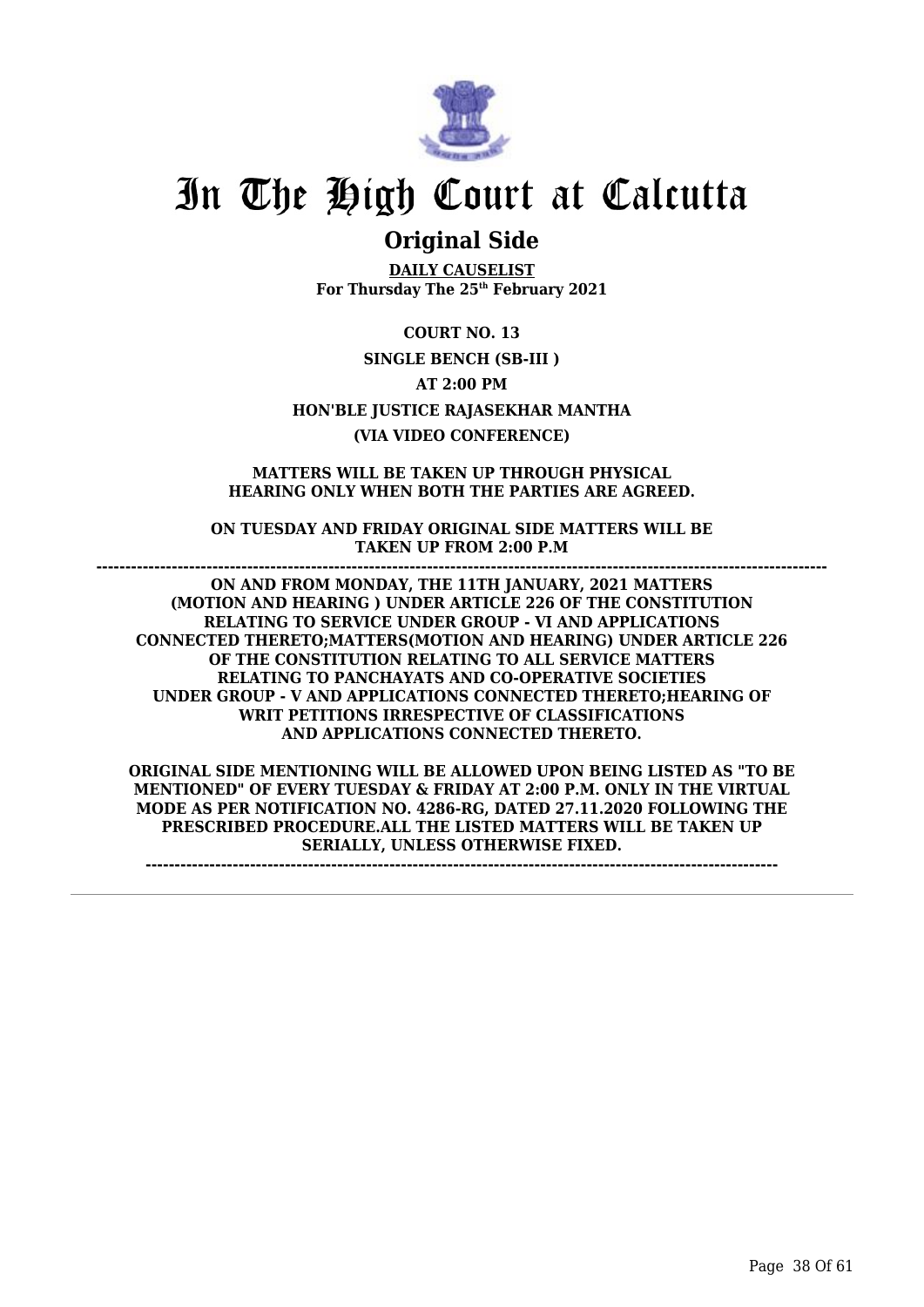

### **Original Side**

**DAILY CAUSELIST For Thursday The 25th February 2021**

### **COURT NO. 8**

### **SINGLE BENCH (SB-IV)**

### **AT 10:45 AM**

### **HON'BLE JUSTICE SABYASACHI BHATTACHARYYA (VIA VIDEO CONFERENCE)**

#### **NOTE:MATTERS WILL BE TAKEN UP THROUGH PHYSICAL HEARING ONLY WHEN BOTH THE PARTIES ARE AGREED.**

#### **NOTE: (I) ORIGINAL SIDE MATTERS WILL BE TAKEN UP FROM 10:45 A.M. UPTO RECESS ONLY ON TUESDAYS AND THURSDAYS;**

### **(II) APPELLATE SIDE MATTERS WILL BE TAKEN UP FROM 2:00 P.M. ONWARD OR IMMEDIATELY AFTER COMPLETION OF ORIGINAL SIDE MATTERS, WHICHEVER IS EARLIER, ON TUESDAYS AND THURSDAYS;**

### **(III) ON MONDAYS, WEDNESDAYS AND FRIDAYS, APPELLATE SIDE MATTERS WILL BE TAKEN UP THROUGHOUT THE DAY.**

### **(IV) MENTIONING WILL BE ALLOWED ONLY AT THE FIRST SITTING OF COURT ON THE FIRST WORKING DAY OF EVERY WEEK.**

**V) FROM MONDAY (18/01/2021)**

**---------------------------------------------**

**LEARNED ADVOCATES APPEARING IN MATTERS PERTAINING TO -----------------------------------------------------------------------------------------------**

**DIN (COMPANIES ACT, 2013) ARE REQUESTED TO HAND OVER**

**-------------------------------------------------------------------------------------------- THE DETAILS (NUMBER/ITEM NO. .... ETC.) TO THE COURT OFFICER**

**---------------------------------------------------------------------------------------------------**

**FOR BEING CLUBBED TOGETHER FOR HEARING.**

**-------------------------------------------------------------------**

### **FOR HEARING**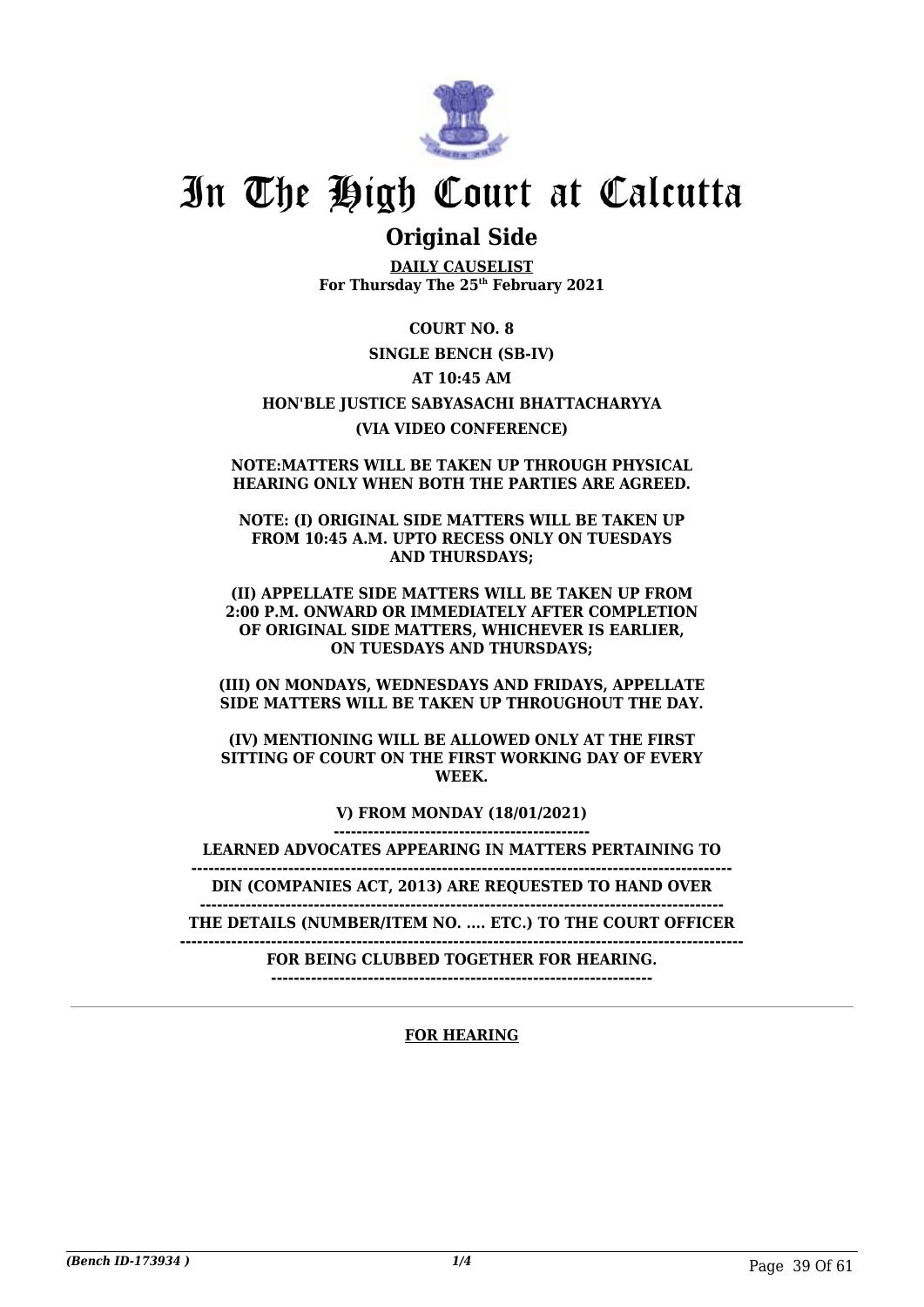SRIKANTA DUTTA

1 WPO/3/2019 [TOP] DR. KUNAL SAHA VS THE STATE CONSUMER DISPUTES REDRESSAL COMMISSION & ORS.

IA NO: GA/2/2021

### **COURT APPLICATIONS UNDER ART.226**

| $\overline{2}$ | WPO/254/2020             | <b>MD FARUK RAIN</b><br><b>VS</b><br>THE STATE OF WEST<br><b>BENGAL AND ORS</b>                                                 | RAJENDRA LAL DUTTA<br>AND CO     |                                  |
|----------------|--------------------------|---------------------------------------------------------------------------------------------------------------------------------|----------------------------------|----------------------------------|
| 3              | WPO/337/2020             | <b>SRI ASHOK KUMAR</b><br><b>BHAGNANI @ ASHOK</b><br><b>BHAGNANI</b><br><b>VS</b><br>THE STATE OF WEST<br><b>BENGAL AND ORS</b> | SOMALI<br>MUKHOPADHYAY           | <b>SUMAN MAJUMDER</b><br>(RES.7) |
| 4              | WPO/23/2021              | AYAN MALLICK AND ANR<br><b>VS</b><br>STATE BANK OF INDIA ORS                                                                    | <b>SANWAL TIBREWAL</b>           |                                  |
| 5              | WPO/56/2021              | SK AMAN NAWAZ @ SK<br><b>SAMIR</b><br><b>VS</b><br>THE STATE OF WEST<br><b>BENGAL AND ORS</b>                                   | SANTANU CHATTERJEE               |                                  |
|                |                          | <b>FOR HEARING</b>                                                                                                              |                                  |                                  |
| 6              | WPO/105/2020<br>[TOP]    | MRITUNJAY SINGH<br><b>VS</b><br>THE UNION OF INDIA AND<br>ORS.                                                                  | <b>DIPAK RANJAN</b><br>MUKHERJEE |                                  |
| 7              | WPO/424/2020<br>[Pt.Hd.] | DEBABRATA CHAKRABORTY<br>AND ORS<br><b>VS</b><br>TEH STATE BANK OF INDIA<br><b>AND ANR</b>                                      | <b>DEBASHIS SARKAR</b>           |                                  |
| 8              | WPO/12/2021<br>[PT.HD.]  | RAMESH CHANDRA BARDIA<br><b>VS</b><br>STATE BANK OF INDIA AND<br>ORS.                                                           | PRANAV SHARMA                    |                                  |
| 9              | WPO/13/2021<br>[PT.HD.]  | MANOJ TOSHNIWAL<br><b>VS</b><br>STATE BANK OF INDIA AND<br>ORS.                                                                 | PRANAV SHARMA                    |                                  |
| 10             | WPO/20/2021<br>[PT.HD]   | MKN INVESTMENT PRIVATE<br>LIMITED<br><b>VS</b><br>STATE BANK OF INDIA AND<br>ORS.                                               | PRANAV SHARMA                    |                                  |
| 11             | WPO/24/2021<br>[PT.HD]   | <b>BIPLAB SHANKAR BOSE</b><br><b>VS</b><br>STATE BANK OF INDIA AND<br>ORS.                                                      | PRANAV SHARMA                    |                                  |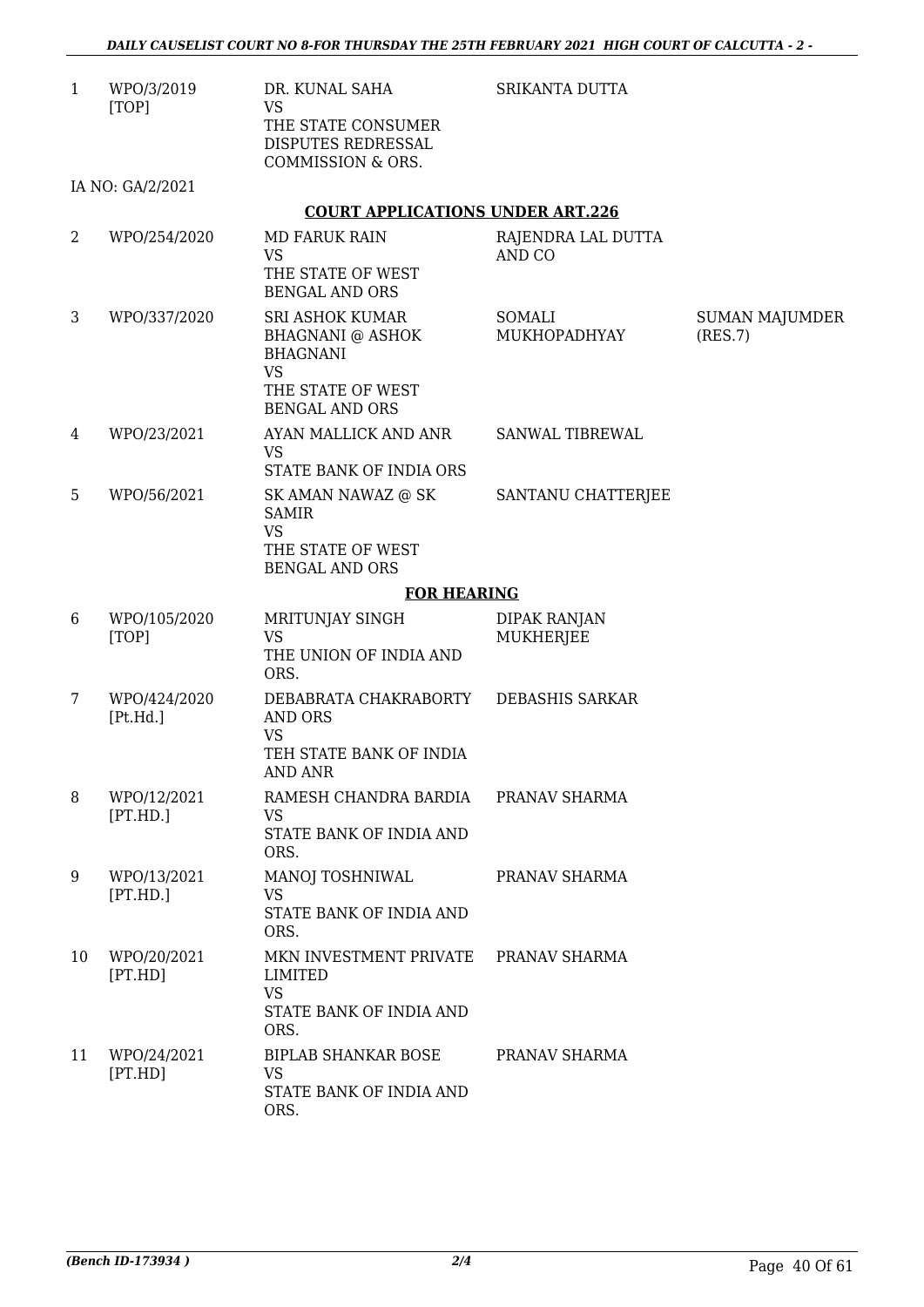| 12 | WPO/26/2021<br>[PT.HD]               | SWAPAN KUMAR DATTA<br><b>VS</b><br>STATE BANK OF INDIA AND<br><b>ORS</b>                                                  | PRANAV SHARMA                         |                                                     |
|----|--------------------------------------|---------------------------------------------------------------------------------------------------------------------------|---------------------------------------|-----------------------------------------------------|
| 13 | WPO/177/2019<br>WPA 11842(W)/2019 VS | <b>SUMANA BHOWMICK</b><br>THE UNION OF INDIA AND<br>ORS.                                                                  | <b>SHUVANIL</b><br><b>CHAKRABORTY</b> | TANMOY ROY (FOR<br>RES.8), KUSHAGRA<br>SHAH(RES. 3) |
| 14 | WPO/185/2019                         | RANJIT KUMAR PAUL AND<br>ORS.<br><b>VS</b><br>HINDUSTAN PETROLEUM<br>CORPORATION AND ORS.                                 | MULLICK AND CO.                       | <b>PRASUN</b><br>MUKHERJEE(RES.1)                   |
| 15 | WPO/323/2019                         | DONALD AND MACARTHY<br>PTE, LTD.<br><b>VS</b><br>UNION OF INDIA AND 2<br><b>OTHERS</b>                                    | A.K. DEY AND<br><b>ASSOCIATES</b>     |                                                     |
| 16 | WPO/398/2019                         | <b>HOOGHLY EXTRUSIONS</b><br>LTD AND ANR<br><b>VS</b><br>THE GOVERNMENT OF<br><b>WEST BENGAL AND 3</b><br><b>OTHERS</b>   | <b>SAMRAT DEY PAUL</b>                |                                                     |
| 17 | WPO/508/2019                         | NAND LAL SHAW<br><b>VS</b><br>UNION OF INDIA AND ORS                                                                      | PROTYUSHCHATTERJEE                    |                                                     |
| 18 | WPO/524/2019                         | GLACIER ENGINEERING CO<br><b>AND ORS</b><br><b>VS</b><br>STATE OF WEST BENGAL<br><b>AND ORS</b>                           | <b>SINTHIA BALA</b>                   |                                                     |
| 19 | WPO/550/2019                         | <b>BRGK PROPERTIES LLP</b><br>(BRGK PROPERTIES PVT<br>LTD) AND ANR<br><b>VS</b><br>THE REGISTRAR OF<br>ASSURANCES KOLKATA | CHOUDHURY AND CO                      |                                                     |
| 20 | WPO/146/2020                         | BMW INDUSTRIES LTD.<br>VS<br>UCO BANK AND ORS.                                                                            | <b>BHASKAR GHOSH</b>                  |                                                     |
| 21 | WPO/274/2020                         | M/S ALOM POLY<br>EXTRUSIONS LTD AND ANR<br><b>VS</b><br>STATE OF WEST BENGAL<br><b>AND ORS</b>                            | NILADRI KHANRA                        |                                                     |
| 22 | WPO/278/2020                         | MONISHA GROVER<br><b>VS</b><br>UNION OF INDIA AND ANR                                                                     | AMALAKSHA JANA                        |                                                     |
|    | IA NO: GA/1/2020                     |                                                                                                                           |                                       |                                                     |
| 23 | WPO/369/2020                         | ASHA EXPO AND CO. LTD.<br><b>VS</b><br><b>UCO BANK</b>                                                                    | ANURAG BAGARIA                        |                                                     |

### **CONTEMPT MATTERS**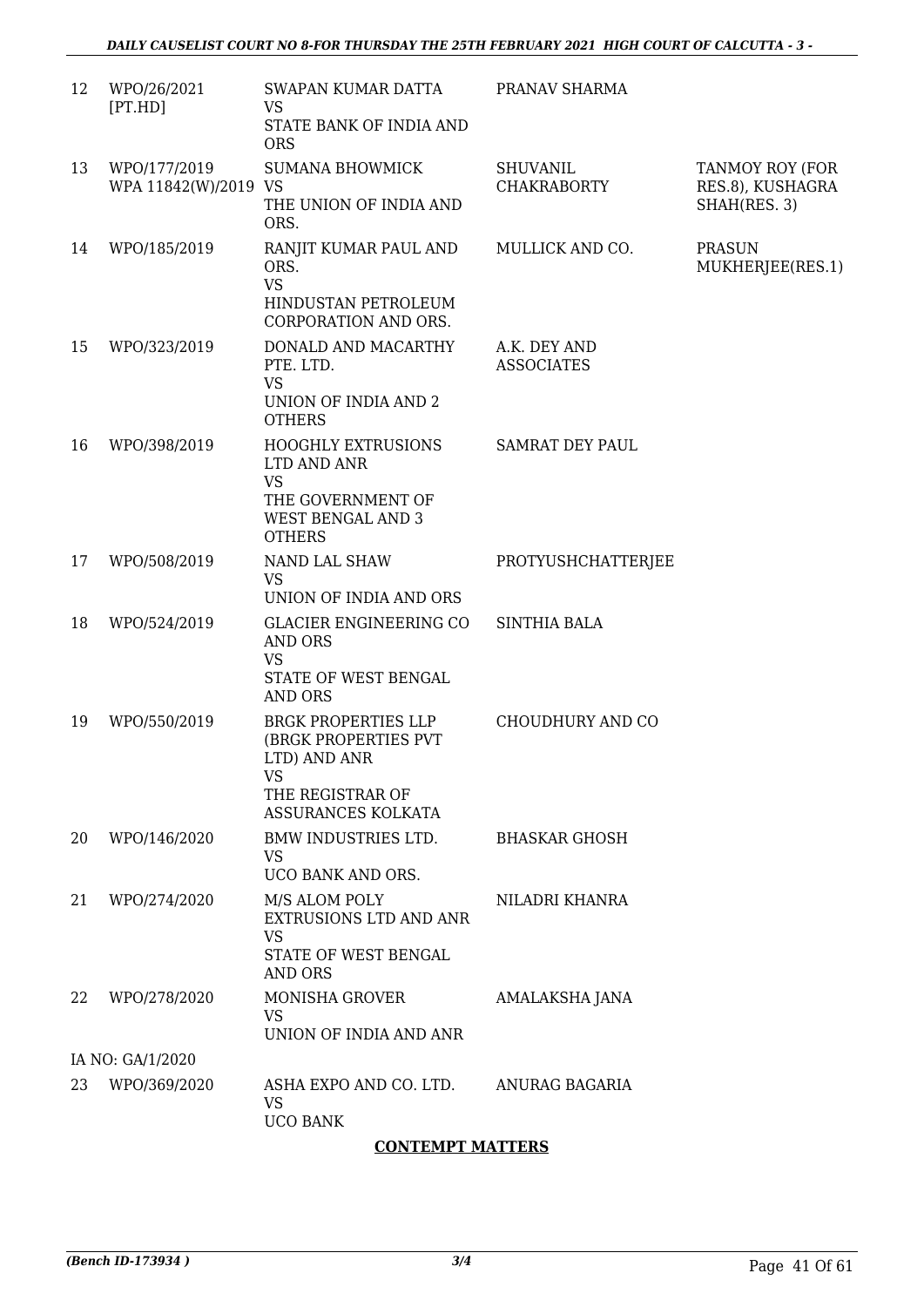| 24 | CC/27/2020 | TAMAL DAS<br>VS<br>MR. G. M. P. REDDY                         | MRITUNJOY HALDER |
|----|------------|---------------------------------------------------------------|------------------|
| 25 | CC/58/2020 | DEBASHIS CHAKRABORTY<br>VS<br>MR KHALI AIZAZ ANWAR<br>AND ANR | SAKTI PADA JANA  |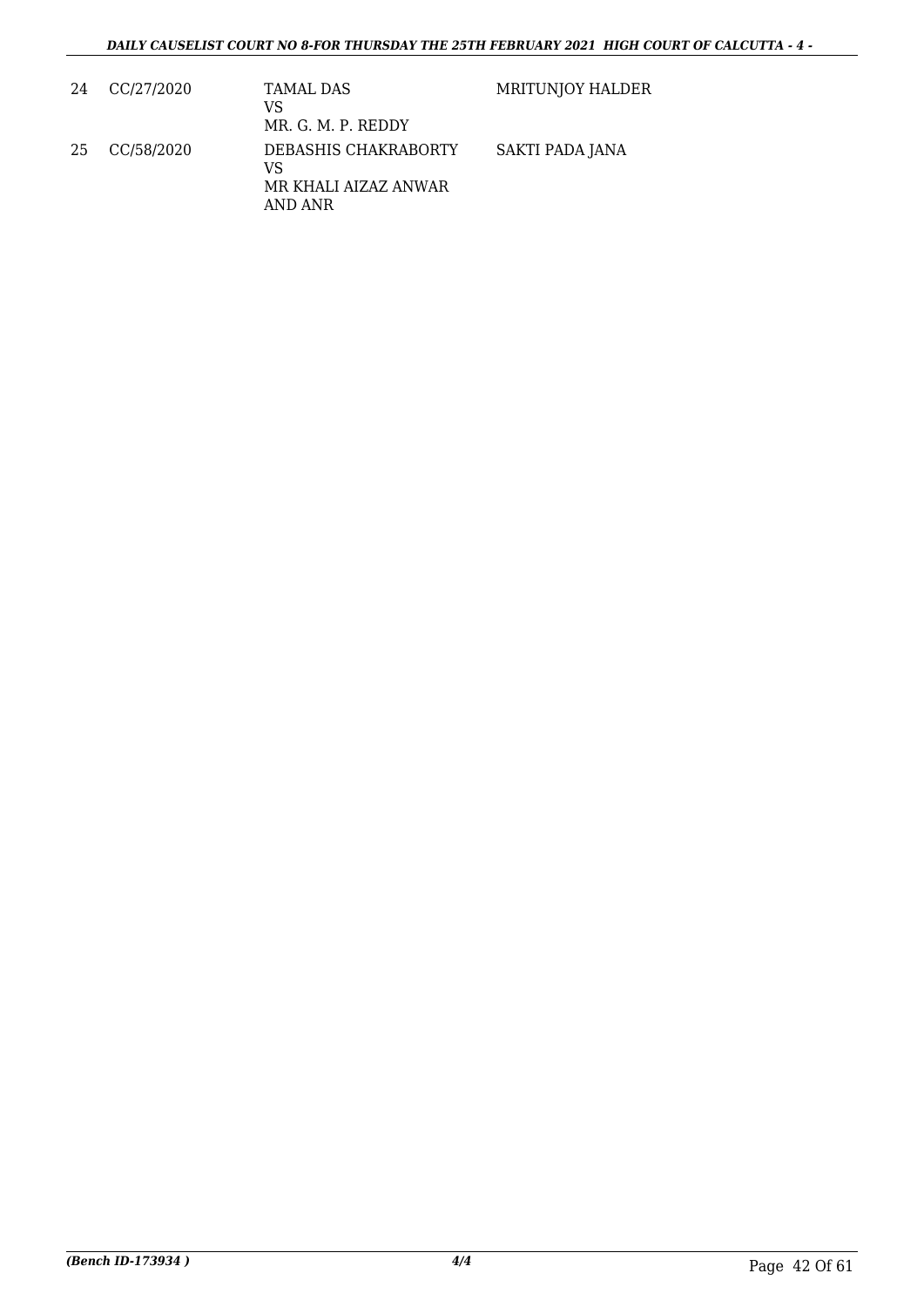

## **Original Side**

**DAILY CAUSELIST For Thursday The 25th February 2021**

**COURT NO. 39**

**SINGLE BENCH (SB-V, COMMERCIAL BENCH)**

**AT 10:45 AM**

**HON'BLE JUSTICE MOUSHUMI BHATTACHARYA**

### **ON AND FROM 23RD FEBRUARY, 2021 - WILL HEAR ALL SUITS PERTAINING TO COMMERCIAL DISPUTES AND MATTERS PERTAINING TO SECTION 34 OF ARBITRATION AND CONCILIATION ACT, 1996 INCLUDING APPLICATIONS CONNECTED THERETO.**

### **(VIA VIDEO CONFERENCE)**

### **NOTE: MATTERS WILL BE TAKEN UP THROUGH PHYSICAL HEARING ONLY WHEN BOTH THE PARTIES ARE AGREED.**

### **NOTE : MATTERS UNDER THE COMMERCIAL DIVISION WILL BE TAKEN UP FIRST.**

### **TO BE MENTIONED (UNDER COMMECIAL DIVISION)**

1 CS/132/2016 SOUTHERN ROAD CARRIERS LIMITED  $V<sub>C</sub>$ JAI BALAJI INDUSTRIES LIMITED

P. D. HIMATSINGKA & CO.

IA NO: GA/3/2020(Old No:GA/79/2020)

### **FOR FRAMING OF ISSUES (UNDER COMMECIAL DIVISION)**

2 CS/219/2016 MADHUSRI KONAR & ANR. VS NEW CENTRAL BOOK AGENCY PVT. LIMITED & ANR. DWIP RAJ BASU

IA NO: GA/7/2019, GA/8/2020(Old No:GA/35/2020), GA/9/2020

### **NEW MOTION (UNDER COMMERCIAL DIVISION)**

3 AP/82/2021 NITU SHAW VS BHARAT HITECH (CEMENTS) PRIVATE LIMITED ABHIRUP CHAKRABORTY

### **ADJOURNED MOTION (UNDER COMMERCIAL DIVISION)**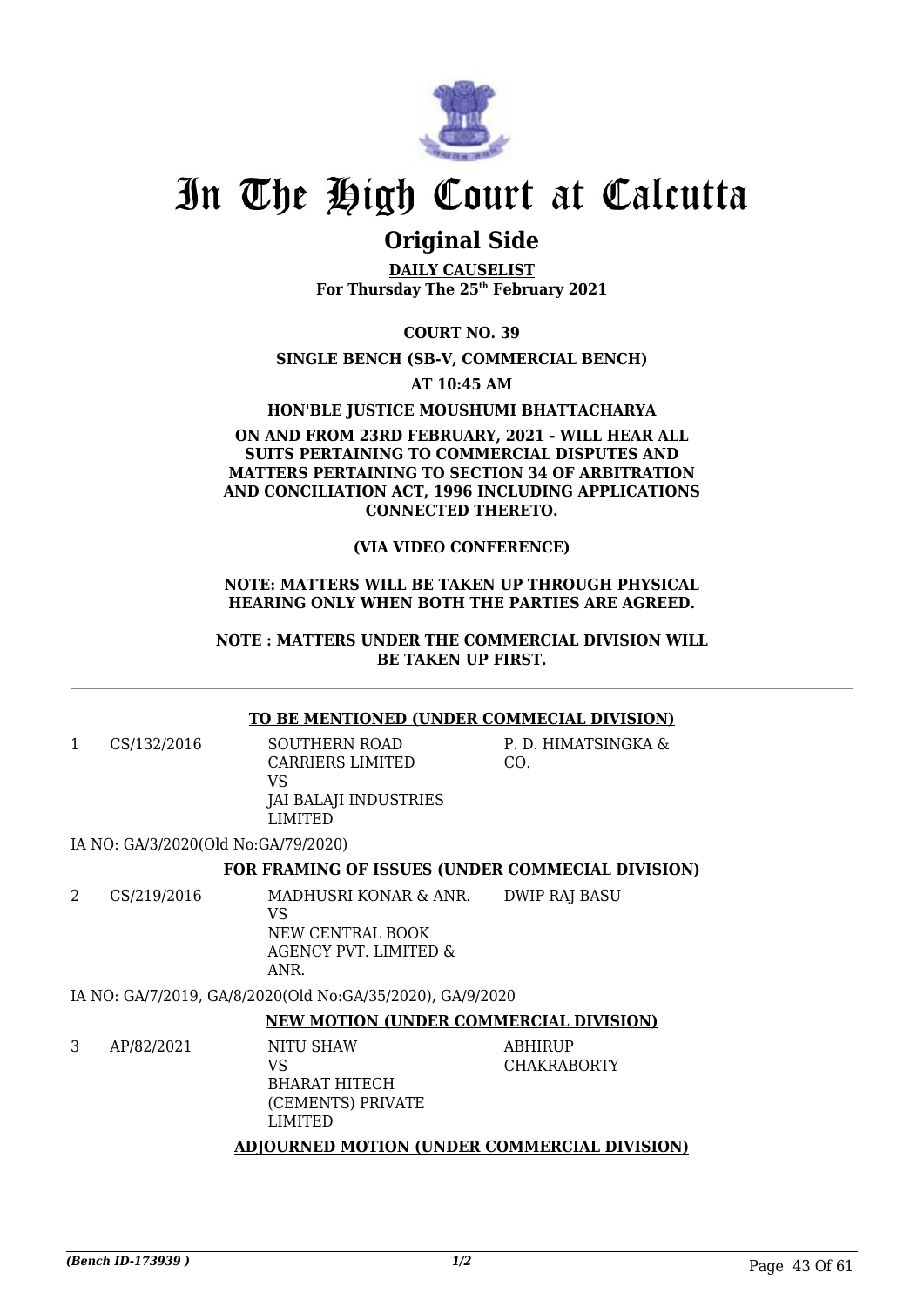4 AP/222/2020 [S.A.] SAREGAMA INDIA LTD VS MITESH MEHTA

KHAITAN AND CO MD. JALALUDDIN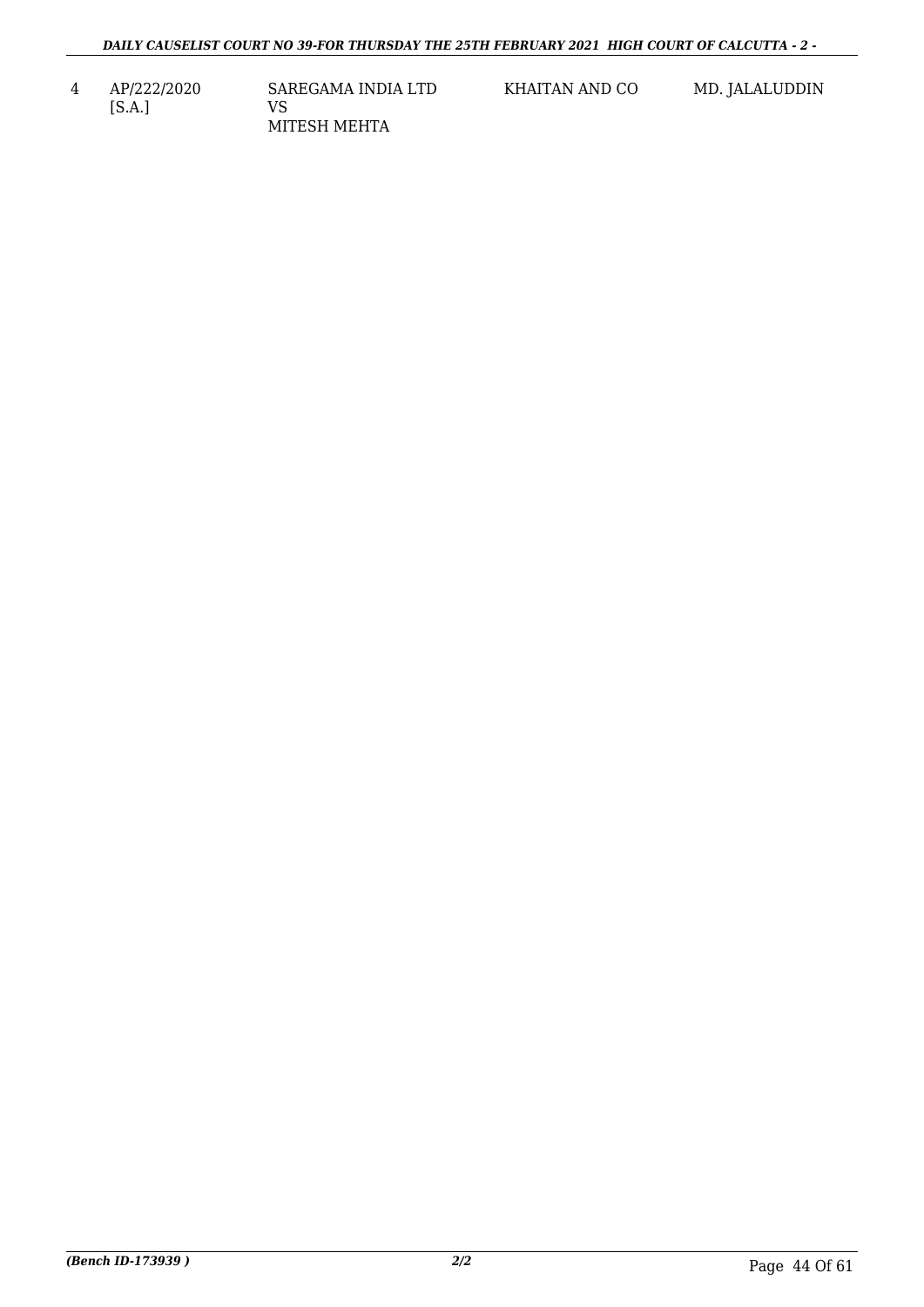

### **Original Side**

**DAILY CAUSELIST For Thursday The 25th February 2021**

**COURT NO. 39**

**SINGLE BENCH (SB-V)**

#### **AT 10:45 AM**

**HON'BLE JUSTICE MOUSHUMI BHATTACHARYA (VIA VIDEO CONFERENCE)**

**NOTE: MATTERS WILL BE TAKEN UP THROUGH PHYSICAL HEARING ONLY WHEN BOTH THE PARTIES ARE AGREED.**

**NOTE : 1) MATTERS UNDER THE COMMERCIAL DIVISION WILL BE TAKEN UP FIRST.** 

**2) SUITS AND SPECIALLY- ASSIGNED MATTERS WILL BE TAKEN UP EVERY DAY TILL 1:00 P.M. AFTER COMPLETION OF COMMERCIAL DIVISION MATTERS.**

**3) ARBITRATION MATTERS WILL BE TAKEN UP FROM 2:00 P.M. TO 4:00 P.M. EVERY DAY.**

#### **4) THE LIST WILL BE CALLED ON SERIALLY ONCE THE MATTERS INDICATED IN NOTE NO. 2 ARE COMPLETED.**

#### **TO BE MENTIONED**

| 1              | TS/3/2017                              | IN THE GOODS OF JAGDISH<br>PRASAD TULSHAN DECD. -<br>AND-<br><b>VS</b><br>ABHISHEK AGRAWALLA -VS-<br><b>MALATI TULSHAN &amp; ORS</b> | S.R.GHOSH                          |                                                                                                                                                                                                                                                             |  |
|----------------|----------------------------------------|--------------------------------------------------------------------------------------------------------------------------------------|------------------------------------|-------------------------------------------------------------------------------------------------------------------------------------------------------------------------------------------------------------------------------------------------------------|--|
|                |                                        | No:GA/1780/2001), GA/11/2007(Old No:GA/2989/2007)                                                                                    |                                    | IA NO: GA/25/2019(Old No:GA/2483/2019), GA/23/2018(Old No:GA/3233/2018), GA/9/2004(Old No:GA/1996/2004), GA/22/2018(Old<br>No:GA/2551/2018), GA/24/2018(Old No:GA/3234/2018), GA/4/2000(Old No:GA/3439/2000), GA/6/2000(Old No:GA/4639/2000), GA/7/2001(Old |  |
| 2              | AP/352/2017                            | STATE OF WEST BENGAL &<br><b>ORS</b><br><b>VS</b><br>M/S. B.B.M. ENTERPRISES                                                         | MR. PARITOSH SINHA                 | <b>SUPRATIK BASU</b>                                                                                                                                                                                                                                        |  |
|                |                                        |                                                                                                                                      | <b>WITNESS ACTION</b>              |                                                                                                                                                                                                                                                             |  |
| 3              | CS/230/2003<br>[S.A.]                  | THE CALCUTTA STOCK<br><b>EXCHANGE LTD.</b><br><b>VS</b><br><b>TURNER MORRISON</b><br>LIMITED                                         | M/S. SINHA AND CO.                 |                                                                                                                                                                                                                                                             |  |
| $\overline{4}$ | CS/29/2004<br>[S.A]                    | TURNER MORRISON LTD.<br><b>VS</b><br>THE CALCUTTA STOCK<br><b>EXCHANGE ASSOCIATION</b><br><b>LTD</b>                                 | <b>SANDIP AGARWAL &amp;</b><br>CO. |                                                                                                                                                                                                                                                             |  |
|                |                                        | IA NO: GA/1/2004(Old No:GA/1813/2004), GA/5/2019(Old No:GA/2254/2019)                                                                |                                    |                                                                                                                                                                                                                                                             |  |
| 5.             | CS/162/2016<br>[S.A.]                  | KARNANI PROPERTIES LTD<br>VS.<br>NASEEM AHMED KHAN                                                                                   | CHOUDHURY & CO                     | DEBAPRIYA GUPTA                                                                                                                                                                                                                                             |  |
|                | IA NO: GA/3/2019, GA/4/2019, GA/5/2019 |                                                                                                                                      |                                    |                                                                                                                                                                                                                                                             |  |
| 6              | CS/69/2018                             | KUMAR KHEMCHAND<br><b>NARWANI</b><br><b>VS</b><br>PRAKASH PUNJABI                                                                    | <b>DWIP RAJ BASU</b>               | <b>TRIPTIMOY TALUKDER</b>                                                                                                                                                                                                                                   |  |
|                | IA NO: GA/2/2019(Old No:GA/398/2019)   |                                                                                                                                      |                                    |                                                                                                                                                                                                                                                             |  |

**NEW MOTIONS**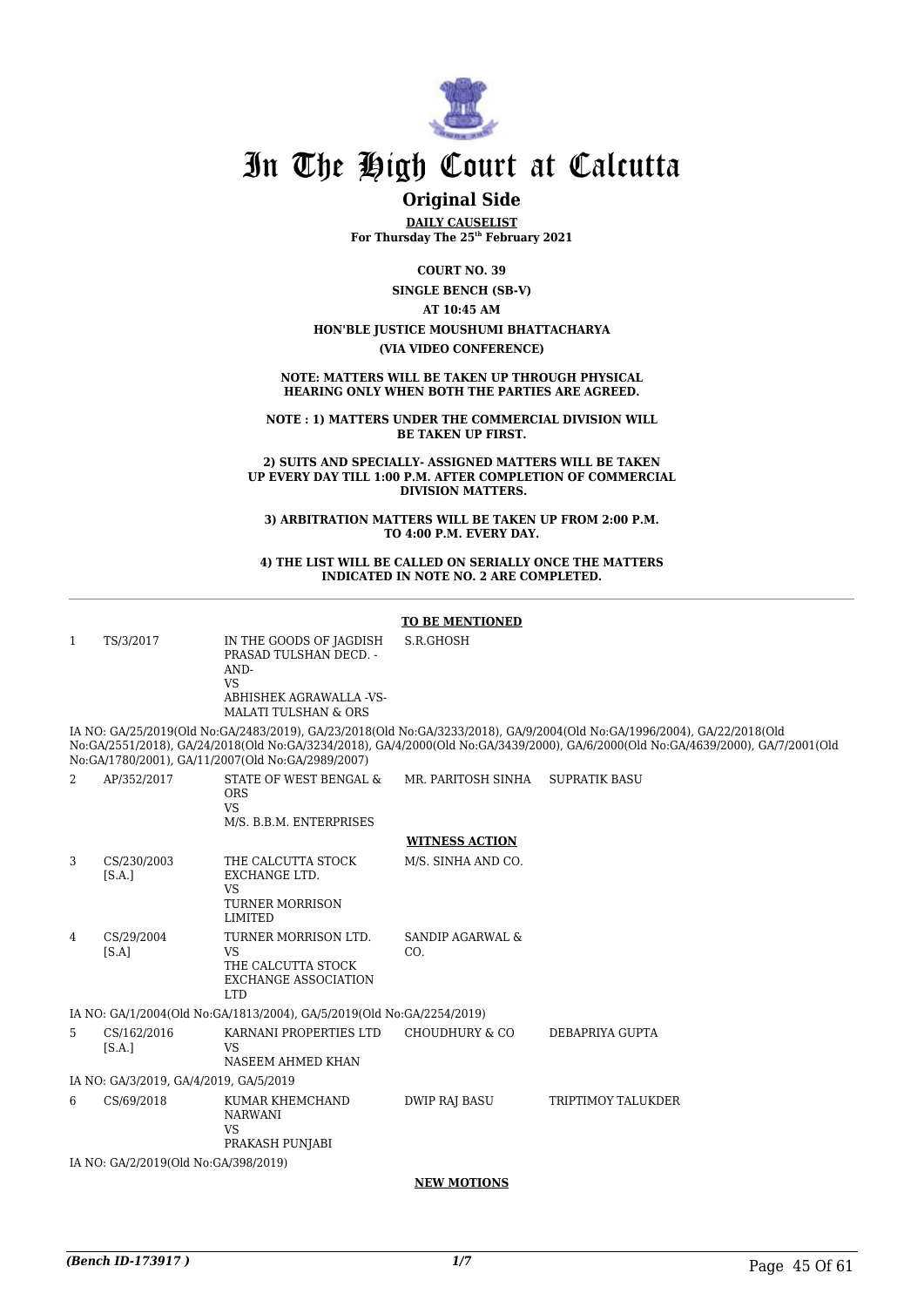| 7  | IA NO. GA/12/2020<br>(Old No:<br>GA/284/2020) | M/S. JAGRATI TRADE<br><b>SERVICES PRIVATE</b><br>LIMITED & ANR.               | JAGDISH SARDA(IN<br>PERSON)<br>JAGDISH SARDA(IN      | SINHA AND CO(FOR 9,23), PANKAJ SHROFF AND CO<br>(FOR RES.24,10), FARHAN GAFFAR (RES. 1)<br>SURENDRA |
|----|-----------------------------------------------|-------------------------------------------------------------------------------|------------------------------------------------------|-----------------------------------------------------------------------------------------------------|
|    | [S.A.]<br>In CS/6/2019                        | Vs<br>SANJIT KUMAR SINGH AND<br>ORS.                                          | PERSON)                                              | DUBE(9,23INGA1928,229,2209,1585,1345/19,),PANKA]<br>SHROFF AND CO(24,10), FARHAN GAFFAR(RES1)       |
| 8  | IA NO. GA/50/2021                             | SMT. SAILI GHOSE & ORS.<br>Vs                                                 | A BERA.                                              | P K DROBA.                                                                                          |
|    | In CS/1147/1947                               | DEBAPRIYO SEN & ORS.                                                          |                                                      |                                                                                                     |
| 9  | IA NO. GA/4/2021                              | ORIENTAL CARBON &<br>CHEMICALS LTD.                                           | KHAITAN<br>KHAITAN & CO.                             |                                                                                                     |
|    | In CS/211/2008                                | Vs<br>STATE BANK OF BIKANER &<br>JAIPUR & ORS.                                |                                                      |                                                                                                     |
|    |                                               |                                                                               | <b>NEW CHAMBER APPLICATIONS</b>                      |                                                                                                     |
| 10 | IA NO. GA/6/2021                              | MANAS NAG & ANR.<br>Vs                                                        | B.N.RUDRA,                                           | S.K.BHATTACHARJEE, DEBABRATA MUKHERJEE                                                              |
|    | In CS/1044/1965                               | TAPAS KUMAR NAG & ORS.                                                        | PURBANGSHU<br>CHANDRA MITRA,<br><b>BIMALENDU DAS</b> |                                                                                                     |
| 11 | IA NO. GA/6/2021                              | MADHU SUDAN DUTT AND<br>ORS.<br>Vs                                            | MUKHERJEE AND<br>BISWAS, MISHRA<br>AND COMPANY       | P.K.NANDI,Z.AHMED<br>P.K.NANDI,Z.AHMED                                                              |
|    | In CS/75/1970                                 | SM. MALABIKA DUTT AND<br><b>ORS</b>                                           | MUKHERJEE AND<br>BISWAS, MISHRA<br>AND COMPANY       |                                                                                                     |
| 12 | IA NO. GA/11/2021                             | CALCUTTA STOCK<br>EXCHANGE LTD.<br>Vs                                         | SINHA & CO                                           |                                                                                                     |
|    | In CS/38/2004                                 | ANURADHA MALIK                                                                |                                                      |                                                                                                     |
|    |                                               |                                                                               | <b>ADJOURNED MOTION</b>                              |                                                                                                     |
| 13 | IA NO. GA/6/2019<br>(Old No:<br>GA/1518/2019) | CALCUTTA STOCK<br>EXCHANGE LIMITED.<br>Vs<br>RATAN LAL PODDAR                 | <b>SINHA</b><br>SINHA & CO.                          |                                                                                                     |
|    | In CS/263/2001                                |                                                                               |                                                      |                                                                                                     |
| 14 | IA NO. GA/10/2017<br>(Old No:<br>GA/622/2017) | SETH JWALA PRASAD<br><b>BHATIA CHARITABLE</b><br>TRUST & ANR.                 | A P AGARWALLA<br>KANODIA & CO.                       |                                                                                                     |
|    | [S.A.]<br>In CS/229/2005                      | Vs<br>ARVIND BHARTIA & ORS.                                                   |                                                      |                                                                                                     |
| 15 | IA NO. GA/2/2018<br>(Old No:                  | REENA ORGANICS PVT.<br>LTD.                                                   | SANDIP AGARWAL &<br>CO.                              |                                                                                                     |
|    | GA/580/2018)                                  | Vs<br>PRABHU POLY COLOR LTD.                                                  | <b>ARUNABHA DEB</b>                                  |                                                                                                     |
|    | [SA.]<br>In CS/173/2017                       |                                                                               |                                                      |                                                                                                     |
| 16 | IA NO. GA/3/2019<br>(Old No:<br>GA/282/2019)  | REENA ORGANICS PVT.<br>LTD.<br>Vs                                             | <b>SANDIP AGARWAL</b><br><b>ARUNABHA DEB</b>         |                                                                                                     |
|    | [S.A.]<br>In CS/173/2017                      | PRABHU POLY COLOR LTD.                                                        |                                                      |                                                                                                     |
|    |                                               |                                                                               | <b>CHAMBER APPLICATIONS FOR FINAL DISPOSAL</b>       |                                                                                                     |
| 17 | IA NO. GA/7/2019<br>(Old No:<br>GA/2586/2019) | <b>JYOTI ABASHAN</b><br>Vs<br>SVS MARWARI HOSPITAL                            | <b>BINAY KUMAR JAIN</b><br><b>BINAY KUMAR JAIN</b>   | B. M. BAGARIA<br>B. M. BAGARIA & CO.                                                                |
|    | [S.A.]<br>In CS/288/2014                      | TRUST                                                                         |                                                      |                                                                                                     |
| 18 | IA NO. GA/1/2020<br>(Old No:<br>GA/513/2020)  | SHIVANI PROPERTIES PVT<br><b>LTD</b><br>Vs<br>RAMA SHANKAR PANDEY<br>AND ORS. | ANURAG BAGARIA<br>ANURAG BAGARIA                     | PURUSATTAM BASAK<br>PURUSATTAM BASAK                                                                |
|    | In CS/74/2018                                 |                                                                               |                                                      |                                                                                                     |

#### **MODIFICATION APPLICATION**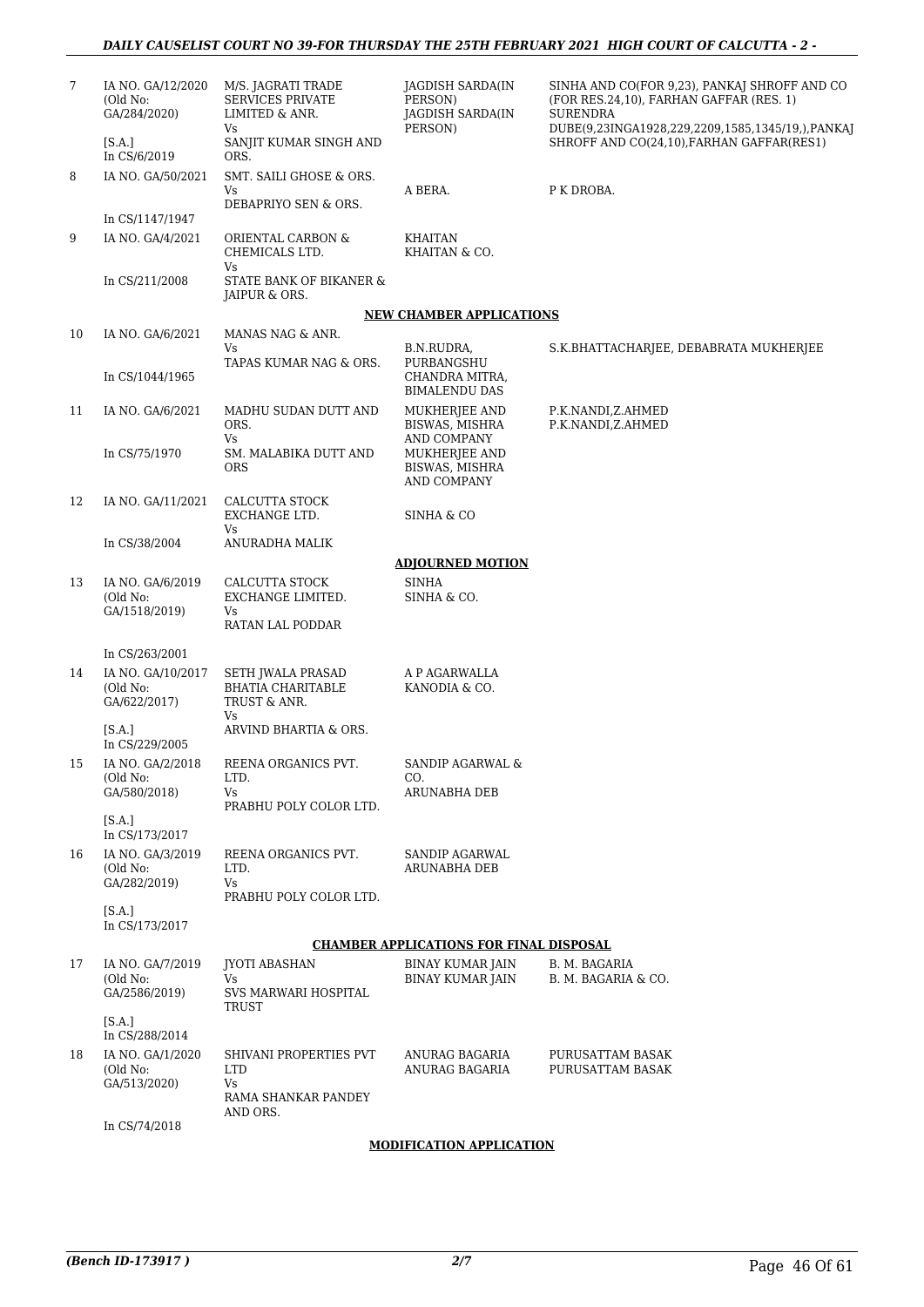| 19     | IA NO. GA/5/2019                              | HAIDER ALI<br>Vs<br>NAILA ASGAR & ORS.                                                                               | NILAY SENGUPTA<br>NILAY SENGUPTA                                                    |                                              |
|--------|-----------------------------------------------|----------------------------------------------------------------------------------------------------------------------|-------------------------------------------------------------------------------------|----------------------------------------------|
|        | In CS/123/2016                                |                                                                                                                      |                                                                                     |                                              |
| 20     | IA NO. GA/5/2019<br>(Old No:<br>GA/2025/2019) | <b>CHANDRA PRAKASH</b><br><b>JHUNJHUNWALA</b><br>Vs<br>THE NUCLEAR POWER                                             | <b>RECALLING APPLICATION</b><br>ANIRBAN<br>PRAMANICK<br><b>ANIRBAN</b><br>PRAMANICK |                                              |
|        | In CS/221/2010                                |                                                                                                                      |                                                                                     |                                              |
| 21     | CS/321/2004                                   | NEMAI CHANDRA GHOSH<br>VS<br>C. E. S. C. LTD.                                                                        | <b>FOR ARGUMENTS</b><br>MOHAMMAD<br>SHEHABUDDIN                                     |                                              |
|        |                                               | IA NO: GA/1/2014(Old No:GA/1124/2014), GA/4/2019                                                                     |                                                                                     |                                              |
|        |                                               |                                                                                                                      | <u>APPLICATION FOR RULE IN CONTEMPT</u>                                             |                                              |
| 22     | CC/50/2020                                    | DUROPLY INDUSTRIES<br>LIMITED AND ANR.<br>VS                                                                         | SHWETANK GINODIA                                                                    |                                              |
|        |                                               | <b>MA MANSA ENTERPRISES</b><br>PRIVATE LIMITED AND ORS.                                                              |                                                                                     |                                              |
|        |                                               |                                                                                                                      | <b>NEW MOTIONS(2)</b>                                                               |                                              |
| 23     | IA NO. GA/3/2020                              | ORIENTAL INSURANCE<br>COMPANY LIMITED<br>Vs.                                                                         | ABHIJIT<br>GANGOPADHYAY<br>ABHIJIT                                                  | <b>DWIP RAJ BASU</b><br><b>DWIP RAJ BASU</b> |
|        | In AP/392/2012                                | M/S SARADA RANI<br>ENTERPRISES                                                                                       | <b>GANGOPADHYAY</b>                                                                 |                                              |
| 24     | IA NO. GA/2/2021                              | INDIAN OIL CORPORATION<br>LTD.<br>Vs                                                                                 | MANWENDRA SINGH<br>YADAV<br>MANWENDRA SINGH                                         |                                              |
|        | In AP/827/2018                                | TAPAS KUMAR DAS                                                                                                      | YADAV                                                                               |                                              |
| 25     | AP/377/2020                                   | SMT. MADHABI MONDAL<br>AND ANR.<br>VS<br>CHOLAMANDALAM<br><b>INVESTMENT AND</b><br><b>FINANCE COMPANY</b><br>LIMITED | MUKHERJE<br><b>ASSOCIATES</b>                                                       |                                              |
| 26     | AP/401/2020                                   | PARITOSH DEBNATH AND<br>ANR.<br>VS<br>HDB FINANCIAL SERVISES                                                         | DIPAK KUMAR<br>BHATTACHARJEE                                                        |                                              |
| 27     | AP/420/2020                                   | LIMITED<br>NAND KISHORE SHAW AND<br>ANR.<br>VS<br><b>HDB FINANCIAL SERVICES</b><br>LTD.                              | MUKHERJE<br><b>ASSOCIATES</b>                                                       |                                              |
| 28     | AP/57/2021                                    | MOHAMMED ANWAR<br>VS                                                                                                 | SANJIDA SULTANA                                                                     |                                              |
|        |                                               | HDFC BANK LIMITED                                                                                                    |                                                                                     |                                              |
| 29     | IA NO: GA/1/2021<br>AP/85/2021                | PRADIP KUMAR NATH                                                                                                    | MUKHERJE                                                                            |                                              |
|        |                                               | VS<br>MAGMA FINCORP LIMITED                                                                                          | <b>ASSOCIATES</b>                                                                   |                                              |
| 30     | AP/103/2021                                   | JAGDISH KISHINCHAND<br>VALECHA<br>VS<br>SREI EQUIPMENT FINANCE                                                       | MEHARIA AND<br><b>COMPANY</b>                                                       |                                              |
| TA NTO | 0.11002                                       | LIMITED AND ANR                                                                                                      |                                                                                     |                                              |

IA NO: GA/1/2021

#### **ARBITRATION MOTION (ADJ.) SEC. 34**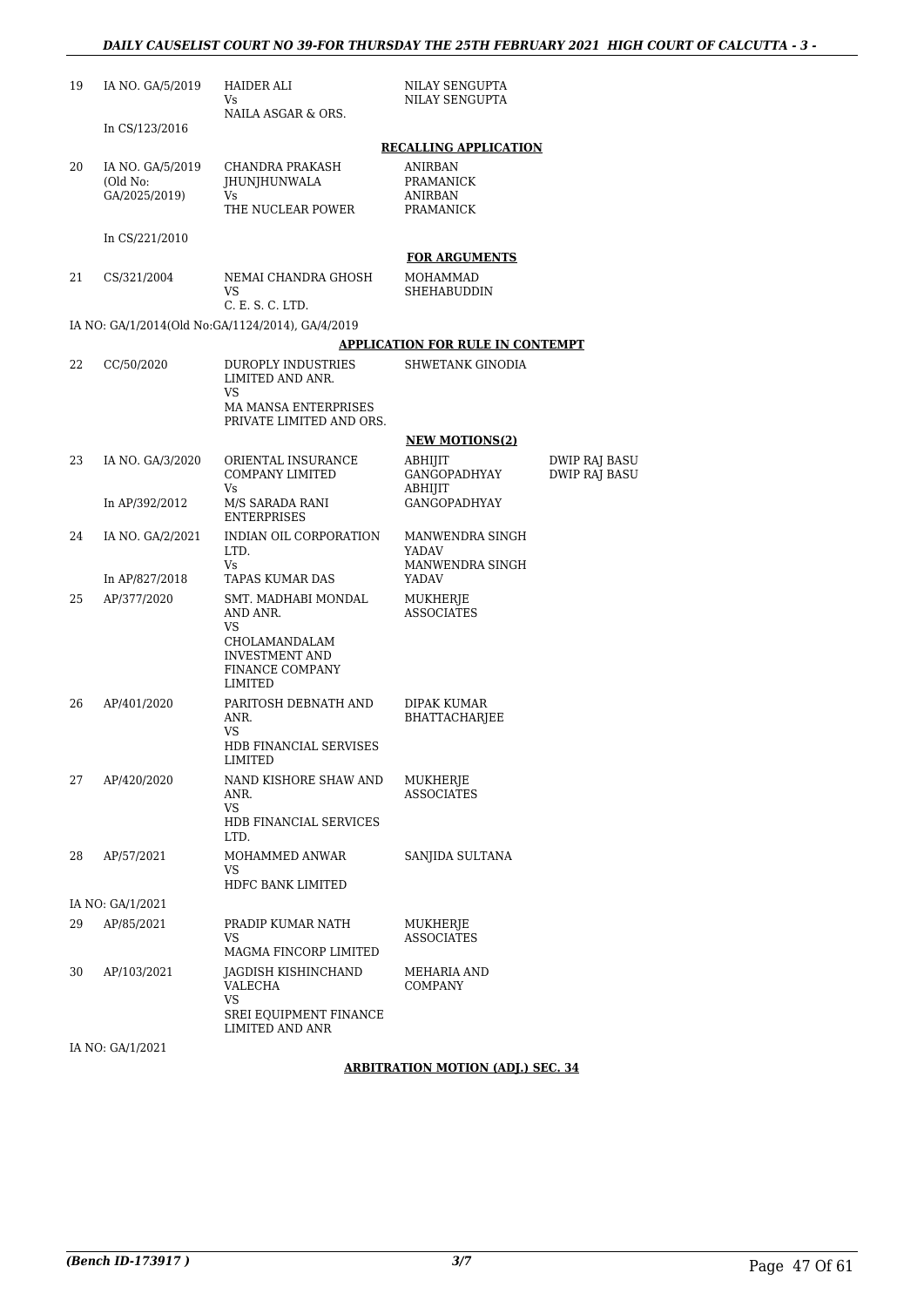| (FORMERLY KNOWN AS I.K.                                                                                                                               |  |
|-------------------------------------------------------------------------------------------------------------------------------------------------------|--|
| MERCHANTS)<br>IA NO: GA/1/2020(Old No:GA/188/2020)                                                                                                    |  |
| 32<br>AP/631/2010<br>UNION OF INDIA<br>TANUSRI CHANDA<br>VS<br>AJANTA ENTERPRISES                                                                     |  |
| 33<br>AP/96/2011<br>STATE OF WEST BENGAL<br>PARITOSH SINHA<br>CHANCHAL KUMAR DUTT<br>VS<br><b>ELSAMEX SA</b>                                          |  |
| 34<br>AP/780/2012<br>UNION OF INDIA<br><b>SWAPNA PAUL</b><br>ANIRUDHA<br>VS<br><b>MOHANTA</b><br>M/S. JAY BHARAT<br>CONSTRUCTION                      |  |
| 35<br>AP/206/2013<br>WEST BENGAL TOURISM<br>DIPAYAN<br>DEVELOPMENT<br>CHOUDHURY<br>CORPORATION LIMITED<br>VS                                          |  |
| SUPRATIK BANERJEE &<br>ANR.                                                                                                                           |  |
| 36<br>AP/381/2013<br>VASAVI INFRASTRUCTURE<br>V. BHATIA &<br>PROJECTS LIMITED<br><b>ASSOCIATES</b><br>VS                                              |  |
| THE KOLKATA MUNICIPAL<br>CORPORATION                                                                                                                  |  |
| RIFLE FACTORY, ISHAPUR<br>37<br>M. G. UPADHYAY<br>AP/1073/2013<br>& ORS.<br>VS                                                                        |  |
| M/S. TAL MANUFACTURING<br>& SOLUTIONS LTD.                                                                                                            |  |
| 38<br>AP/1097/2013<br>STEEL AUTHORITY OF<br>SUPRIYA DUBEY<br>INDIA LTD -IISCO STEEL<br>PLANT<br>VS                                                    |  |
| <b>BALAJI INDUSTRIAL</b><br>PRODUCTS LTD.                                                                                                             |  |
| 39<br>J. G. ENGINEERS PRIVATE<br><b>U.S. MENON</b><br>AP/443/2014<br>LIMITED<br><b>VS</b><br>NATIONAL BUILDING<br>CONSTRUCTION<br>CORPORATION LIMITED |  |
| wt40 AP/489/2014<br>NATIONAL BUILDINGS<br>ARNAB<br>CONSTRUCTION<br><b>CHAKRABORTY</b><br>CORPORATION LTD.                                             |  |
| VS<br>M/S. J.G. ENGINEERS PVT.<br>LTD.                                                                                                                |  |
| 41<br>AP/393/2015<br>WADIA TECHNO-<br>MUKHERJEE & CO.<br><b>ENGINEERING SERVICE</b><br>LTD.<br>VS                                                     |  |
| HINDUSTAN PETROLEUM<br>CORPORATION LTD.                                                                                                               |  |
| M/S. SATELLITE ELECTRIC<br>42<br>AP/1735/2015<br><b>SOURAV MONDAL</b><br>COMPANY<br><b>VS</b>                                                         |  |
| THE BOARD OF TRUSTEES<br>FOR THE PORT OF KOLKATA                                                                                                      |  |
| 43<br>AP/147/2016<br>MARMAGOA STEELS LTD.<br>A. N.<br>DEY & ASSOCIATES<br>VS<br><b>BHATTACHARYYA &amp;</b><br>MSTC LTD.<br>CO.                        |  |
| INDRAJIT JHA<br>44<br>AP/288/2016<br><b>SANKAR KUMAR</b><br>VS<br>SAMANTA<br>UNION OF INDIA                                                           |  |

IA NO: GA/1/2020(Old No:GA/255/2020), GA/2/2020(Old No:GA/256/2020)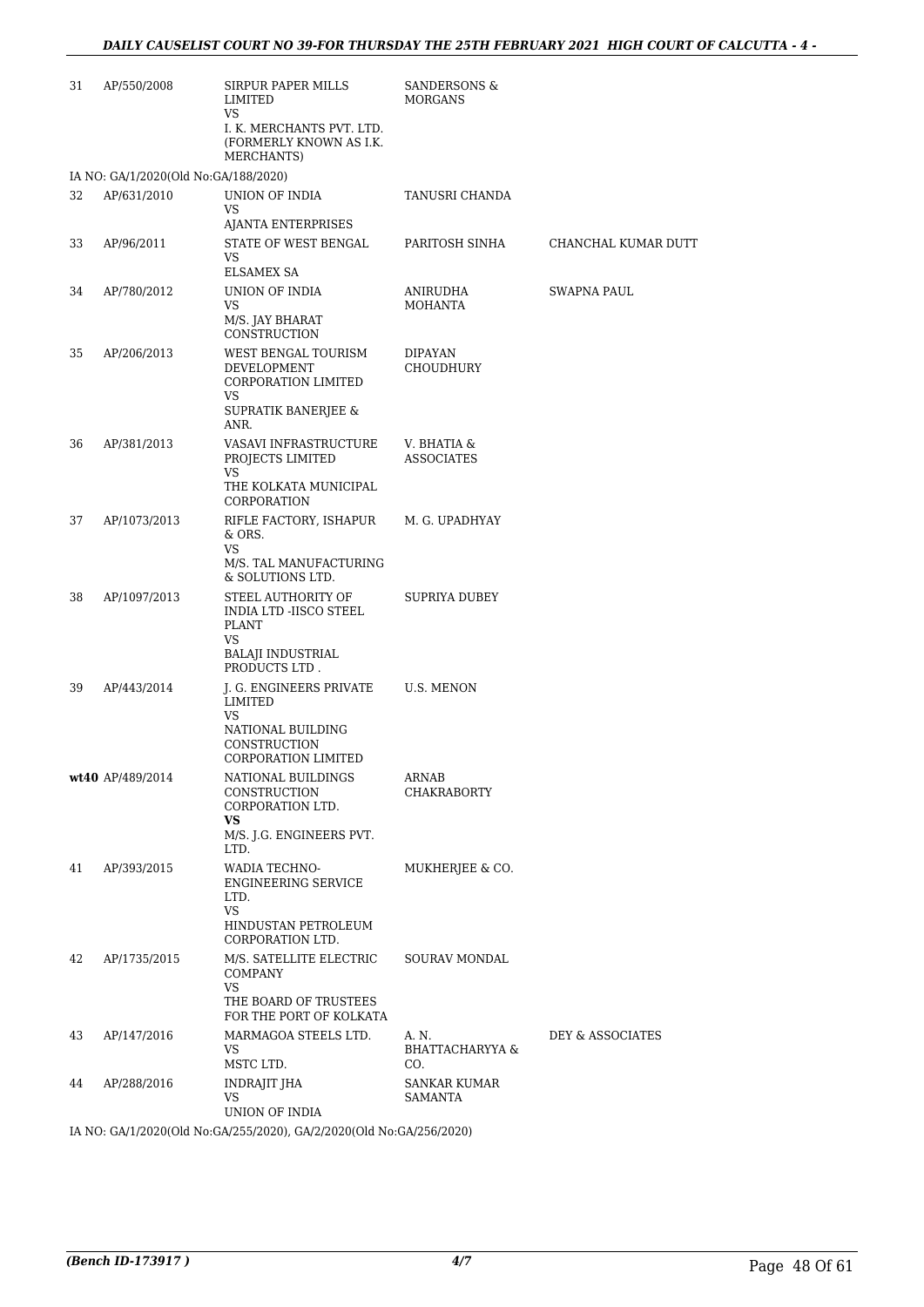| 45 | AP/309/2016                           | NATIONAL BUILDINGS<br>CONSTRUCTION<br><b>CORPORATION LIMITED</b><br>VS<br><b>AVINASH RAJ</b><br>CONSTRUCTION PRIVATE<br>LIMITED | NAVOJIT MUKHERJEE         |                  |
|----|---------------------------------------|---------------------------------------------------------------------------------------------------------------------------------|---------------------------|------------------|
| 46 | AP/374/2016                           | NATIONAL HIGHWAYS<br>AUTHORITY OF INDIA<br>VS<br>KAUSHALYA<br><b>INFRASTRUCTURE</b><br>DEVELOPMENT<br>CORPORATION LTD.          | <b>DIPANKAR DAS</b>       |                  |
| 47 | AP/532/2016                           | UNION OF INDIA<br>VS<br>NATIONAL CONSTRUCTION<br>& TRADING COMPANY                                                              | APARNA BANERJEE           |                  |
| 48 | AP/698/2016<br>[S.A.]                 | <b>FUTURE MARKET</b><br>NETWORKS LTD<br>VS                                                                                      | ARNAB DUTTA               |                  |
|    |                                       | LAXMI PAT SURANA & ANR.                                                                                                         |                           |                  |
|    | wt49 AP/700/2016                      | FUTURE ENTERPRISES LTD<br>VS<br>LAXMI PAT SURANA & ORS.                                                                         | FOX & MANDAL              |                  |
|    | wt50 AP/822/2016                      | LAXMI PAT SURANA                                                                                                                | G.S. GUPTA                |                  |
|    |                                       | VS<br>PANTALOON RETAIL INDIA<br>LTD. & ORS.                                                                                     |                           |                  |
| 51 | AP/981/2016                           | PAM DEVELOPMENTS PVT.<br>LTD.<br>VS                                                                                             | AMRITAM MANDAL            |                  |
|    |                                       | UNION OF INDIA & ANR                                                                                                            |                           |                  |
| 52 | AP/1121/2016                          | UNION OF INDIA & ANR.<br>VS                                                                                                     | APARNA BANERJEE           |                  |
|    |                                       | PAM DEVELOPMENT PVT.<br>LTD.                                                                                                    |                           |                  |
|    | IA NO: GA/2/2019                      |                                                                                                                                 |                           |                  |
| 53 | AP/313/2017                           | OIL AND NATURAL GAS<br><b>CORPORATION LIMITED &amp;</b><br>ANR.<br>VS<br>PAHAL SWAYAM SEVI                                      | ANS ASSOCIATES            |                  |
|    |                                       | SANSTHA & ORS.                                                                                                                  |                           |                  |
| 54 | AP/377/2017                           | THE ORIENTAL INSURANCE<br>CO. LTD<br>VS<br>MADHYA BHARAT PAPERS                                                                 | RAJESH SINGH              | R. GINODIA & CO. |
|    |                                       | LTD.                                                                                                                            |                           |                  |
| 55 | AP/429/2017                           | PURNIMA PURAKAYASTHA<br>& ANR.<br>VS                                                                                            | DEBSOUMYA BASAK           |                  |
|    |                                       | A. S. PLAZA PRIVATE<br>LIMITED                                                                                                  |                           |                  |
|    | IA NO: GA/2/2018(Old No:GA/2830/2018) |                                                                                                                                 |                           |                  |
| 56 | AP/702/2017                           | UNITED INDIA ASSURANCE<br><b>COMPANY LIMITED</b><br>VS<br>A.I. CHAMPDANY<br><b>INDUSTRIES LIMITED</b>                           | SOUMENDRA NATH<br>GANGULY | ABHIJIT GUHA RAY |
|    | IA NO: GA/1/2017(Old No:GA/2853/2017) |                                                                                                                                 |                           |                  |
| 57 | AP/708/2017                           | THE ORIENTAL INSURANCE<br>COMPANY LIMITED<br>VS                                                                                 | SANJAY PAUL               |                  |
|    |                                       | <b>GLOSTER LIMITED</b>                                                                                                          |                           |                  |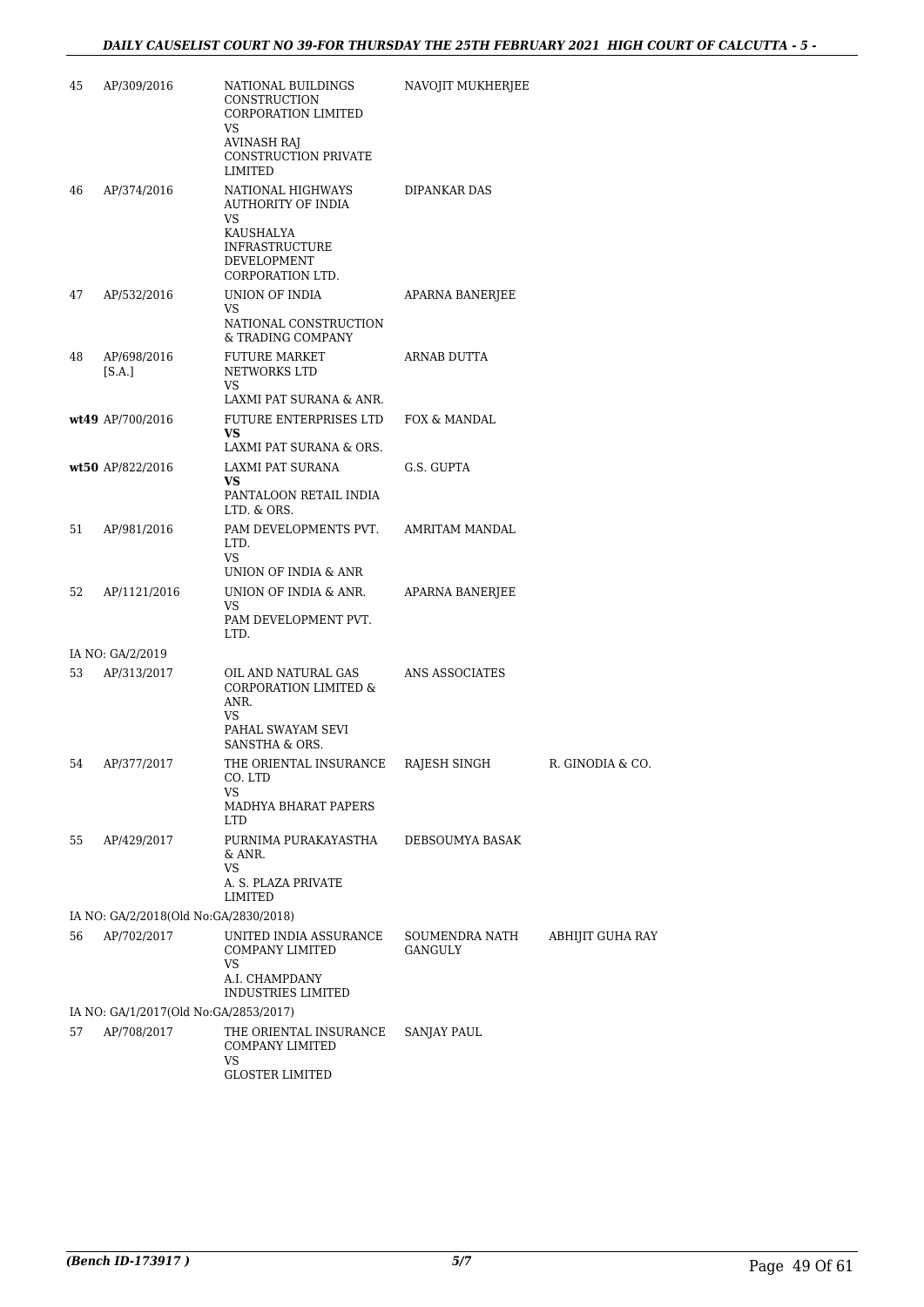| 58 | AP/99/2018                            | UNION OF INDIA,<br>THROUGH THE GENERAL<br>MANAGER, METRO<br>RAILWAY,<br>VS                 | APARNA BANERJEE                          | CHANDAN DUTTA                  |
|----|---------------------------------------|--------------------------------------------------------------------------------------------|------------------------------------------|--------------------------------|
|    |                                       | M/S PERFECT<br>CONSTRUCTION                                                                |                                          |                                |
| 59 | AP/195/2018                           | M/S CAPITAL CEMENT<br>AGENCY<br>VS                                                         | H.N.DATTA & CO                           |                                |
|    |                                       | UNION OF INDIA                                                                             |                                          |                                |
| 60 | AP/267/2018                           | M/S NAV BHARAT VANIJYA<br><b>UDYOG</b><br>VS<br>UNION OF INDIA                             | A P AGARWALLA                            |                                |
| 61 | AP/367/2018                           | UNION OF INDIA & ORS.<br>VS<br>M/S. WONTECH<br>ENGINEERING PVT LTD                         | ARUN KUMAR<br>MISHRA                     | <b>SHROFF &amp; ASSOCIATES</b> |
| 62 | AP/424/2018                           | <b>WONTECH ENGINEERING</b><br>PVT. LTD<br>VS                                               | <b>SHROFF &amp;</b><br><b>ASSOCIATES</b> | ARUN KR. MISHRA                |
|    |                                       | GENERAL MANAGER<br><b>SOUTH EASTERN RAILWAYS</b><br>& ORS                                  |                                          |                                |
| 63 | AP/433/2018                           | TRIPTI SAHA<br>VS<br>UNION OF INDIA                                                        | Partha Chakraborty                       | APARNA BANERJEE                |
|    | IA NO: GA/1/2020(Old No:GA/1112/2020) |                                                                                            |                                          |                                |
| 64 | AP/519/2018                           | HALDIA STEELS PVT. LTD                                                                     | TRIPTIMOY                                | SOUMYABRATA GANGULY            |
|    |                                       | VS<br>KARAM CHAND THAPAR &<br>BROS. (COAL SALES) LTD.                                      | TALUKDER                                 |                                |
| 65 | AP/626/2018                           | R.P. INFOSYSTEMS PVT LTD<br>VS<br>REDINGTON (INDIA)<br>LIMITED                             | RAJESH UPADHYAY                          | ABHIJIT SARKAR                 |
|    | IA NO: GA/1/2018(Old No:GA/3102/2018) |                                                                                            |                                          |                                |
| 66 | AP/630/2018                           | KRISHNA COKE(INDIA) PVT.<br><b>LTD</b><br><b>VS</b>                                        | A.P. AGARWALLA                           |                                |
|    |                                       | MSTC LIMITED                                                                               |                                          |                                |
| 67 | AP/681/2018                           | SHIRLEY BENNO<br><b>SEBASTIAN</b><br>VS.<br>RAJENDRA KUMAR PODDAR                          | SANDIP KUMAR<br><b>DATTA</b>             |                                |
| 68 | AP/792/2018                           | SHYAM METALICS AND<br><b>ENERGY LIMITED</b><br>VS                                          | SKR & ASSOCIATES                         | S.KAKRANIA AND CO.             |
|    |                                       | <b>INDIA INDUSTRIAL</b><br>ENTERPRISES PVT. LTD.                                           |                                          |                                |
|    | IA NO: GA/1/2019                      |                                                                                            |                                          |                                |
| 69 | AP/797/2018                           | MOOKHERJEE, BISWAS AND<br>PATHAK & ORS.<br>VS                                              | ANS ASSOCIATES                           | SIDDHANT GHOSH(RES.1,2,3)      |
|    |                                       | KANCHAN DUTTA & ORS.                                                                       |                                          |                                |
| 70 | AP/831/2018                           | MARINE CRAFT ENGINEERS<br>PRIVATE LIMITED<br>VS<br><b>GARDEN REACH</b><br>SHIPBUILDERS AND | <b>ABHIJIT GUHA RAY</b>                  |                                |
|    | IA NO: GA/1/2019                      | ENGINEERS LIMITED                                                                          |                                          |                                |
| 71 | AP/430/2019                           | Y D TRANSPORT CO AND                                                                       | SURYANU SENGUPTA                         | ARCHANA CHOWDHURY              |
|    |                                       | ANR<br>VS<br>SREI EQUIPMENT FINANCE<br>LIMITED                                             |                                          |                                |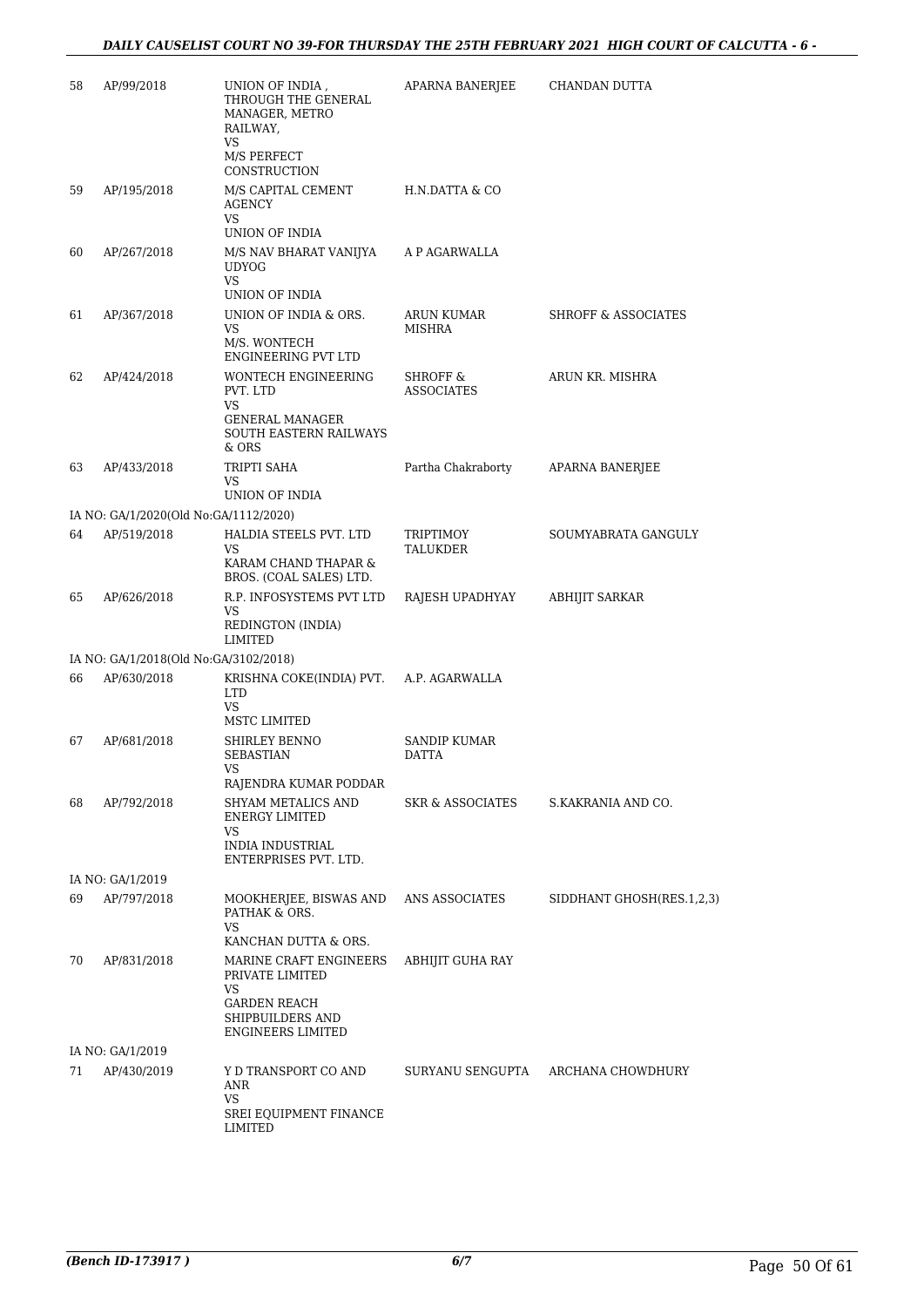72 AP/394/2020 M/S ARIHANT ELECTRICALS DELHI VS CHITTARANJAN LOCOMOTIVE WORKS PHATICK CHANDRA DAS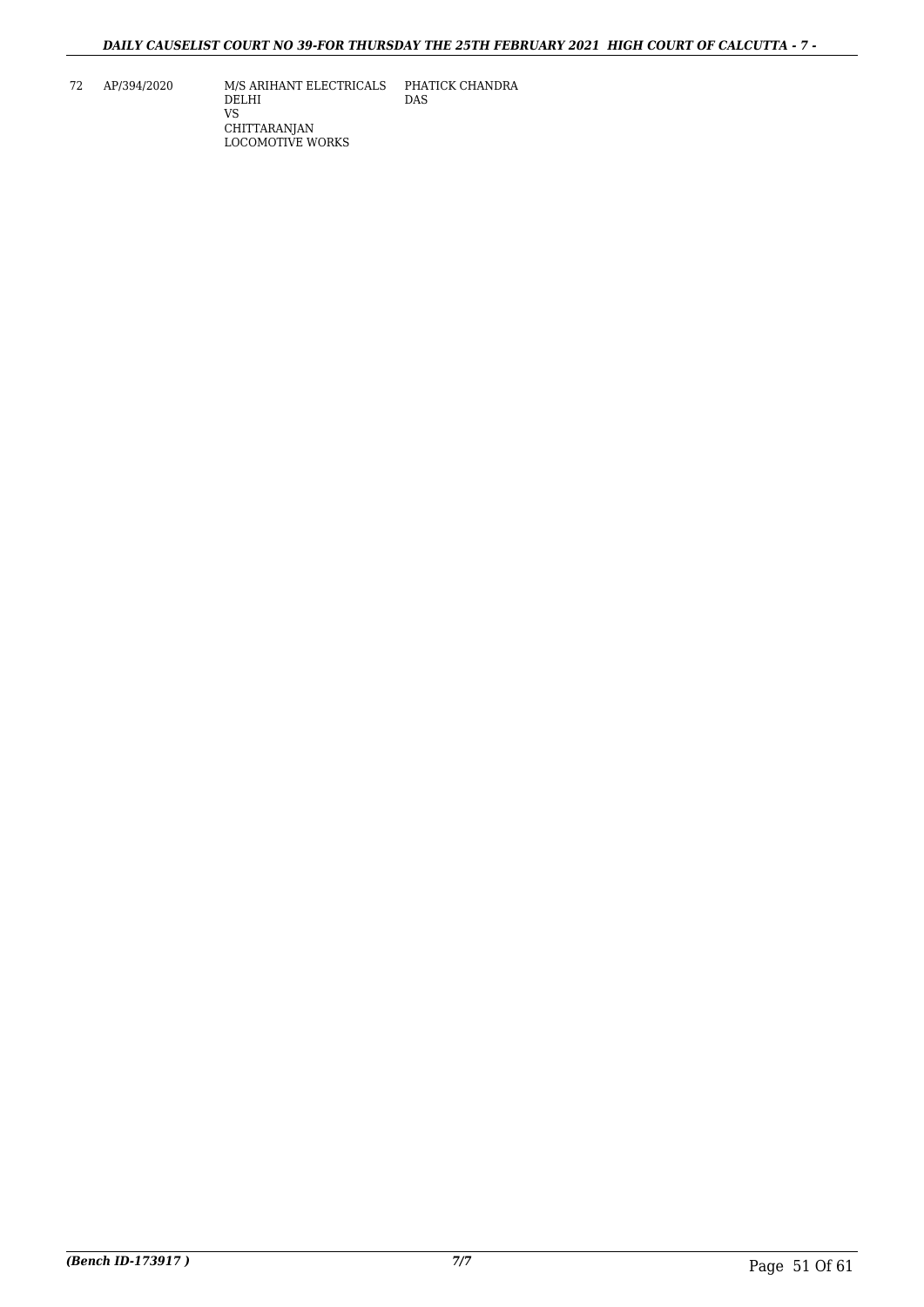

## **Original Side**

**DAILY CAUSELIST For Thursday The 25th February 2021**

**COURT NO. 15 SINGLE BENCH (SB-VII ) AT 10:45 AM HON'BLE JUSTICE RAJARSHI BHARADWAJ (VIA VIDEO CONFERENCE)**

**NOTE:MATTERS WILL BE TAKEN UP THROUGH PHYSICAL HEARING ONLY WHEN BOTH THE PARTIES ARE AGREED.**

**NOTE: ON FRIDAY (26/02/2021) ORIGINAL SIDE MATTERS WILL BE TAKEN UP AT 10:45 A.M.**

**AFTER COMPLETION OF ORIGINAL SIDE MATTERS, APPELLATE SIDE MATTERS WILL BE TAKEN UP.**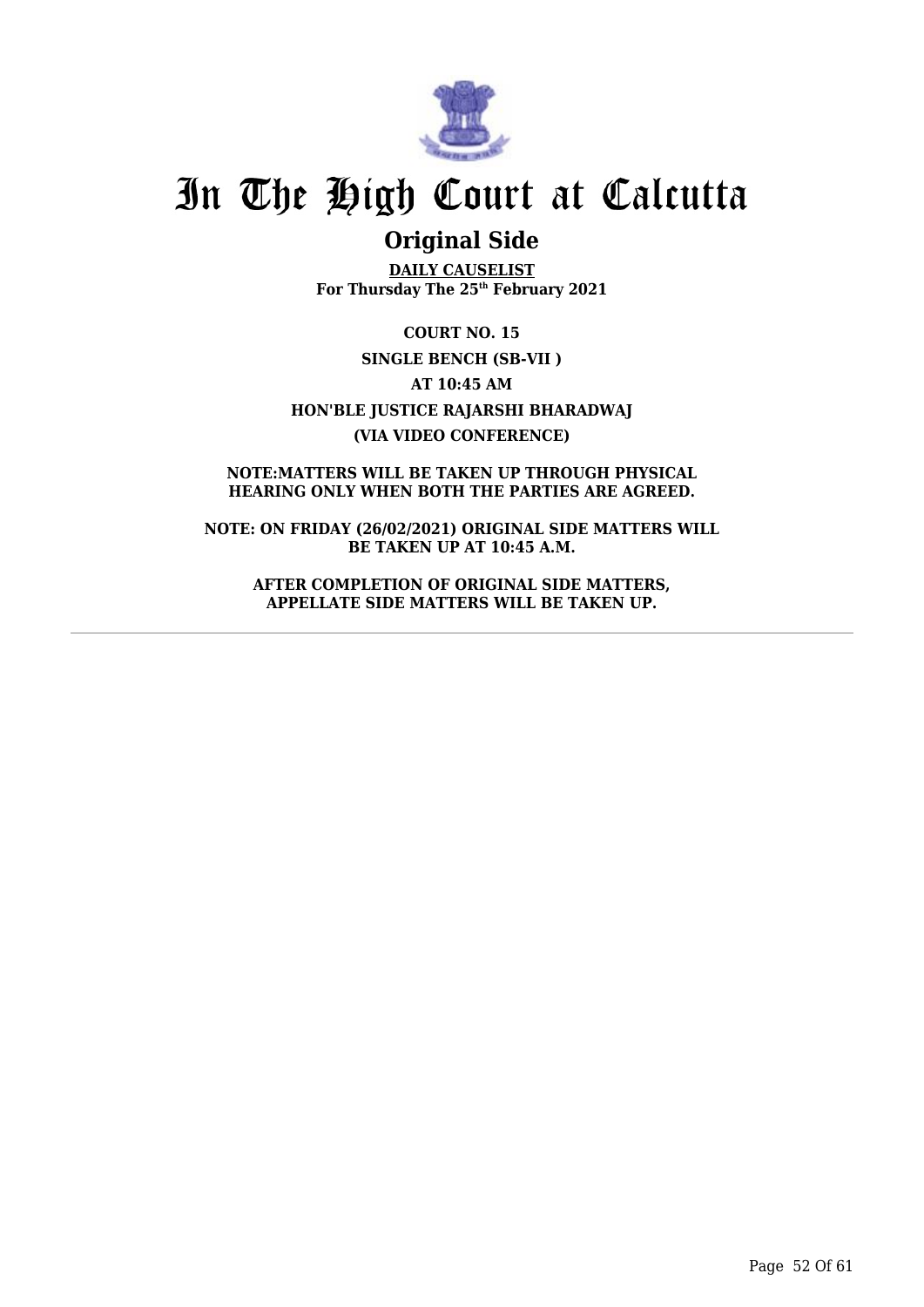

### **Original Side**

**DAILY CAUSELIST For Thursday The 25th February 2021**

**COURT NO. 10**

**SINGLE BENCH (SB-IX)**

**AT 10:45 AM**

### **HON'BLE JUSTICE RAVI KRISHAN KAPUR**

**ON AND FROM MONDAY, 22ND FEBRUARY, 2021 – MATTERS (MOTION & HEARING) UNDER ARTICLE 226 OF THE CONSTITUTION RELATING TO MADHYAMIK SIKSHYA KENDRA INCLUDING APPLICATIONS CONNECTED THERETO;**

**MATTERS (MOTION & HEARING) UNDER ARTICLE 226 OF THE CONSTITUTION RELATING TO RESIDUARY UNDER GROUP IX RELATING TO PUBLIC PREMISES (UNAUTHORISED OCCUPANTS) ACT, 1971 INCLUDING APPLICATIONS CONNECTED THERETO;**

**MATTERS (MOTION & HEARING) UNDER ARTICLE 226 OF THE CONSTITUTION OF INDIA RELATING TO CO-OPERATIVE SOCIETIES UNDER GROUP V (EXCLUDING SERVICE MATTERS) AND APPLICATIONS CONNECTED THERETO;**

**HEARING OF WRIT PETITIONS IRRESPECTIVE OF CLASSIFICATION AND APPLICATIONS CONNECTED THERETO.**

**ON AND FROM MONDAY, 15TH FEBRUARY, 2021 TO FRIDAY, 26TH FEBRUARY, 2021- WILL TAKE, IN ADDITION TO HIS OWN LIST AND DETERMINATION, THE LIST AND DETERMINATION OF HON'BLE JUSTICE SHEKHAR B. SARAF.**

**(VIA VIDEO CONFERENCE)**

**NOTE:MATTERS WILL BE TAKEN UP THROUGH PHYSICAL HEARING ONLY WHEN BOTH THE PARTIES ARE AGREED.**

> **NOTE: (I) ORIGINAL SIDE MENTIONING EVERY WEDNESDAY AND THURSDAY AT 10:45 A.M.**

**(II) ORIGINAL SIDE MATTERS WILL BE TAKEN UP EVERY WEDNESDAY AND THURSDAY AT 10:45 A.M. BEFORE APPELLATE SIDE MATTERS.**

**AFTER COMPLETION OF ORIGINAL SIDE MATTERS, APPELLATE SIDE MATTERS WILL BE TAKEN UP**

#### **FOR JUDGEMENT**

1 AP/61/2021 SMT. SARASWATI OJHA AND ORS. VS SRI BIRENDRA PRASAD SINGH AND ORS. SAMIT RUDRA

#### **SPECIALLY FIXED MATTERS**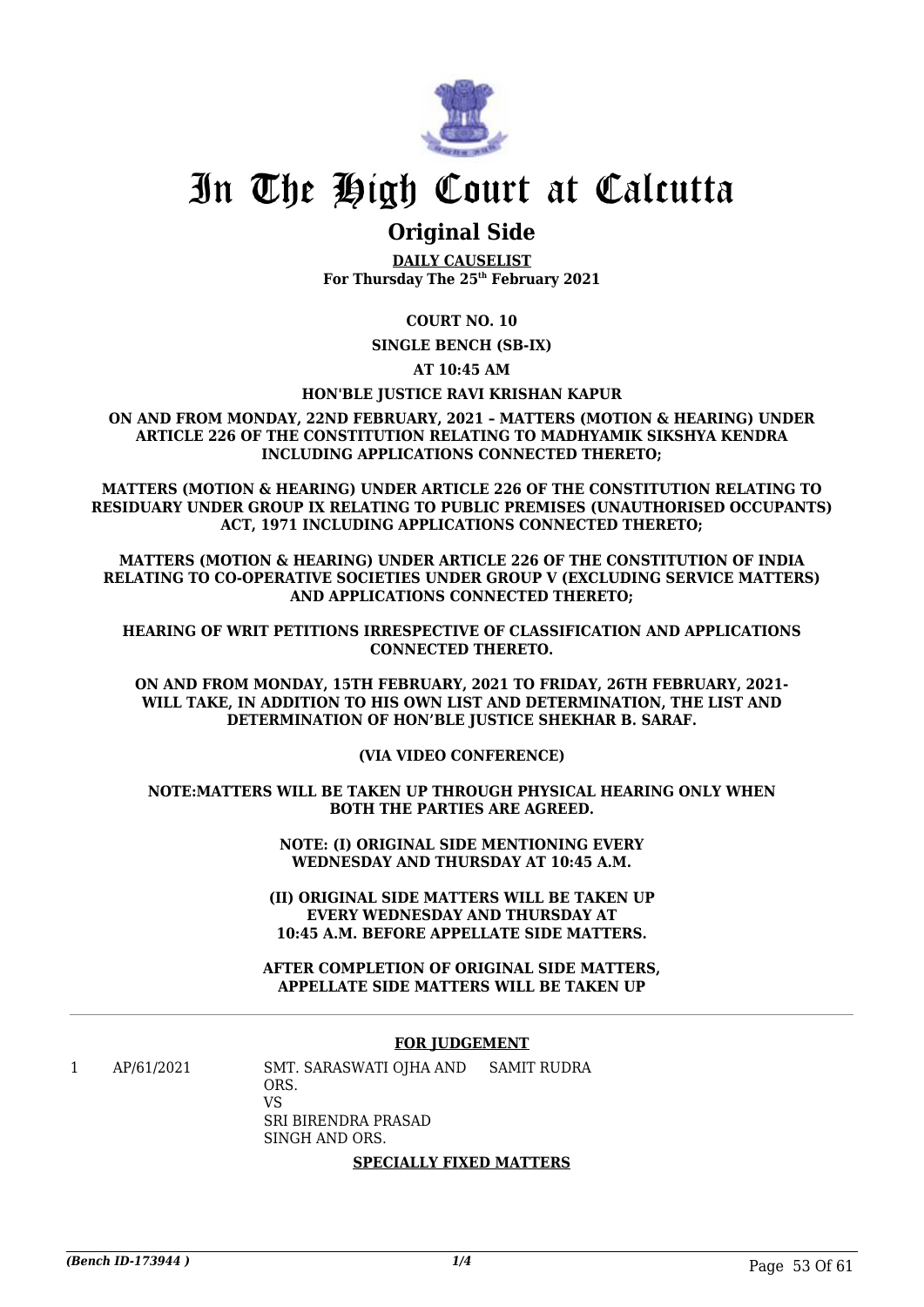| $\overline{2}$ | WPO/983/2016                        | BROADWAY CENTRE & ANR.<br><b>VS</b>                    | <b>SUMAN MAJUMDER</b>                  |                                               |
|----------------|-------------------------------------|--------------------------------------------------------|----------------------------------------|-----------------------------------------------|
|                |                                     | KOLKATA MUNICIPAL<br><b>CORPORATION &amp; ORS.</b>     |                                        |                                               |
| 3              | WPO/245/2019                        | PRADIP AGARWAL AND<br>ORS.                             | AJAY GAGGAR                            | <b>CHOUDHURY'S LAW</b><br>OFFICES (FOR RES.4) |
|                |                                     | <b>VS</b><br>KOLKATA MUNICIPAL<br>CORPORATION AND ORS. |                                        |                                               |
| 4              | WPO/353/2019                        | <b>ASHOK AGARWAL</b><br><b>VS</b>                      | POULOMI BANERJEE                       | <b>CHOUDHURI S LAW</b><br>OFFICES (FOR RES.4) |
|                |                                     | KOLKATA MUNICIPAL<br>CORPORATION AND ORS.              |                                        |                                               |
|                |                                     | <b>FOR HEARING (OLD MATTER)</b>                        |                                        |                                               |
| 5              | IA NO. GA/1/2007<br>(Old No:        | <b>SANJAY SHREE</b><br><b>CORPORATION &amp; ORS.</b>   | R. L. MITRA                            |                                               |
|                | GA/975/2007)                        | Vs<br>POST MASTER GENERAL,<br>W.B. CIRCLE              |                                        |                                               |
|                | In WPO/1800/2005                    |                                                        |                                        |                                               |
| 6              | IA NO. GA/1/2007<br>(Old No:        | ALL BENGAL RIKSHAW<br><b>UNION</b>                     | <b>BIDYUT KUMAR</b>                    |                                               |
|                | GA/847/2007)                        | Vs<br>STATE OF W.B.                                    | <b>BANERJEE</b>                        |                                               |
|                | In WPO/1952/2005                    |                                                        |                                        |                                               |
| 7              | IA NO. GA/1/2007                    | ALL BENGAL RIKSHAW                                     |                                        |                                               |
|                | (Old No:<br>GA/848/2007)            | UNION & ORS.<br>Vs                                     | <b>BIDYUT KUMAR</b><br><b>BANERJEE</b> |                                               |
|                |                                     | STATE OF W.B.                                          |                                        |                                               |
|                | In WPO/1953/2005                    |                                                        |                                        |                                               |
| 8              | IA NO. GA/3/2007<br>(Old No:        | PARASMANI PROPERTIES P.<br>LTD.                        | VICTOR MOSES & CO.                     |                                               |
|                | GA/1245/2007)                       | Vs<br>THE K.M.C.                                       |                                        |                                               |
|                |                                     |                                                        |                                        |                                               |
|                | In WPO/1/2006                       |                                                        |                                        |                                               |
| 9              | IA NO. GA/2/2007<br>(Old No:        | <b>W.B.COUNTRY SPRIT</b><br>MANUFAC.& BOTTERS          | <b>SUDIP KUMAR</b>                     |                                               |
|                | GA/843/2007)                        | <b>ASSO</b><br>Vs                                      | <b>BANERJEE</b>                        |                                               |
|                |                                     | STATE OF WEST BENGAL                                   |                                        |                                               |
| 10             | In WPO/293/2006<br>IA NO. GA/1/2007 | V.R.GOKHALE,                                           |                                        |                                               |
|                | (Old No:                            | Vs                                                     | B.BORAL & CO.,                         |                                               |
|                | GA/994/2007)                        | IBP CO. LIMITED & ORS.,                                |                                        |                                               |
|                | In WPO/869/2006                     |                                                        |                                        |                                               |
| 11             | IA NO. GA/1/2007                    | <b>KUMAR GROUP OF</b>                                  |                                        |                                               |
|                | (Old No:<br>GA/1200/2007)           | <b>COMPANIES EMPLOYEES</b><br><b>UNION</b>             | AJIT CHANDRA<br><b>CHATTOPADHYA</b>    |                                               |
|                |                                     | Vs<br><b>EMPLOYEES STATE</b>                           |                                        |                                               |
|                | In WPO/1688/2006                    | INSURANCE CORPORATION                                  |                                        |                                               |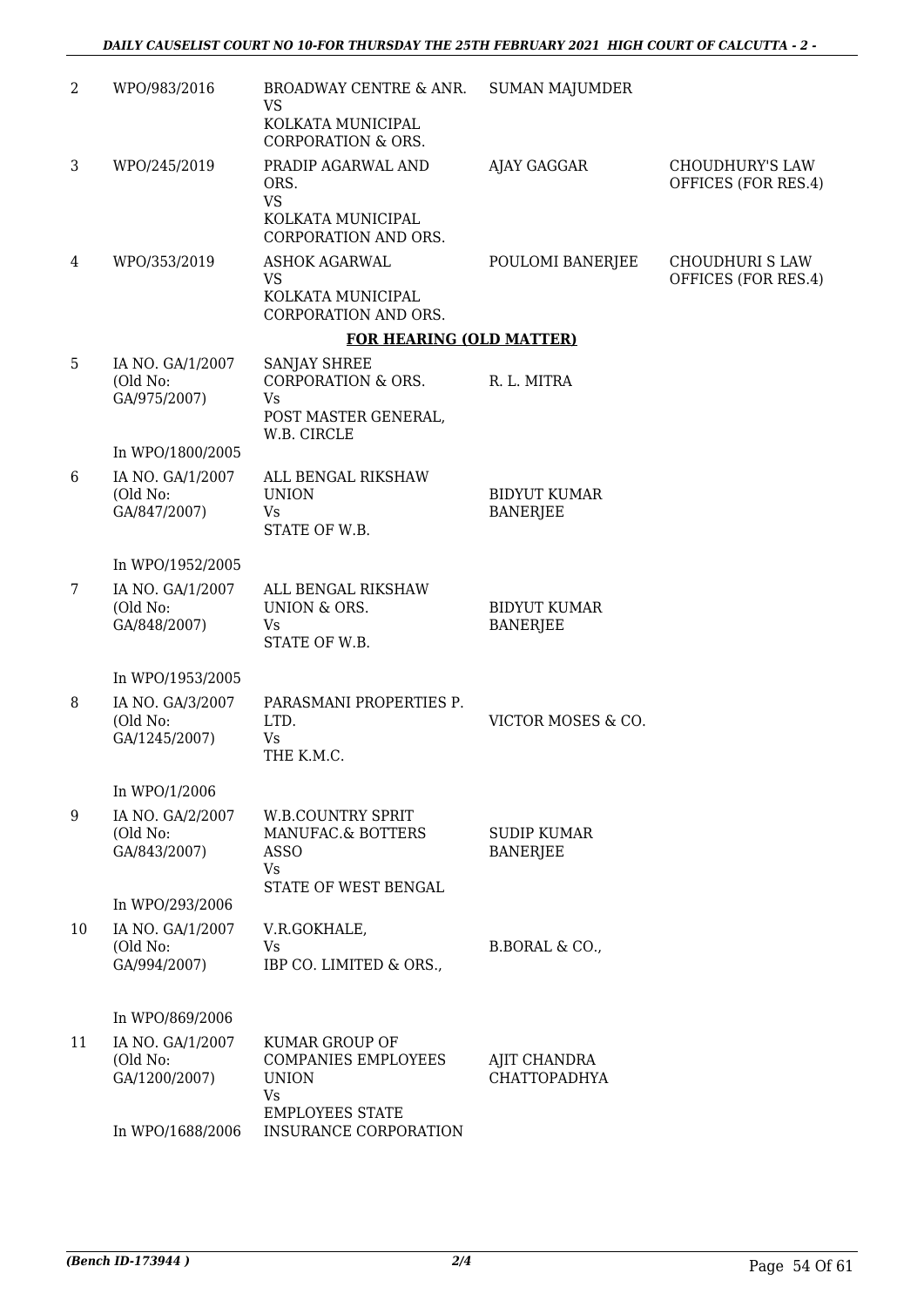| 12 | IA NO. GA/1/2007<br>(Old No:<br>GA/1176/2007)                     | TIDE WATER OIL CO. (I)<br>LTD. MAZDOOR UNIO<br>Vs<br><b>EMPLOYEES STATE</b><br>INSURANCE CORPORATION              | AJIT CHANDRA<br><b>CHATTOPADHYA</b> |                      |
|----|-------------------------------------------------------------------|-------------------------------------------------------------------------------------------------------------------|-------------------------------------|----------------------|
| 13 | In WPO/1710/2006<br>IA NO. GA/1/2007<br>(Old No:<br>GA/1152/2007) | SANJAY PERVEEN<br>Vs<br>COAL INDIA LTD. & ORS.                                                                    | ARJUN RAY<br><b>MUKHERJEE</b>       | T K CHOWDHURY        |
|    | In WPO/41/2007                                                    |                                                                                                                   |                                     |                      |
| 14 | IA NO. GA/1/2007<br>(Old No:<br>GA/1030/2007)                     | THE PREMIER THEATRES<br>PVT.LTD. & ANR.<br>Vs<br>THE KOLKATA MUNICIPAL<br><b>CORPORATION &amp; ANR.</b>           | RANJIT KR. BASU                     |                      |
|    | In WPO/168/2007                                                   | <b>FOR HEARING</b>                                                                                                |                                     |                      |
| 15 | WPO/992/2015                                                      | ANANDLOK WELFARE<br>ASSOCIATION & ANR.<br><b>VS</b><br>KOLKATA MUNICIPAL<br><b>CORPORATION &amp; ORS.</b>         | KOUSHIK BHATTA                      | AWANI KR. ROY(RES.6) |
|    |                                                                   | IA NO: GA/1/2015(Old No:GA/3088/2015), GA/2/2018(Old No:GA/1540/2018)                                             |                                     |                      |
|    | wt16 WPO/492/2017                                                 | <b>ANANDLOK WELFARE</b><br>ASSOCIATION & ANR.<br><b>VS</b><br>KOLKATA MUNICIPAL<br><b>CORPORATION &amp; ORS.</b>  | R. L. MITRA                         | AWANI KR. ROY(RES.6) |
|    | IA NO: GA/1/2018(Old No:GA/1541/2018)                             |                                                                                                                   |                                     |                      |
|    | wt17 WPO/990/2016                                                 | <b>ANANDALOK WELFARE</b><br>ASSOCIATION & ANR.<br><b>VS</b><br>KOLKATA MUNICIPAL<br><b>CORPORATION &amp; ORS.</b> | R. L. MITRA                         |                      |
|    | IA NO: GA/1/2018(Old No:GA/1543/2018)                             |                                                                                                                   |                                     |                      |
| 18 | WPO/35/2013                                                       | SKYLARK FISCAL SERVICES A.V. ASSOCIATES<br>(P) LTD AND ANR<br><b>VS</b><br>UNION BANK OF INDIA AND<br><b>ORS</b>  |                                     |                      |
| 19 | WPO/1140/2014                                                     | SAILEN BHUIYA<br><b>VS</b><br>STATE OF WEST BENGAL &<br><b>ORS</b>                                                | <b>SUSANTA PAL</b>                  |                      |
| 20 | WPO/101/2016                                                      | SUDIST KUMAR JHA<br><b>VS</b><br>THE STATE OF WEST<br><b>BENGAL &amp; ORS</b>                                     | DEBDUTTA BASU                       |                      |
| 21 | WPO/429/2016                                                      | TEA BOARD EMPLOYEES'<br>ASSOCIATION & ORS<br><b>VS</b><br>TEA BOARD & ORS                                         | MANABENDRA<br><b>CHAKRAVORTY</b>    |                      |
|    |                                                                   |                                                                                                                   |                                     |                      |

IA NO: GA/3/2019(Old No:GA/2568/2019), GA/4/2020(Old No:GA/304/2020)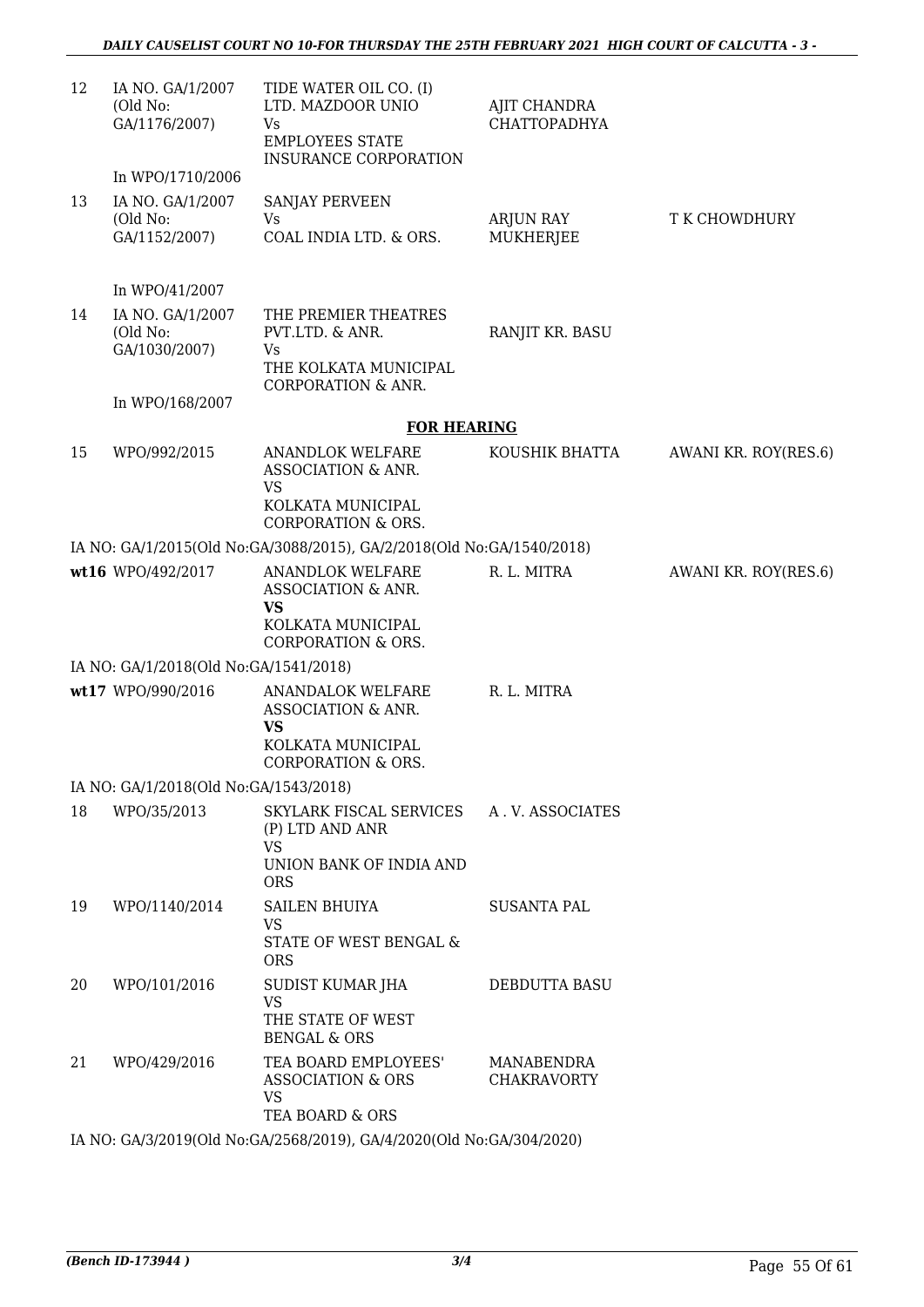| WPO/729/2017 | PANKAJ KAR CHAUDHURI &<br>ORS.<br>VS<br>KOLKATA MUNICIPAL<br>CORPORATION & ORS.            | SANDERSONS &<br><b>MORGANS</b> |                                       |
|--------------|--------------------------------------------------------------------------------------------|--------------------------------|---------------------------------------|
| WPO/311/2018 | <b>SOMENATH</b><br>BHATTACHARYYA & ORS<br>VS<br>THE KOLKATA MUNICIPAL<br>CORPORATION & ANR | MAHABOOB AHMED                 | <b>RATUL</b><br>BHATTACHARYA(DEF.7,8) |
|              |                                                                                            |                                |                                       |

IA NO: GA/4/2019(Old No:GA/152/2019)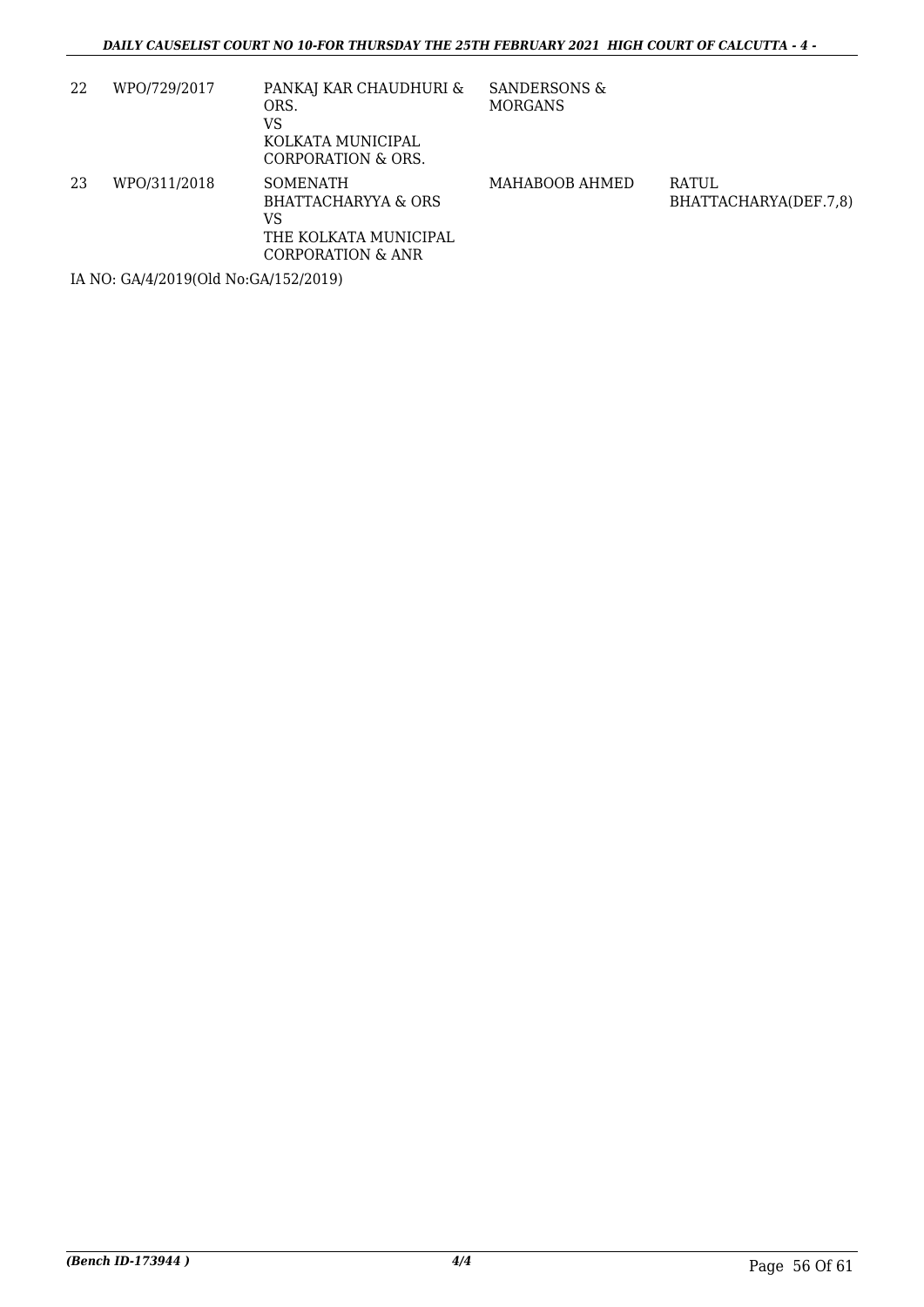

### **Original Side**

**DAILY CAUSELIST For Thursday The 25th February 2021**

**COURT NO. 23 SINGLE BENCH (SB-X) AT 2:00 PM HON'BLE JUSTICE ARINDAM MUKHERJEE (VIA VIDEO CONFERENCE)**

### **NOTE:MATTERS WILL BE TAKEN UP THROUGH PHYSICAL HEARING ONLY WHEN BOTH THE PARTIES ARE AGREED.**

**NOTE: 1) ORIGINAL SIDE MATTERS SHALL BE TAKEN UP EVERYDAY AT 2:00 P.M.**

**2) MENTIONING OF ORIGINAL SIDE MATTERS (PHYSICAL AND VIRTUAL) SHALL BE ALLOWED EVERYDAY BEFORE LISTED MATTERS ARE TAKEN UP.**

**3) ORDINARILY, SPECIALLY ASSIGNED MATTERS SHALL BE TAKEN UP ON FRIDAY AT 2:00 P.M.**

**4) AFTER COMPLETION OF ORIGINAL SIDE MATTERS, IF TIME PERMITS, APPELLATE SIDE MATTERS SHALL BE AGAIN TAKEN UP.**

### **EXTENSION OF INTERIM ORDER**

| WPO/477/2019                          | THE PEERLESS GENERAL<br>FINANCE AND<br>INVESTMENT CO. LTD.<br>VS                   | GOPAL RAM SHARMA |
|---------------------------------------|------------------------------------------------------------------------------------|------------------|
|                                       | ASSISTANT<br><b>COMMISSIONER OF</b><br>INCOME TAX, CIRCLE-3(1),<br>KOLKATA AND ORS |                  |
| IA NO: GA/1/2019(Old No:GA/2783/2019) |                                                                                    |                  |
|                                       | <b>COURT APPLICATIONS UNDER ART.226</b>                                            |                  |

#### 2 WPO/79/2021 HIRISE HOSPITALITY PVT LTD VS INCOME TAX OFFICER WARD 2(3) KOLKATA L P MANOT AND CO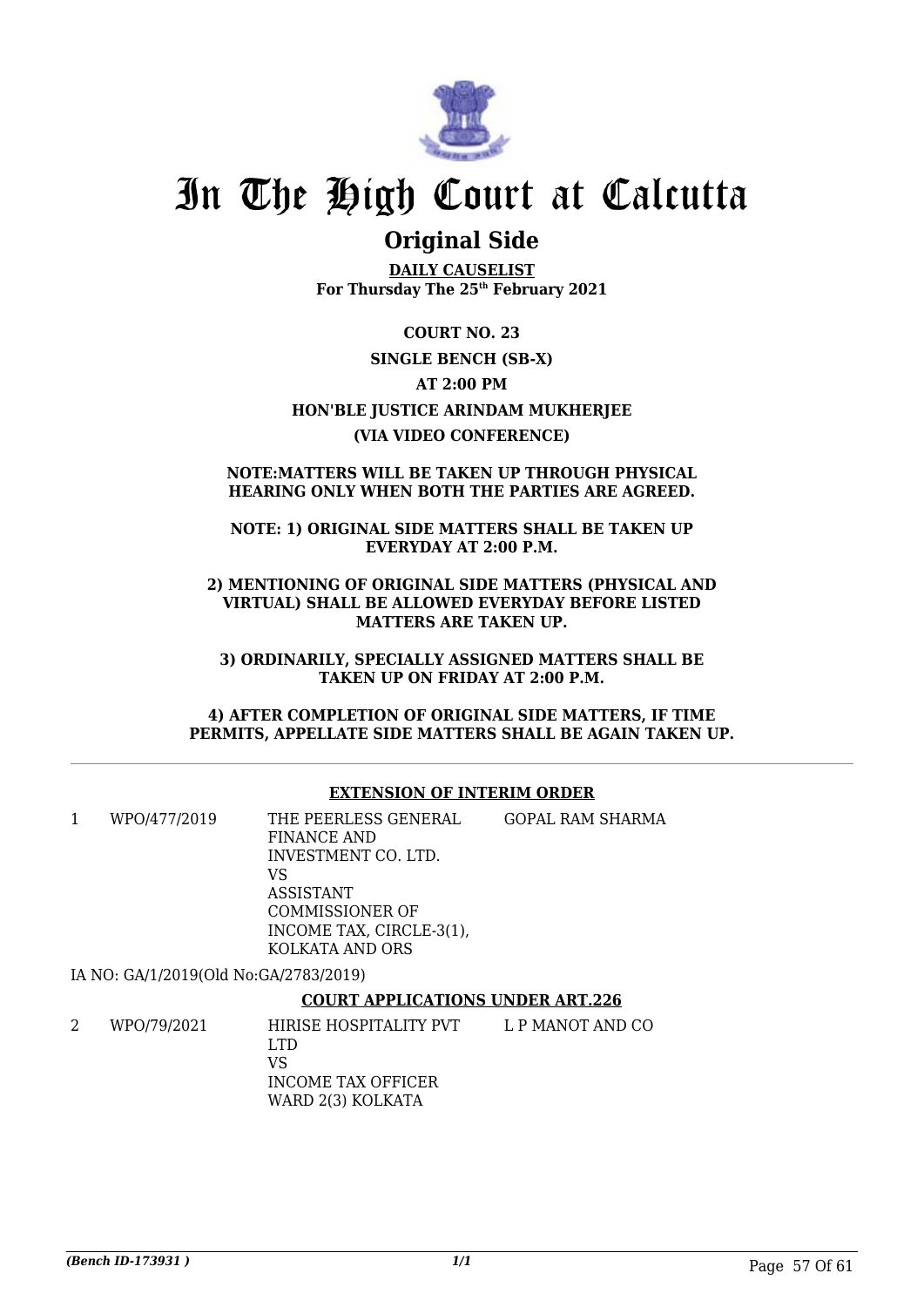

### **Original Side**

**DAILY CAUSELIST For Thursday The 25th February 2021**

**COURT NO. 18**

**SINGLE BENCH (SB-XI)**

**AT 10:45 AM**

**HON'BLE JUSTICE BISWAJIT BASU**

### **ON AND FROM MONDAY, 15TH FEBRUARY, 2021 TO FRIDAY, 26TH FEBRUARY, 2021 - WILL TAKE, IN ADDITION TO HIS OWN LIST AND DETERMINATION, THE LIST AND DETERMINATION OF HON'BLE JUSTICE SHIVAKANT PRASAD.**

**ON AND FROM MONDAY, 22ND FEBRUARY, 2021 - MATTERS (MOTION & HEARING) UNDER ARTICLE 226 OF THE CONSTITUTION RELATING TO MADRASAH EDUCATION UNDER GROUP II AND APPLICATIONS CONNECTED THERETO;**

**MATTERS (MOTION & HEARING) UNDER ARTICLE 226 OF THE CONSTITUTION RELATING TO APPOINTMENT AND SERVICE CONDITION OF PARA TEACHERS UNDER GROUP II AND APPLICATIONS CONNECTED THERETO;**

**MATTERS (MOTION & HEARING) UNDER ARTICLE 226 OF THE CONSTITUTION OF INDIA RELATING TO LAND UNDER GROUP I INCLUDING APPLICATIONS CONNECTED THERETO.**

**(VIA VIDEO CONFERENCE)**

**NOTE:MATTERS WILL BE TAKEN UP THROUGH PHYSICAL HEARING ONLY WHEN BOTH THE PARTIES ARE AGREED.**

**NOTE: ORIGINAL SIDE MENTIONING WILL BE TAKEN UP AT 10:45 A.M**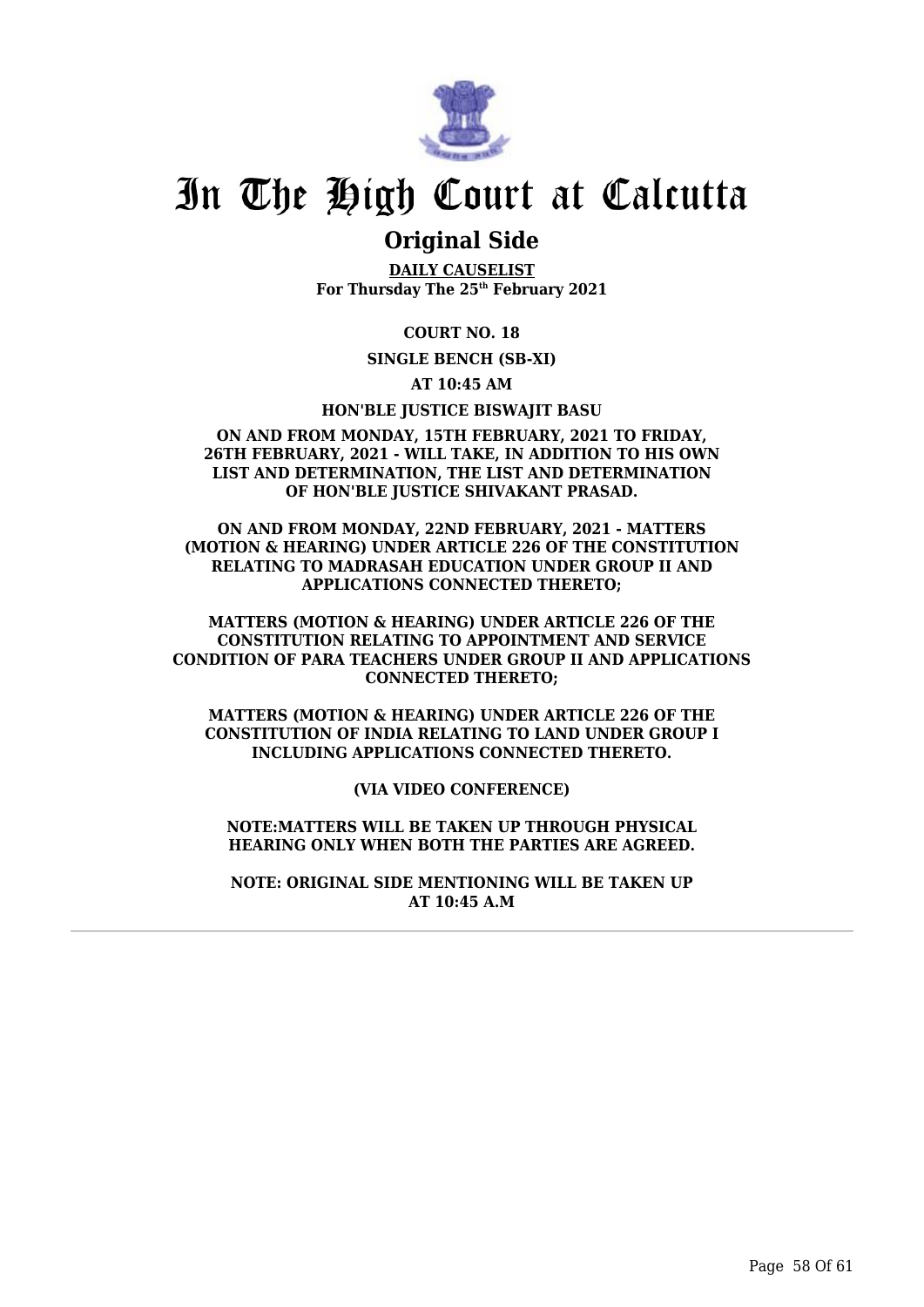

### **Original Side**

**DAILY CAUSELIST For Thursday The 25th February 2021**

**COURT NO. 24 SINGLE BENCH (SB- XII) AT 10:45 AM HON'BLE JUSTICE AMRITA SINHA (VIA VIDEO CONFERENCE)**

### **NOTE:MATTERS WILL BE TAKEN UP THROUGH PHYSICAL HEARING ONLY WHEN BOTH THE PARTIES ARE AGREED.**

### **NOTE: ORIGINAL SIDE MATTERS WILL BE TAKEN UP AT THE FIRST SITTING OF THE COURT.**

### **AFTER COMPLETION OF ORIGINAL SIDE MATTERS; APPELLATE SIDE MATTERS WILL BE TAKEN UP.**

**NO PHYSICAL MENTIONING IN COURT.**

**CONTEMPT MATTERS**

#### 1 CC/48/2020 DINESH HAZRA VS RAJANVIR SINGH KAPUR KAKALI NASKAR **COURT APPLICATIONS UNDER ART.226** 2 WPO/74/2020 HILLMAN DEVELOPERS (P) LTD AND ANR VS THE KOLKATA MUNICIPAL CORPORATION AND ORS SIMA CHAKRABORTY 3 WPO/82/2021 SK. AZAM ALI VS STATE OF WEST BENGAL AND ORS. ANINDYA HALDER 4 WPO/92/2021 WELLSIDE GLOBAL PRIVATE LTD ( FORMERLY KNOWN AS VAMSCORP INDIA PRIVATE LTD AND ANOTHER VS THE KOLKATA MUNICIPAL CORPORATION AND ORS MAYANK KAKRANIA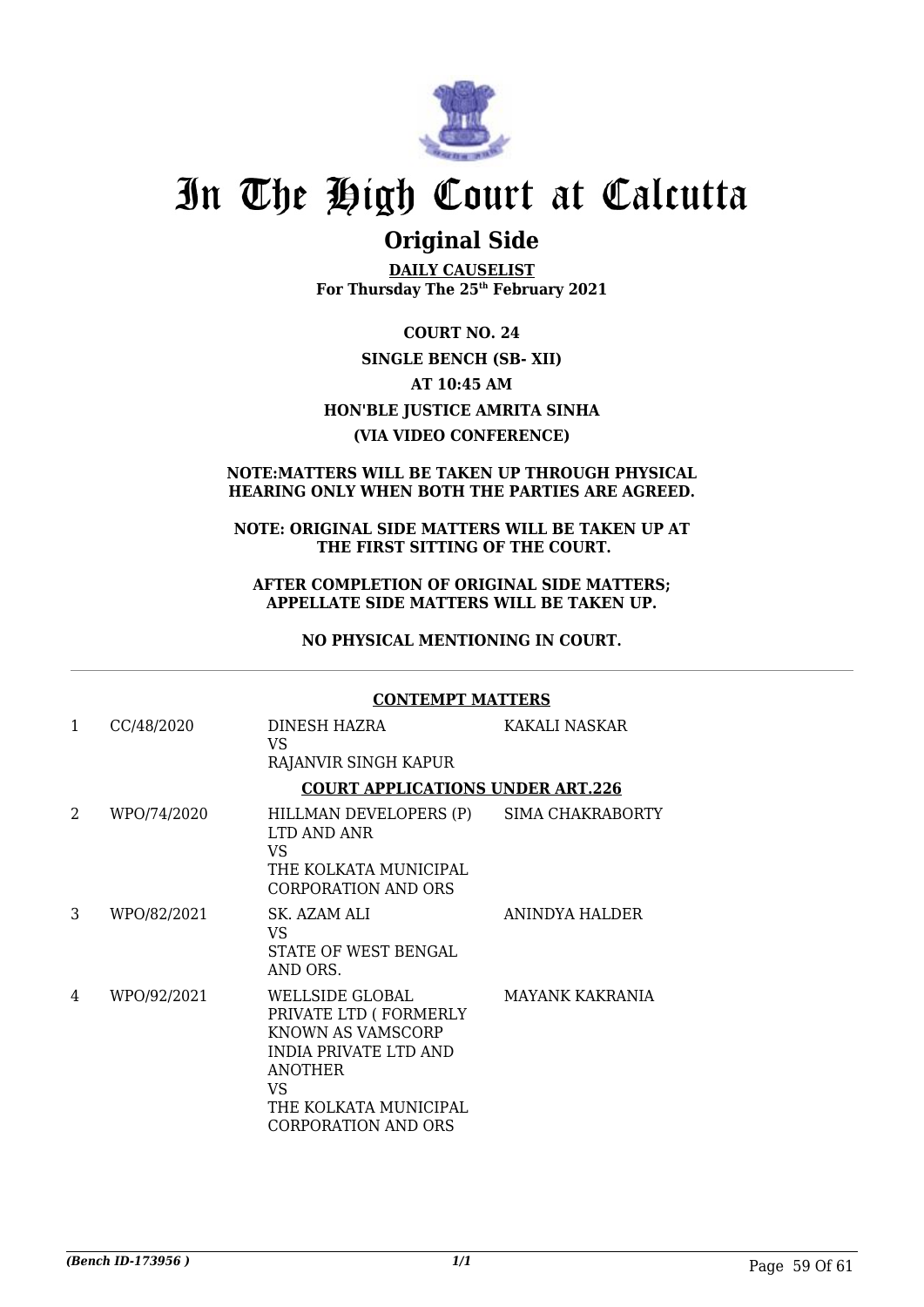

### **Original Side**

**DAILY CAUSELIST For Thursday The 25th February 2021**

**COURT NO. 22 SINGLE BENCH (SB-XIII) AT 3:30 PM HON'BLE JUSTICE ABHIJIT GANGOPADHYAY (VIA VIDEO CONFERENCE)**

### **NOTE:MATTERS WILL BE TAKEN UP THROUGH PHYSICAL HEARING ONLY WHEN BOTH THE PARTIES ARE AGREED.**

**SPECIAL NOTE.: IF ON ANY TUESDAY OR THURSDAY THERE IS A RESOLUTION FOR COURT RISING AT 3:30 P.M., ORIGINAL SIDE WILL SIT AT 3:00 P.M. INSTEAD OF 3:30 P.M.**

**NOTE: 1) ORIGINAL SIDE MATTERS WILL BE TAKEN UP EVERY TUESDAY AND THURSDAY AT 3:30 P.M.**

**2) MENTIONING ON THE ORIGINAL SIDE WILL BE ALLOWED EVERY TUESDAY AND THURSDAY AT 3:30 P.M**

### **TO BE MENTIONED**

| 1 | WPO/612/2019                         | <b>ASHOK PANDA</b><br>VS<br>THE STATE OF WEST<br><b>BENGAL AND ORS</b>      | <b>BHASKAR NANDI</b> |
|---|--------------------------------------|-----------------------------------------------------------------------------|----------------------|
|   | IA NO: GA/1/2020(Old No:GA/617/2020) |                                                                             |                      |
| 2 | WPO/167/2020                         | <b>SISIR KUMAR ADAK</b><br>VS<br>THE STATE OF WEST<br><b>BENGAL AND ORS</b> | SK. SAMIM AKHTAR     |
|   |                                      | <b>COURT APPLICATIONS UNDER ART.226</b>                                     |                      |
| 3 | WPO/44/2021                          | MEHERAJ ALI<br>VS<br>STATE OF WEST BENGAL<br>AND 4 ORS                      | SK. SAMIM AKHTAR     |
|   |                                      |                                                                             |                      |